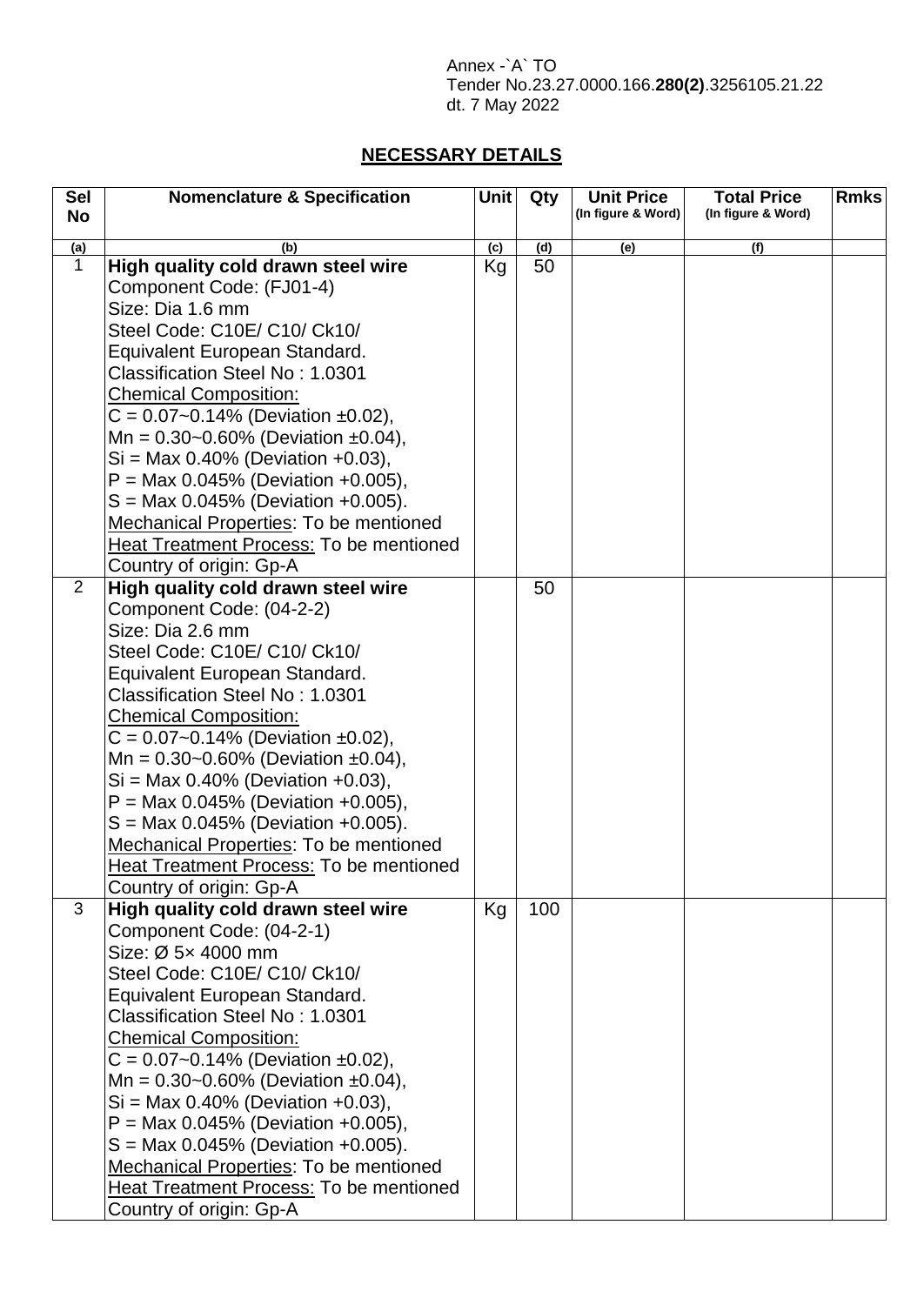| <b>Sel</b>     | <b>Nomenclature &amp; Specification</b>                                         | Unit | Qty | <b>Unit Price</b>  | <b>Total Price</b> | <b>Rmks</b> |
|----------------|---------------------------------------------------------------------------------|------|-----|--------------------|--------------------|-------------|
| <b>No</b>      |                                                                                 |      |     | (In figure & Word) | (In figure & Word) |             |
| 4              | High quality cold drawn steel wire                                              | Kg   | 100 |                    |                    |             |
|                | Component Code: (FJ01-5)                                                        |      |     |                    |                    |             |
|                | Size: $\varnothing$ 6 $\times$ 4000 mm                                          |      |     |                    |                    |             |
|                | Steel Code: C10E/ C10/ Ck10/                                                    |      |     |                    |                    |             |
|                | Equivalent European Standard.                                                   |      |     |                    |                    |             |
|                | Classification Steel No: 1.0301                                                 |      |     |                    |                    |             |
|                | <b>Chemical Composition:</b>                                                    |      |     |                    |                    |             |
|                | $C = 0.07 - 0.14\%$ (Deviation ±0.02),                                          |      |     |                    |                    |             |
|                | Mn = $0.30$ ~0.60% (Deviation ±0.04),                                           |      |     |                    |                    |             |
|                | $Si = Max 0.40\%$ (Deviation +0.03),                                            |      |     |                    |                    |             |
|                | $P = Max 0.045\%$ (Deviation +0.005),                                           |      |     |                    |                    |             |
|                | $S = Max 0.045\%$ (Deviation +0.005).                                           |      |     |                    |                    |             |
|                | <b>Mechanical Properties: To be mentioned</b>                                   |      |     |                    |                    |             |
|                | <b>Heat Treatment Process: To be mentioned</b>                                  |      |     |                    |                    |             |
|                | Country of origin: Gp-A                                                         |      |     |                    |                    |             |
| 5              | High quality cold drawn steel wire                                              | Kg   | 200 |                    |                    |             |
|                | Component Code: (FJ01-6)                                                        |      |     |                    |                    |             |
|                | Size: $\varnothing$ 6.5 $\times$ 4000 mm                                        |      |     |                    |                    |             |
|                | Steel Code: C10E/ C10/ Ck10/                                                    |      |     |                    |                    |             |
|                | Equivalent European Standard.                                                   |      |     |                    |                    |             |
|                | Classification Steel No: 1.0301                                                 |      |     |                    |                    |             |
|                | <b>Chemical Composition:</b>                                                    |      |     |                    |                    |             |
|                | $C = 0.07 - 0.14\%$ (Deviation ±0.02),                                          |      |     |                    |                    |             |
|                | Mn = $0.30$ ~0.60% (Deviation ±0.04),                                           |      |     |                    |                    |             |
|                | $Si = Max 0.40\%$ (Deviation +0.03),                                            |      |     |                    |                    |             |
|                | $P = Max 0.045\%$ (Deviation +0.005),                                           |      |     |                    |                    |             |
|                | $S = Max 0.045\%$ (Deviation +0.005).<br>Mechanical Properties: To be mentioned |      |     |                    |                    |             |
|                | <b>Heat Treatment Process: To be mentioned</b>                                  |      |     |                    |                    |             |
|                | Country of origin: Gp-A                                                         |      |     |                    |                    |             |
| 6              | High quality hot rolled flat steel                                              | Kg   | 100 |                    |                    |             |
|                | Component Code: (07-8A)                                                         |      |     |                    |                    |             |
|                | Size: 10×16×4000 mm                                                             |      |     |                    |                    |             |
|                | Steel Code: EN C22 / C22E/                                                      |      |     |                    |                    |             |
|                | Equivalent European Standard.                                                   |      |     |                    |                    |             |
|                | Classification Steel No: 1.0402/1.1151                                          |      |     |                    |                    |             |
|                | <b>Chemical Composition:</b>                                                    |      |     |                    |                    |             |
|                | $C = 0.17 - 0.24\%$ (Deviation ±0.02),                                          |      |     |                    |                    |             |
|                | Mn = $0.40$ ~0.70% (Deviation ±0.04),                                           |      |     |                    |                    |             |
|                | $Si = Max 0.40\%$ (Deviation +0.03),                                            |      |     |                    |                    |             |
|                | $P = Max 0.045\%$ (Deviation +0.005),                                           |      |     |                    |                    |             |
|                | $S = \text{Max } 0.045\%$ (Deviation +0.005),                                   |      |     |                    |                    |             |
|                | $Cr = Max 0.40\%$ (Deviation +0.05),                                            |      |     |                    |                    |             |
|                | $Ni = Max 0.40\%$ (Deviation +0.05),                                            |      |     |                    |                    |             |
|                | $Mo = Max 0.10\%$ (Deviation +0.03).                                            |      |     |                    |                    |             |
|                | <b>Mechanical Properties: To be mentioned</b>                                   |      |     |                    |                    |             |
|                | Heat Treatment Process: To be mentioned                                         |      |     |                    |                    |             |
|                | Country of origin: Gp-A                                                         |      |     |                    |                    |             |
| $\overline{7}$ | <b>Cold rolled steel strip</b>                                                  | Kg   | 100 |                    |                    |             |
|                | Component Code: (07-6, 07-7)                                                    |      |     |                    |                    |             |
|                | Size: 1.5×90 mm                                                                 |      |     |                    |                    |             |
|                | Steel Code: EN C22 / C22E/<br>Equivalent European Standard.                     |      |     |                    |                    |             |
|                |                                                                                 |      |     |                    |                    |             |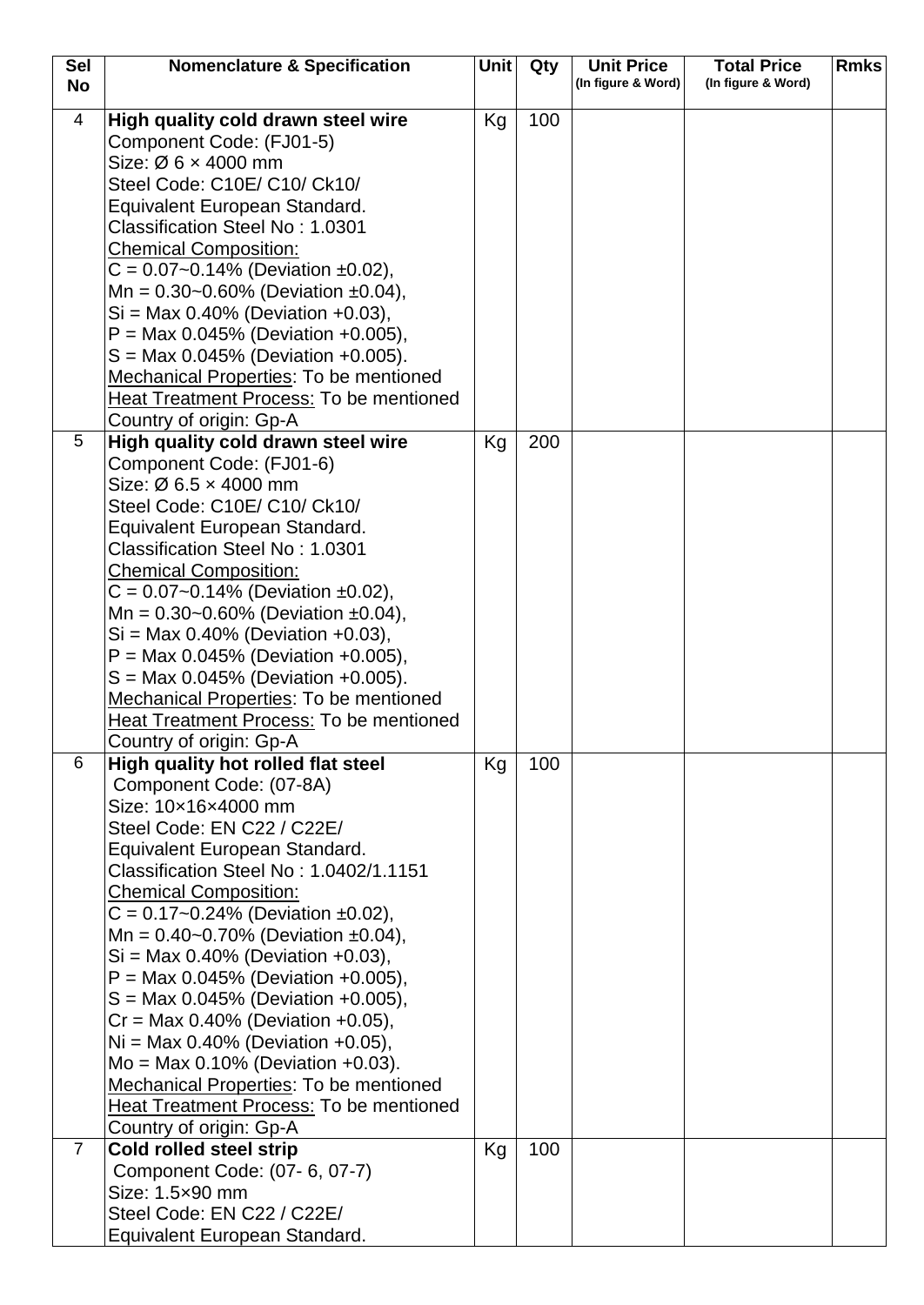| <b>Sel</b> | <b>Nomenclature &amp; Specification</b>                                                                                                                                                                                                                                                                                                                                                                                                                                                                                                                                                                                                                                                                                           | <b>Unit</b> | Qty | <b>Unit Price</b>  | <b>Total Price</b> | <b>Rmks</b> |
|------------|-----------------------------------------------------------------------------------------------------------------------------------------------------------------------------------------------------------------------------------------------------------------------------------------------------------------------------------------------------------------------------------------------------------------------------------------------------------------------------------------------------------------------------------------------------------------------------------------------------------------------------------------------------------------------------------------------------------------------------------|-------------|-----|--------------------|--------------------|-------------|
| <b>No</b>  |                                                                                                                                                                                                                                                                                                                                                                                                                                                                                                                                                                                                                                                                                                                                   |             |     | (In figure & Word) | (In figure & Word) |             |
|            | Classification Steel No: 1.0402/1.1151<br><b>Chemical Composition:</b><br>$C = 0.17 - 0.24\%$ (Deviation ±0.02),<br>Mn = $0.40$ ~ 0.70% (Deviation $\pm 0.04$ ),<br>$Si = Max 0.40\%$ (Deviation +0.03),<br>$P = Max 0.045\%$ (Deviation +0.005),<br>$S = \text{Max } 0.045\%$ (Deviation +0.005),<br>$Cr = Max 0.40\%$ (Deviation +0.05),<br>$Ni = Max 0.40\%$ (Deviation +0.05),<br>$Mo = Max 0.10% (Deviation +0.03).$<br><b>Mechanical Properties: To be mentioned</b><br><b>Heat Treatment Process: To be mentioned</b><br>Country of origin: Gp-A                                                                                                                                                                           |             |     |                    |                    |             |
| 8          | Cold rolled steel plate<br>ComponentCode: (07-2,07-3,07-4,07-5,<br>$07-10,06Z-1)$<br>Size: 0.7×1000×2000-B<br>Steel Code: EN C22 / C22E/<br>Equivalent European Standard.<br>Classification Steel No: 1.0402/1.1151<br><b>Chemical Composition:</b><br>$C = 0.17 - 0.24\%$ (Deviation ±0.02),<br>Mn = $0.40$ ~0.70% (Deviation ±0.04),<br>$Si = Max 0.40\%$ (Deviation +0.03),<br>$P = Max 0.045\%$ (Deviation +0.005),<br>$S = \text{Max } 0.045\%$ (Deviation +0.005),<br>$Cr = Max 0.40\%$ (Deviation +0.05),<br>$Ni = Max 0.40\%$ (Deviation +0.05),<br>$Mo = Max 0.10\%$ (Deviation +0.03).<br>Mechanical Properties: To be mentioned<br><b>Heat Treatment Process: To be mentioned</b>                                      | Kg          | 300 |                    |                    |             |
| 9          | Country of origin: Gp-A<br>High quality cold drawn steel wire<br>Component Code: (06-10)<br>Size: Dia 3.5 mm<br>Steel Code. EN C35E/EN C35R/DIN C35/<br>Equivalent European Standard.<br>Classification Steel No: 1.0501<br><b>Chemical Composition:</b><br>$C = 0.32 - 0.39\%$ (Deviation ±0.02),<br>Mn = $0.5 - 0.80\%$ (Deviation $\pm 0.04$ ),<br>$Si = Max 0.40%$ (Deviation +0.03),<br>$P = Max 0.045\%$ (Deviation +0.005),<br>$S = \text{Max } 0.045\%$ (Deviation +0.005),<br>$Cr = Max 0.40\%$ (Deviation +0.05),<br>$Ni = Max 0.40\%$ (Deviation +0.05),<br>$Mo = Max 0.10% (Deviation +0.03).$<br>Mechanical Properties: To be mentioned<br><b>Heat Treatment Process: To be mentioned</b><br>Country of origin: Gp-A | Kg          | 50  |                    |                    |             |
| 10         | <b>High quality Cold rolled steel strip</b>                                                                                                                                                                                                                                                                                                                                                                                                                                                                                                                                                                                                                                                                                       | Kg          | 50  |                    |                    |             |
|            | Component Code: (07-11)<br>Size: 0.7×110 mm                                                                                                                                                                                                                                                                                                                                                                                                                                                                                                                                                                                                                                                                                       |             |     |                    |                    |             |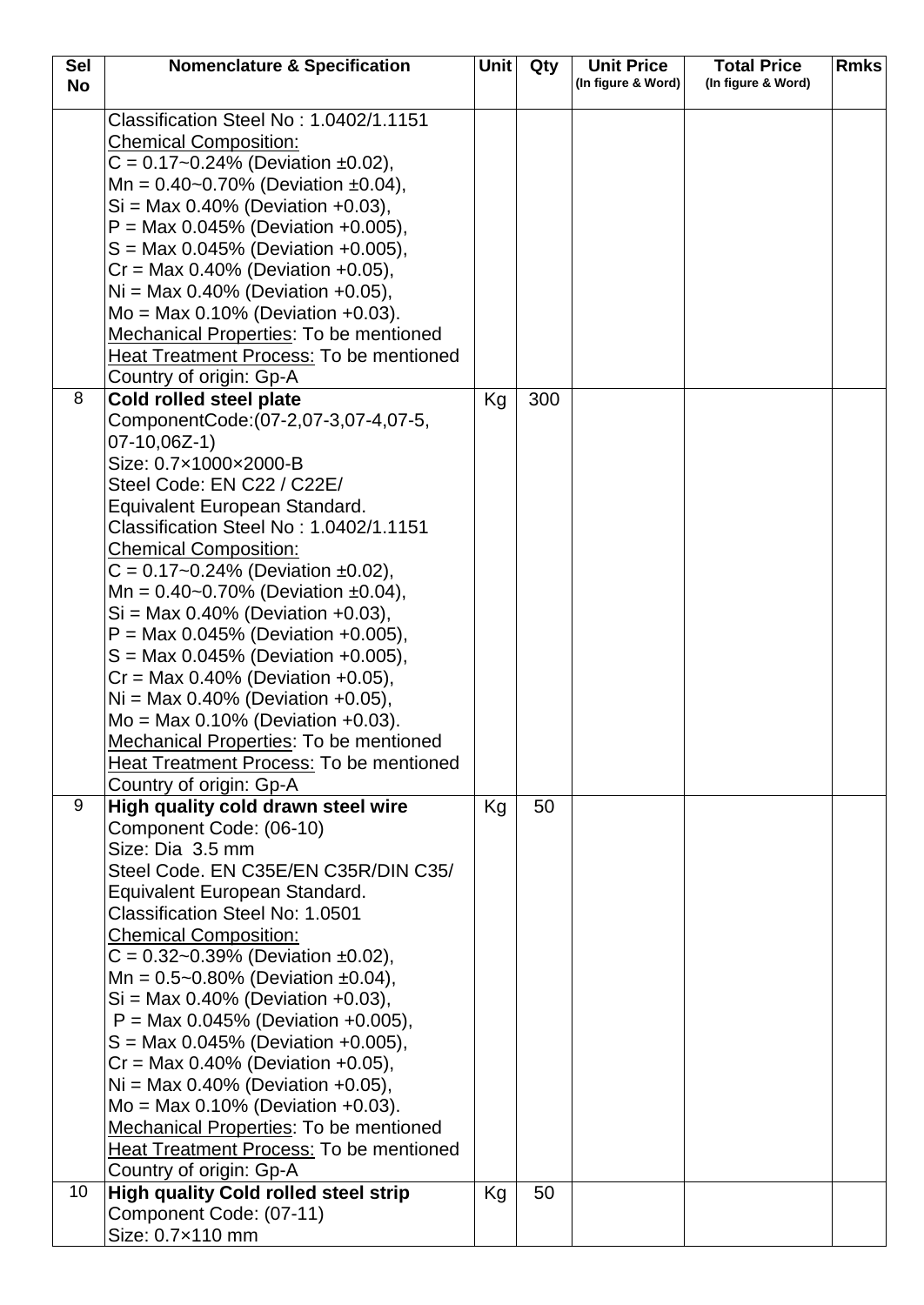| <b>Sel</b>      | <b>Nomenclature &amp; Specification</b>                                                | <b>Unit</b> | Qty | <b>Unit Price</b>  | <b>Total Price</b> | <b>Rmks</b> |
|-----------------|----------------------------------------------------------------------------------------|-------------|-----|--------------------|--------------------|-------------|
| <b>No</b>       |                                                                                        |             |     | (In figure & Word) | (In figure & Word) |             |
|                 | Steel Code: EN C35E/EN C35R/DIN C35/<br>Equivalent European Standard.                  |             |     |                    |                    |             |
|                 | Classification Steel No: 1.0501                                                        |             |     |                    |                    |             |
|                 | <b>Chemical Composition:</b>                                                           |             |     |                    |                    |             |
|                 | $C = 0.32 - 0.39\%$ (Deviation ±0.02),                                                 |             |     |                    |                    |             |
|                 | Mn = $0.5 - 0.80\%$ (Deviation ±0.04),                                                 |             |     |                    |                    |             |
|                 | $Si = Max 0.40\%$ (Deviation +0.03),                                                   |             |     |                    |                    |             |
|                 | $P = Max 0.045\%$ (Deviation +0.005),                                                  |             |     |                    |                    |             |
|                 | $S = \text{Max } 0.045\%$ (Deviation +0.005),                                          |             |     |                    |                    |             |
|                 | $Cr = Max 0.40\%$ (Deviation +0.05),                                                   |             |     |                    |                    |             |
|                 | $Ni = Max 0.40\%$ (Deviation +0.05),                                                   |             |     |                    |                    |             |
|                 | $Mo = Max 0.10\%$ (Deviation +0.03).                                                   |             |     |                    |                    |             |
|                 | Mechanical Properties: To be mentioned                                                 |             |     |                    |                    |             |
|                 | <b>Heat Treatment Process: To be mentioned</b>                                         |             |     |                    |                    |             |
|                 | Country of origin: Gp-A                                                                |             |     |                    |                    |             |
| 11              | High quality cold drawn steel strip                                                    | Кg          | 50  |                    |                    |             |
|                 | Component Code: (07-09)<br>Size: 1.5×55 mm                                             |             |     |                    |                    |             |
|                 | Steel Code: EN C35E/ EN C35R/DIN C35/                                                  |             |     |                    |                    |             |
|                 | Equivalent European Standard.                                                          |             |     |                    |                    |             |
|                 | <b>Classification Steel No: 1.0501</b>                                                 |             |     |                    |                    |             |
|                 | <b>Chemical Composition:</b>                                                           |             |     |                    |                    |             |
|                 | $C = 0.32 - 0.39\%$ (Deviation ±0.02),                                                 |             |     |                    |                    |             |
|                 | Mn = $0.5 - 0.80\%$ (Deviation ±0.04),                                                 |             |     |                    |                    |             |
|                 | $Si = Max 0.40\%$ (Deviation +0.03),                                                   |             |     |                    |                    |             |
|                 | $P = Max 0.045\%$ (Deviation +0.005),                                                  |             |     |                    |                    |             |
|                 | $S = Max 0.045\%$ (Deviation +0.005),                                                  |             |     |                    |                    |             |
|                 | $Cr = Max 0.40\%$ (Deviation +0.05),                                                   |             |     |                    |                    |             |
|                 | $Ni = Max 0.40\%$ (Deviation +0.05),                                                   |             |     |                    |                    |             |
|                 | $Mo = Max 0.10\%$ (Deviation +0.03).)<br><b>Mechanical Properties: To be mentioned</b> |             |     |                    |                    |             |
|                 | Heat Treatment Process: To be mentioned                                                |             |     |                    |                    |             |
|                 | Country of origin: Gp-A                                                                |             |     |                    |                    |             |
| 12 <sub>2</sub> | High quality cold drawn steel strip                                                    | Kg          | 50  |                    |                    |             |
|                 | Component Code: (02-5A)                                                                |             |     |                    |                    |             |
|                 | Size: $1\times 75$ mm                                                                  |             |     |                    |                    |             |
|                 | Steel Code: EN C35E / EN C35R / DIN                                                    |             |     |                    |                    |             |
|                 | C35/ Equivalent European Standard.                                                     |             |     |                    |                    |             |
|                 | <b>Classification Steel No: 1.0501</b>                                                 |             |     |                    |                    |             |
|                 | <b>Chemical Composition:</b>                                                           |             |     |                    |                    |             |
|                 | $C = 0.32 - 0.39\%$ (Deviation ±0.02),                                                 |             |     |                    |                    |             |
|                 | Mn = $0.5 - 0.80\%$ (Deviation ±0.04),                                                 |             |     |                    |                    |             |
|                 | $Si = Max 0.40\%$ (Deviation +0.03),                                                   |             |     |                    |                    |             |
|                 | $P = Max 0.045\%$ (Deviation +0.005),                                                  |             |     |                    |                    |             |
|                 | $S = Max 0.045\%$ (Deviation +0.005),<br>$Cr = Max 0.40\%$ (Deviation +0.05),          |             |     |                    |                    |             |
|                 | $Ni = Max 0.40\%$ (Deviation +0.05),                                                   |             |     |                    |                    |             |
|                 | $Mo = Max 0.10% (Deviation +0.03).$                                                    |             |     |                    |                    |             |
|                 | <b>Mechanical Properties: To be mentioned</b>                                          |             |     |                    |                    |             |
|                 | Heat Treatment Process: To be mentioned                                                |             |     |                    |                    |             |
|                 | Country of origin: Gp-A                                                                |             |     |                    |                    |             |
| 13              | High quality cold drawn steel strip                                                    | Kg          | 50  |                    |                    |             |
|                 | Component Code: (02-3)                                                                 |             |     |                    |                    |             |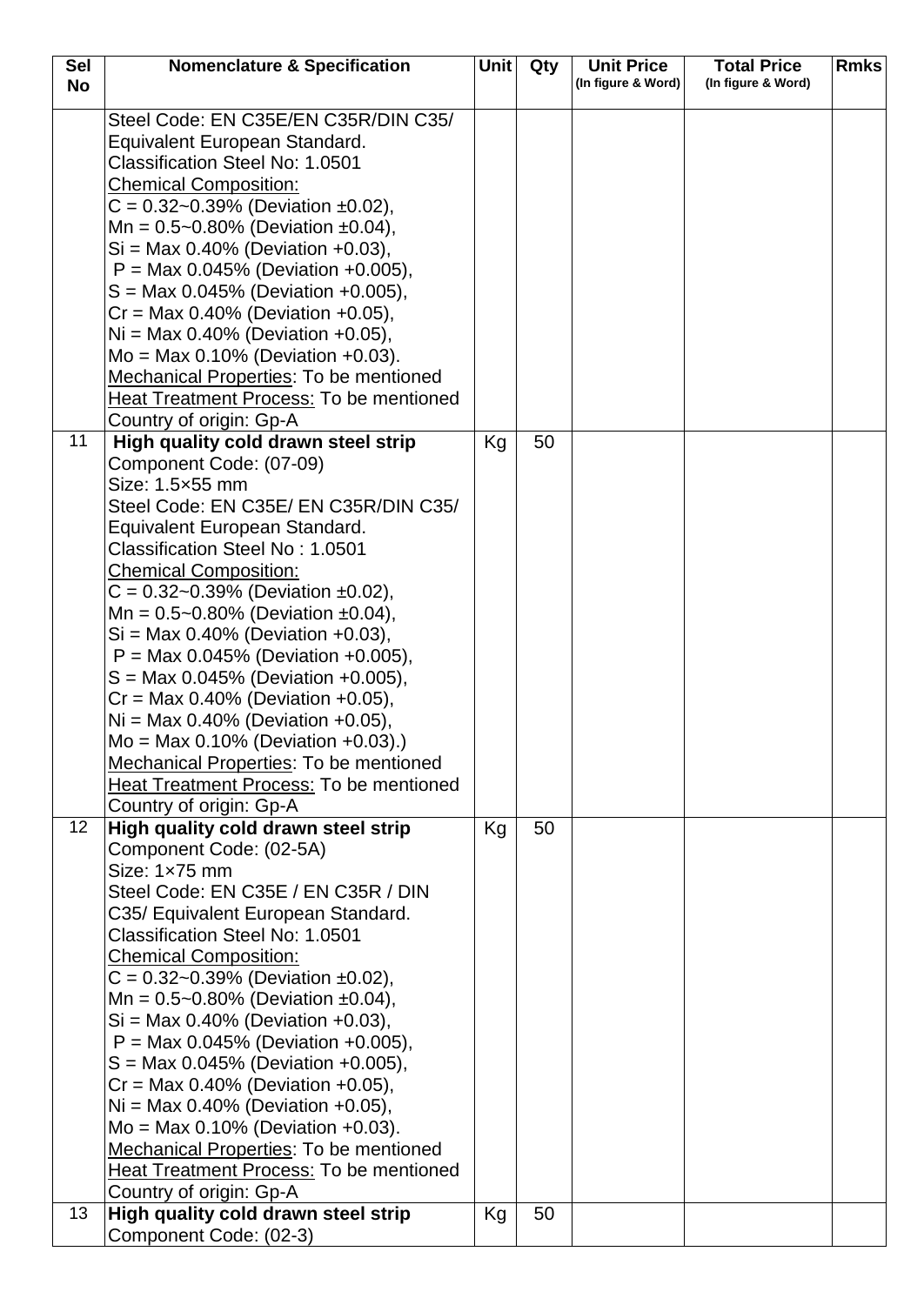| <b>Sel</b> | <b>Nomenclature &amp; Specification</b>                                | Unit | Qty | <b>Unit Price</b>  | <b>Total Price</b> | <b>Rmks</b> |
|------------|------------------------------------------------------------------------|------|-----|--------------------|--------------------|-------------|
| <b>No</b>  |                                                                        |      |     | (In figure & Word) | (In figure & Word) |             |
|            | Size: 1×80 mm                                                          |      |     |                    |                    |             |
|            | Steel Code: EN C35E/ EN C35R/ DIN C35/                                 |      |     |                    |                    |             |
|            | Equivalent European Standard.                                          |      |     |                    |                    |             |
|            | <b>Classification Steel No: 1.0501</b>                                 |      |     |                    |                    |             |
|            | <b>Chemical Composition:</b>                                           |      |     |                    |                    |             |
|            | $C = 0.32 - 0.39\%$ (Deviation ±0.02),                                 |      |     |                    |                    |             |
|            | Mn = $0.5 - 0.80\%$ (Deviation ±0.04),                                 |      |     |                    |                    |             |
|            | $Si = Max 0.40\%$ (Deviation +0.03),                                   |      |     |                    |                    |             |
|            | $P = Max 0.045\%$ (Deviation +0.005),                                  |      |     |                    |                    |             |
|            | $S = \text{Max } 0.045\%$ (Deviation +0.005),                          |      |     |                    |                    |             |
|            | $Cr = Max 0.40\%$ (Deviation +0.05),                                   |      |     |                    |                    |             |
|            | $Ni = Max 0.40\%$ (Deviation +0.05),                                   |      |     |                    |                    |             |
|            | $Mo = Max 0.10% (Deviation +0.03).$                                    |      |     |                    |                    |             |
|            | Mechanical Properties: To be mentioned                                 |      |     |                    |                    |             |
|            | Heat Treatment Process: To be mentioned                                |      |     |                    |                    |             |
|            | Country of origin: Gp-A                                                |      |     |                    |                    |             |
| 14         | High quality cold drawn steel wire                                     | Kg   | 50  |                    |                    |             |
|            | Component Code: (01Z-23)                                               |      |     |                    |                    |             |
|            | Size: Ø 3 mm                                                           |      |     |                    |                    |             |
|            | Steel Code: EN C40E                                                    |      |     |                    |                    |             |
|            | Classification Steel No: 1.1186                                        |      |     |                    |                    |             |
|            | <b>Chemical Composition:</b>                                           |      |     |                    |                    |             |
|            | $C = 0.37 - 0.44\%$ (Deviation ±0.02),                                 |      |     |                    |                    |             |
|            | Mn = $0.50$ ~0.80% (Deviation ±0.04),                                  |      |     |                    |                    |             |
|            | $Si = Max 0.40\%$ (Deviation +0.03),                                   |      |     |                    |                    |             |
|            | $P = Max 0.030\%$ (Deviation +0.005),                                  |      |     |                    |                    |             |
|            | $S = Max 0.035%$ (Deviation +0.005),                                   |      |     |                    |                    |             |
|            | $Cr = Max 0.40\%$ (Deviation +0.05),                                   |      |     |                    |                    |             |
|            | $Ni = Max 0.40\%$ (Deviation +0.05),                                   |      |     |                    |                    |             |
|            | $Mo = Max 0.10\%$ (Deviation +0.03).                                   |      |     |                    |                    |             |
|            | Mechanical Properties: To be mentioned                                 |      |     |                    |                    |             |
|            | <b>Heat Treatment Process: To be mentioned</b>                         |      |     |                    |                    |             |
| 15         | Country of origin: Gp-A<br><b>High quality Cold rolled steel plate</b> | Kg   | 50  |                    |                    |             |
|            | Component Code: (00-25)                                                |      |     |                    |                    |             |
|            | Size: 2x72x1000 mm.                                                    |      |     |                    |                    |             |
|            | Steel Code: EN C40E                                                    |      |     |                    |                    |             |
|            | Classification Steel No: 1.1186                                        |      |     |                    |                    |             |
|            | <b>Chemical Composition</b>                                            |      |     |                    |                    |             |
|            | $C = 0.37 - 0.44\%$ (Deviation ±0.02),                                 |      |     |                    |                    |             |
|            | Mn = $0.50$ ~0.80% (Deviation ±0.04),                                  |      |     |                    |                    |             |
|            | $Si = Max 0.40\%$ (Deviation +0.03),                                   |      |     |                    |                    |             |
|            | $P = Max 0.030\%$ (Deviation +0.005),                                  |      |     |                    |                    |             |
|            | $S = Max 0.035\%$ (Deviation +0.005),                                  |      |     |                    |                    |             |
|            | $Cr = Max 0.40\%$ (Deviation +0.05),                                   |      |     |                    |                    |             |
|            | $Ni = Max 0.40\%$ (Deviation +0.05),                                   |      |     |                    |                    |             |
|            | $Mo = Max 0.10% (Deviation +0.03).$                                    |      |     |                    |                    |             |
|            | Mechanical Properties: To be mentioned                                 |      |     |                    |                    |             |
|            | <b>Heat Treatment Process: To be mentioned</b>                         |      |     |                    |                    |             |
|            | Country of origin: Gp-A                                                |      |     |                    |                    |             |
| 16         | <b>High quality Cold rolled steel plate</b>                            | Kg   | 50  |                    |                    |             |
|            | Component Code: (FJ01Z-11)                                             |      |     |                    |                    |             |
|            | Size: 0.7×63×1000 mm.                                                  |      |     |                    |                    |             |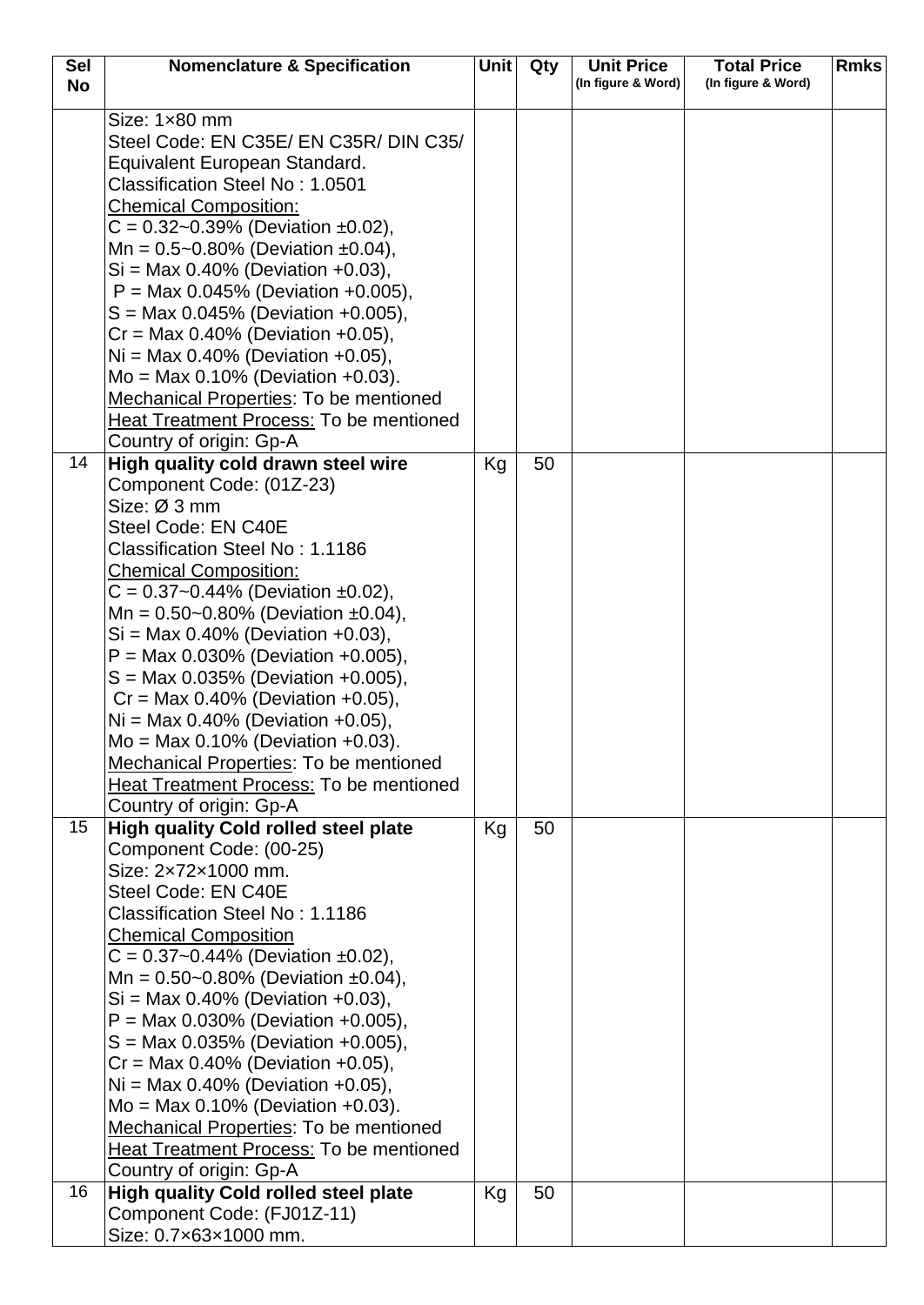| <b>Sel</b> | <b>Nomenclature &amp; Specification</b>                                      | <b>Unit</b> | Qty | <b>Unit Price</b>  | <b>Total Price</b> | <b>Rmks</b> |
|------------|------------------------------------------------------------------------------|-------------|-----|--------------------|--------------------|-------------|
| <b>No</b>  |                                                                              |             |     | (In figure & Word) | (In figure & Word) |             |
|            | Steel Code: EN C40E                                                          |             |     |                    |                    |             |
|            | Classification Steel No: 1.1186                                              |             |     |                    |                    |             |
|            | <b>Chemical Composition</b>                                                  |             |     |                    |                    |             |
|            | $C = 0.37 - 0.44\%$ (Deviation ±0.02),                                       |             |     |                    |                    |             |
|            | Mn = $0.50$ ~0.80% (Deviation ±0.04),                                        |             |     |                    |                    |             |
|            | $Si = Max 0.40\%$ (Deviation +0.03),                                         |             |     |                    |                    |             |
|            | $P = Max 0.030\%$ (Deviation +0.005),                                        |             |     |                    |                    |             |
|            | $S = Max 0.035\%$ (Deviation +0.005),                                        |             |     |                    |                    |             |
|            | $Cr = Max 0.40\%$ (Deviation +0.05),                                         |             |     |                    |                    |             |
|            | $Ni = Max 0.40\%$ (Deviation +0.05),                                         |             |     |                    |                    |             |
|            | $Mo = Max 0.10% (Deviation +0.03).$                                          |             |     |                    |                    |             |
|            | <b>Mechanical Properties: To be mentioned</b>                                |             |     |                    |                    |             |
|            | Heat Treatment Process: To be mentioned                                      |             |     |                    |                    |             |
|            | Country of origin: Gp-A                                                      |             |     |                    |                    |             |
| 17         | <b>High quality Cold rolled steel strip</b>                                  | Kg          | 50  |                    |                    |             |
|            | Component Code: (06Z-5)                                                      |             |     |                    |                    |             |
|            | Size: 1.5×50 mm.                                                             |             |     |                    |                    |             |
|            | Steel Code: EN C40E                                                          |             |     |                    |                    |             |
|            | Classification Steel No: 1.1186                                              |             |     |                    |                    |             |
|            | <b>Chemical Composition</b>                                                  |             |     |                    |                    |             |
|            | $C = 0.37 - 0.44\%$ (Deviation ±0.02),                                       |             |     |                    |                    |             |
|            | Mn = $0.50$ ~0.80% (Deviation ±0.04),                                        |             |     |                    |                    |             |
|            | $Si = Max 0.40\%$ (Deviation +0.03),                                         |             |     |                    |                    |             |
|            | $P = Max 0.030\%$ (Deviation +0.005),                                        |             |     |                    |                    |             |
|            | $S = \text{Max } 0.035\%$ (Deviation +0.005),                                |             |     |                    |                    |             |
|            | $Cr = Max 0.40\%$ (Deviation +0.05),<br>$Ni = Max 0.40\%$ (Deviation +0.05), |             |     |                    |                    |             |
|            | $Mo = Max 0.10\%$ (Deviation +0.03).                                         |             |     |                    |                    |             |
|            | <b>Mechanical Properties: To be mentioned</b>                                |             |     |                    |                    |             |
|            | <b>Heat Treatment Process: To be mentioned</b>                               |             |     |                    |                    |             |
|            | Country of origin: Gp-A                                                      |             |     |                    |                    |             |
| 18         | High quality hot rolled round steel                                          | Kg          | 50  |                    |                    |             |
|            | Component Code: (00-23)                                                      |             |     |                    |                    |             |
|            | Size: Ø 13×4000 mm.                                                          |             |     |                    |                    |             |
|            | Steel Code: EN C45 / DIN C45/BS C45 /                                        |             |     |                    |                    |             |
|            | <b>Equivalent European Standard</b>                                          |             |     |                    |                    |             |
|            | Classification Steel No: 1.0503                                              |             |     |                    |                    |             |
|            | <b>Chemical Composition</b>                                                  |             |     |                    |                    |             |
|            | $C = 0.42 - 0.50\%$ (Deviation ±0.02),                                       |             |     |                    |                    |             |
|            | Mn = $0.50$ ~0.80% (Deviation ±0.04),                                        |             |     |                    |                    |             |
|            | $Si = Max 0.40\%$ (Deviation +0.03),                                         |             |     |                    |                    |             |
|            | $P = Max 0.045\%$ (Deviation +0.005),                                        |             |     |                    |                    |             |
|            | $S = Max 0.045\%$ (Deviation +0.005),                                        |             |     |                    |                    |             |
|            | $Cr = Max 0.40\%$ (Deviation +0.05),<br>$Ni = Max 0.40\%$ (Deviation +0.05), |             |     |                    |                    |             |
|            | $Mo = Max 0.10% (Deviation +0.03).$                                          |             |     |                    |                    |             |
|            | Mechanical Properties: To be mentioned                                       |             |     |                    |                    |             |
|            | Heat Treatment Process: To be mentioned                                      |             |     |                    |                    |             |
|            | Country of origin: Gp-A                                                      |             |     |                    |                    |             |
| 19         | High quality hot rolled round steel                                          | Kg          | 50  |                    |                    |             |
|            | Component Code: (03-3)                                                       |             |     |                    |                    |             |
|            | Size: Ø 15x 4000 mm.                                                         |             |     |                    |                    |             |
|            | Steel Code: EN C45 / DIN C45/ BS C45 /                                       |             |     |                    |                    |             |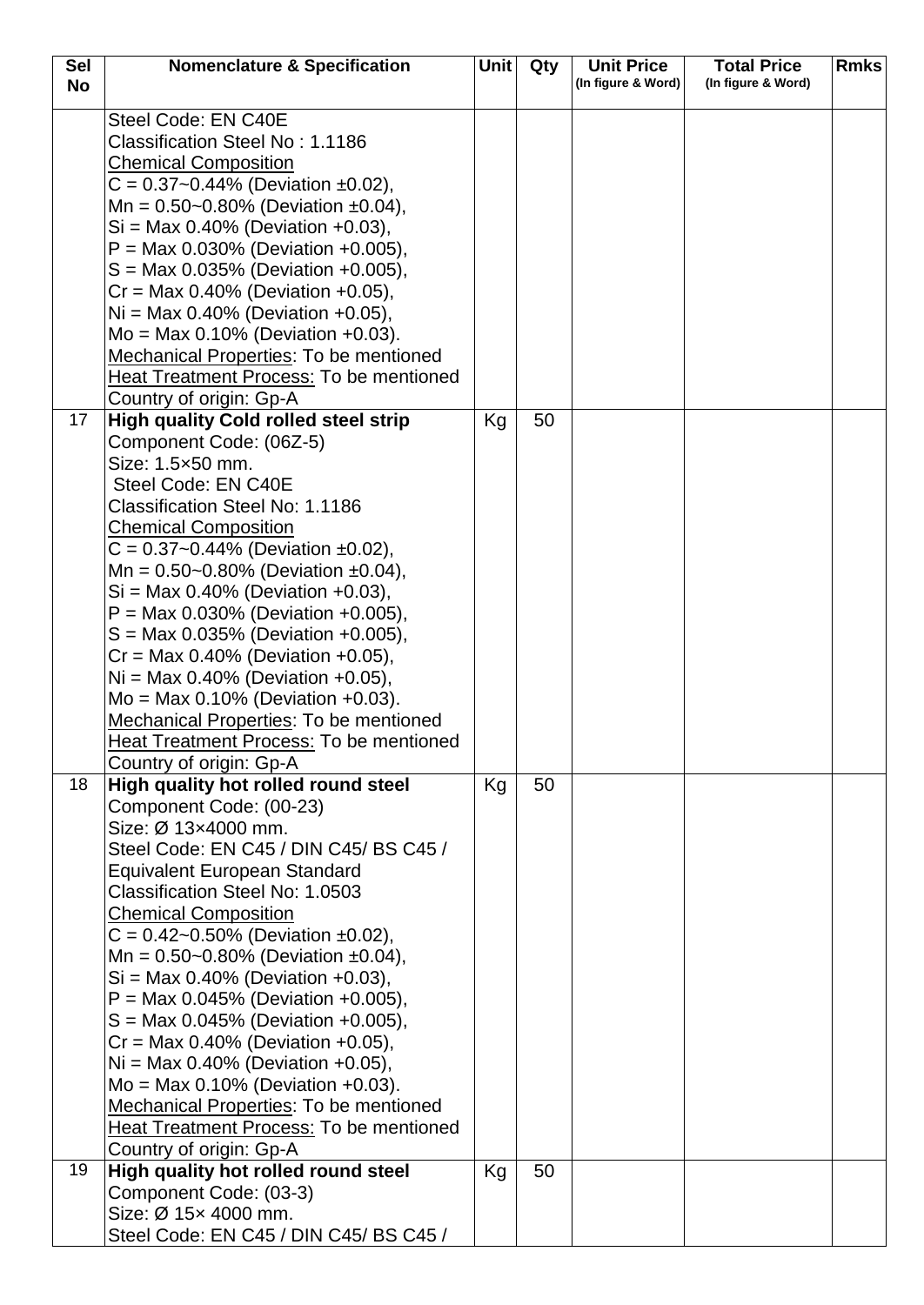| <b>Sel</b> | <b>Nomenclature &amp; Specification</b>                                        | <b>Unit</b> | Qty | <b>Unit Price</b>  | <b>Total Price</b> | <b>Rmks</b> |
|------------|--------------------------------------------------------------------------------|-------------|-----|--------------------|--------------------|-------------|
| <b>No</b>  |                                                                                |             |     | (In figure & Word) | (In figure & Word) |             |
|            | <b>Equivalent European Standard</b>                                            |             |     |                    |                    |             |
|            | Classification Steel No: 1.0503                                                |             |     |                    |                    |             |
|            | <b>Chemical Composition</b>                                                    |             |     |                    |                    |             |
|            | $C = 0.42 - 0.50\%$ (Deviation ±0.02),                                         |             |     |                    |                    |             |
|            | Mn = $0.50$ ~0.80% (Deviation ±0.04),                                          |             |     |                    |                    |             |
|            | $Si = Max 0.40\%$ (Deviation +0.03),                                           |             |     |                    |                    |             |
|            | $P = Max 0.045\%$ (Deviation +0.005),                                          |             |     |                    |                    |             |
|            | $S = Max 0.045\%$ (Deviation +0.005),                                          |             |     |                    |                    |             |
|            | $Cr = Max 0.40\%$ (Deviation +0.05),                                           |             |     |                    |                    |             |
|            | $Ni = Max 0.40\%$ (Deviation +0.05),                                           |             |     |                    |                    |             |
|            | $Mo = Max 0.10% (Deviation +0.03).$                                            |             |     |                    |                    |             |
|            | Mechanical Properties: To be mentioned                                         |             |     |                    |                    |             |
|            | <b>Heat Treatment Process: To be mentioned</b>                                 |             |     |                    |                    |             |
|            | Country of origin: Gp-A                                                        |             |     |                    |                    |             |
| 20         | High quality hot rolled round steel                                            | Kg          | 50  |                    |                    |             |
|            | Component Code: (10-3)                                                         |             |     |                    |                    |             |
|            | Size: Ø 20x 4000 mm.                                                           |             |     |                    |                    |             |
|            | Steel Code: EN C45 / DIN C45/BS C45 /                                          |             |     |                    |                    |             |
|            | <b>Equivalent European Standard</b>                                            |             |     |                    |                    |             |
|            | Classification Steel No: 1.0503                                                |             |     |                    |                    |             |
|            | <b>Chemical Composition:</b>                                                   |             |     |                    |                    |             |
|            | $C = 0.42 - 0.50\%$ (Deviation ±0.02),                                         |             |     |                    |                    |             |
|            | Mn = $0.50$ ~0.80% (Deviation ±0.04),                                          |             |     |                    |                    |             |
|            | $Si = Max 0.40\%$ (Deviation +0.03),                                           |             |     |                    |                    |             |
|            | $P = Max 0.045\%$ (Deviation +0.005),<br>$S = Max 0.045\%$ (Deviation +0.005), |             |     |                    |                    |             |
|            | $Cr = Max 0.40\%$ (Deviation +0.05),                                           |             |     |                    |                    |             |
|            | $Ni = Max 0.40\%$ (Deviation +0.05),                                           |             |     |                    |                    |             |
|            | $Mo = Max 0.10\%$ (Deviation +0.03).                                           |             |     |                    |                    |             |
|            | Mechanical Properties: To be mentioned                                         |             |     |                    |                    |             |
|            | <b>Heat Treatment Process: To be mentioned</b>                                 |             |     |                    |                    |             |
|            | Country of origin: Gp-A                                                        |             |     |                    |                    |             |
| 21         | <b>High quality Cold rolled steel plate</b>                                    | Kg          | 50  |                    |                    |             |
|            | Component Code: (08-2)                                                         |             |     |                    |                    |             |
|            | Size: 1x52.5x1000 mm.                                                          |             |     |                    |                    |             |
|            | Steel Code: EN C45 / DIN C45/ BS C45 /                                         |             |     |                    |                    |             |
|            | <b>Equivalent European Standard</b>                                            |             |     |                    |                    |             |
|            | Classification Steel No: 1,0503                                                |             |     |                    |                    |             |
|            | <b>Chemical Composition:</b>                                                   |             |     |                    |                    |             |
|            | $C = 0.42 - 0.50\%$ (Deviation ±0.02),                                         |             |     |                    |                    |             |
|            | Mn = $0.50$ ~0.80% (Deviation ±0.04),                                          |             |     |                    |                    |             |
|            | $Si = Max 0.40\%$ (Deviation +0.03),                                           |             |     |                    |                    |             |
|            | $P = Max 0.045\%$ (Deviation +0.005),                                          |             |     |                    |                    |             |
|            | $S = \text{Max } 0.045\%$ (Deviation +0.005),                                  |             |     |                    |                    |             |
|            | $Cr = Max 0.40\%$ (Deviation +0.05),                                           |             |     |                    |                    |             |
|            | $Ni = Max 0.40\%$ (Deviation +0.05),                                           |             |     |                    |                    |             |
|            | $Mo = Max 0.10% (Deviation +0.03).$                                            |             |     |                    |                    |             |
|            | Mechanical Properties: To be mentioned                                         |             |     |                    |                    |             |
|            | <b>Heat Treatment Process: To be mentioned</b><br>Country of origin: Gp-A      |             |     |                    |                    |             |
| 22         | High quality cold drawn round steel                                            | Kg          | 50  |                    |                    |             |
|            | Component Code: (06Z-11)                                                       |             |     |                    |                    |             |
|            | Size: Ø 12x 4000 mm.                                                           |             |     |                    |                    |             |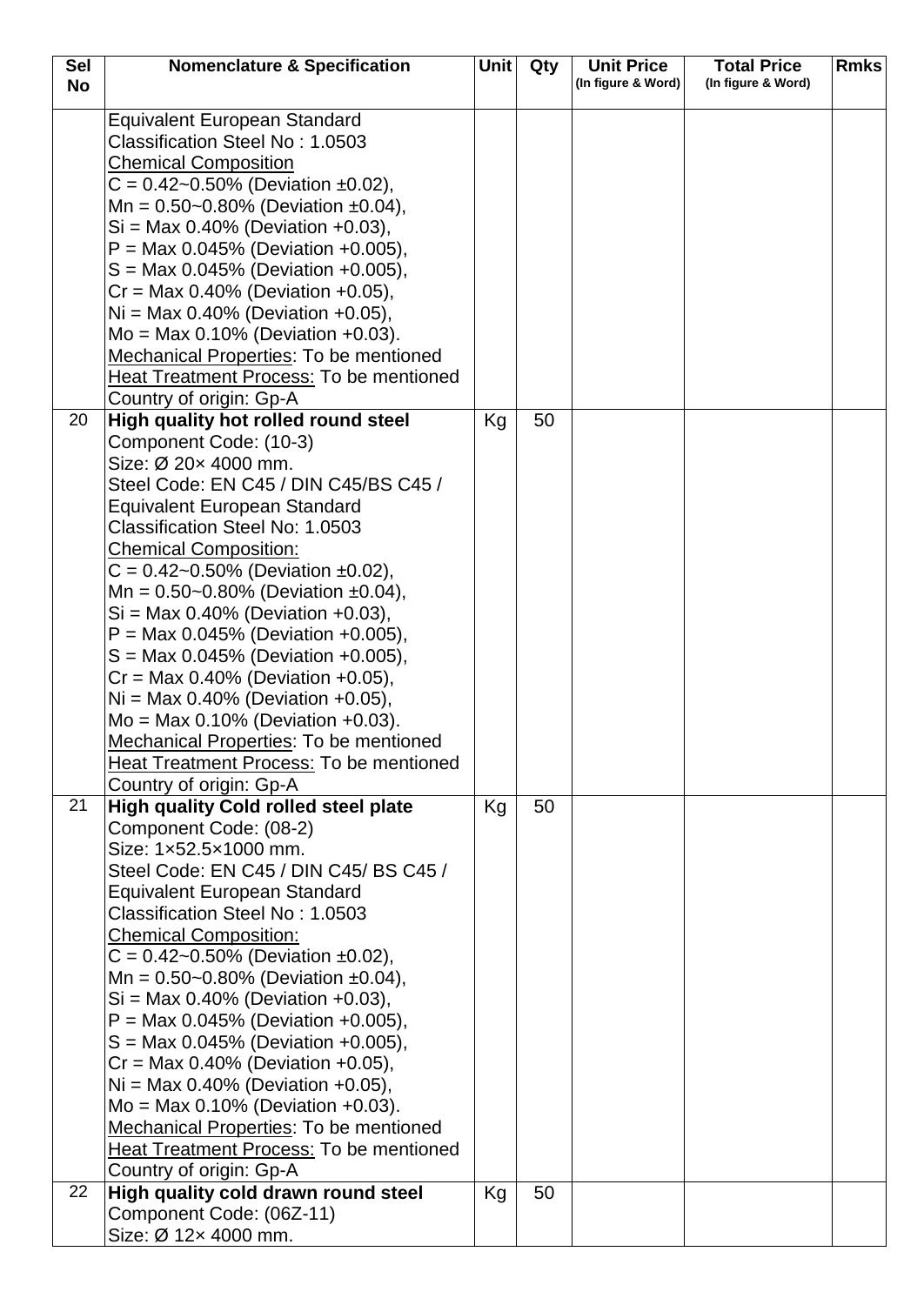| <b>Sel</b> | <b>Nomenclature &amp; Specification</b>                                                                   | <b>Unit</b> | Qty | <b>Unit Price</b>  | <b>Total Price</b> | <b>Rmks</b> |
|------------|-----------------------------------------------------------------------------------------------------------|-------------|-----|--------------------|--------------------|-------------|
| <b>No</b>  |                                                                                                           |             |     | (In figure & Word) | (In figure & Word) |             |
|            | Steel Code: EN C50E / DIN Ck50/<br><b>Equivalent European Standard</b><br>Classification Steel No: 1.1206 |             |     |                    |                    |             |
|            | <b>Chemical Composition:</b>                                                                              |             |     |                    |                    |             |
|            | $C = 0.47 - 0.55\%$ (Deviation ±0.02),                                                                    |             |     |                    |                    |             |
|            | Mn = $0.5 - 0.80\%$ (Deviation ±0.04),<br>$Si = 0.17 - 0.37\%$ (Deviation +0.03),                         |             |     |                    |                    |             |
|            | $P = Max 0.040\%$ (Deviation +0.005),                                                                     |             |     |                    |                    |             |
|            | $S = \text{Max } 0.040\%$ (Deviation +0.005),                                                             |             |     |                    |                    |             |
|            | $Cr = Max 0.40\%$ (Deviation +0.05),                                                                      |             |     |                    |                    |             |
|            | $Ni = Max 0.40\%$ (Deviation +0.05),                                                                      |             |     |                    |                    |             |
|            | $Mo = Max 0.10\%$ (Deviation +0.03).<br>Mechanical Properties: To be mentioned                            |             |     |                    |                    |             |
|            | <b>Heat Treatment Process: To be mentioned</b>                                                            |             |     |                    |                    |             |
|            | Country of origin: Gp-A                                                                                   |             |     |                    |                    |             |
| 23         | <b>High quality Cold rolled steel plate</b>                                                               | Kg          | 100 |                    |                    |             |
|            | Component Code: (00-2, FJ02-2)                                                                            |             |     |                    |                    |             |
|            | Size: Ø 8.5×4000 mm.<br>Steel Code: EN C50E / DIN Ck50/                                                   |             |     |                    |                    |             |
|            | <b>Equivalent European Standard</b>                                                                       |             |     |                    |                    |             |
|            | Classification Steel No: 1.1206                                                                           |             |     |                    |                    |             |
|            | <b>Chemical Composition:</b>                                                                              |             |     |                    |                    |             |
|            | $C = 0.47 - 0.55\%$ (Deviation ±0.02),<br>Mn = $0.5 - 0.80\%$ (Deviation ±0.04),                          |             |     |                    |                    |             |
|            | $Si = 0.17 - 0.37\%$ (Deviation +0.03),                                                                   |             |     |                    |                    |             |
|            | $P = Max 0.040\%$ (Deviation +0.005),                                                                     |             |     |                    |                    |             |
|            | $S = Max 0.040\%$ (Deviation +0.005),                                                                     |             |     |                    |                    |             |
|            | $Cr = Max 0.40\%$ (Deviation +0.05),                                                                      |             |     |                    |                    |             |
|            | $Ni = Max 0.40\%$ (Deviation +0.05),<br>$Mo = Max 0.10\%$ (Deviation +0.03).                              |             |     |                    |                    |             |
|            | <b>Mechanical Properties: To be mentioned</b>                                                             |             |     |                    |                    |             |
|            | Heat Treatment Process: To be mentioned                                                                   |             |     |                    |                    |             |
|            | Country of origin: Gp-A                                                                                   |             |     |                    |                    |             |
| 24         | High quality cold drawn steel wire<br>Component Code: (04-7)                                              | Kg          | 50  |                    |                    |             |
|            | Size: $Ø$ 2.5 mm                                                                                          |             |     |                    |                    |             |
|            | Steel Code: EN C50E / DIN Ck50/                                                                           |             |     |                    |                    |             |
|            | <b>Equivalent European Standard</b>                                                                       |             |     |                    |                    |             |
|            | Classification Steel No: 1.1206                                                                           |             |     |                    |                    |             |
|            | <b>Chemical Composition:</b><br>$C = 0.47 - 0.55\%$ (Deviation ±0.02),                                    |             |     |                    |                    |             |
|            | Mn = $0.5 - 0.80\%$ (Deviation ±0.04),                                                                    |             |     |                    |                    |             |
|            | $Si = 0.17 - 0.37\%$ (Deviation +0.03),                                                                   |             |     |                    |                    |             |
|            | $P = Max 0.040\%$ (Deviation +0.005),                                                                     |             |     |                    |                    |             |
|            | $S = \text{Max } 0.040\%$ (Deviation +0.005),<br>$Cr = Max 0.40\%$ (Deviation +0.05),                     |             |     |                    |                    |             |
|            | $Ni = Max 0.40\%$ (Deviation +0.05),                                                                      |             |     |                    |                    |             |
|            | $Mo = Max 0.10% (Deviation +0.03).$                                                                       |             |     |                    |                    |             |
|            | <b>Mechanical Properties: To be mentioned</b>                                                             |             |     |                    |                    |             |
|            | Heat Treatment Process: To be mentioned                                                                   |             |     |                    |                    |             |
| 25         | Country of origin: Gp-A<br>High quality cold drawn steel wire                                             | Kg          | 150 |                    |                    |             |
|            | Component Code: (01-5,01-7,10-2)                                                                          |             |     |                    |                    |             |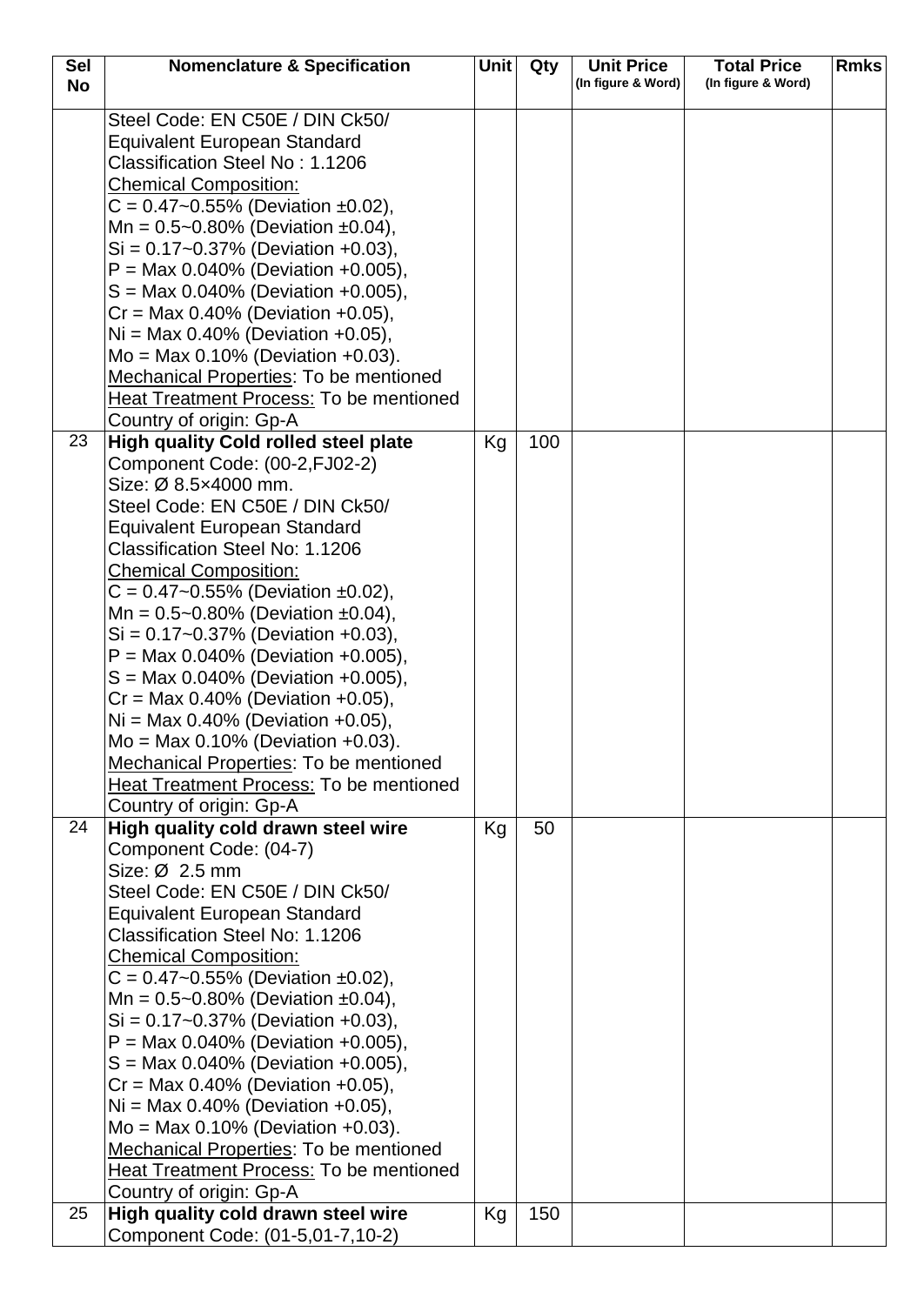| <b>Sel</b> | <b>Nomenclature &amp; Specification</b>                                           | Unit | Qty | <b>Unit Price</b>  | <b>Total Price</b> | <b>Rmks</b> |
|------------|-----------------------------------------------------------------------------------|------|-----|--------------------|--------------------|-------------|
| <b>No</b>  |                                                                                   |      |     | (In figure & Word) | (In figure & Word) |             |
|            | Size: Ø 3 mm                                                                      |      |     |                    |                    |             |
|            | Steel Code: EN C50E / DIN Ck50/                                                   |      |     |                    |                    |             |
|            | <b>Equivalent European Standard</b>                                               |      |     |                    |                    |             |
|            | <b>Classification Steel No: 1.1206</b>                                            |      |     |                    |                    |             |
|            | <b>Chemical Composition:</b>                                                      |      |     |                    |                    |             |
|            | $C = 0.47 - 0.55\%$ (Deviation ±0.02),                                            |      |     |                    |                    |             |
|            |                                                                                   |      |     |                    |                    |             |
|            | Mn = $0.5 - 0.80\%$ (Deviation ±0.04),<br>$Si = 0.17 - 0.37\%$ (Deviation +0.03), |      |     |                    |                    |             |
|            | $P = Max 0.040\%$ (Deviation +0.005),                                             |      |     |                    |                    |             |
|            | $S = Max 0.040\%$ (Deviation +0.005),                                             |      |     |                    |                    |             |
|            | $Cr = Max 0.40\%$ (Deviation +0.05),                                              |      |     |                    |                    |             |
|            | $Ni = Max 0.40\%$ (Deviation +0.05),                                              |      |     |                    |                    |             |
|            | $Mo = Max 0.10% (Deviation +0.03).$                                               |      |     |                    |                    |             |
|            | <b>Mechanical Properties: To be mentioned</b>                                     |      |     |                    |                    |             |
|            | <b>Heat Treatment Process: To be mentioned</b>                                    |      |     |                    |                    |             |
|            | Country of origin: Gp-A                                                           |      |     |                    |                    |             |
| 26         | High quality cold drawn steel wire                                                | Kg   | 50  |                    |                    |             |
|            | Component Code: (00Z-35)                                                          |      |     |                    |                    |             |
|            | Size: $Ø$ 3.3 mm                                                                  |      |     |                    |                    |             |
|            | Steel Code: EN C50E / DIN Ck50/                                                   |      |     |                    |                    |             |
|            | <b>Equivalent European Standard</b>                                               |      |     |                    |                    |             |
|            | Classification Steel No: 1.1206                                                   |      |     |                    |                    |             |
|            | <b>Chemical Composition:</b>                                                      |      |     |                    |                    |             |
|            | $C = 0.47 - 0.55\%$ (Deviation ±0.02),                                            |      |     |                    |                    |             |
|            | Mn = $0.5 - 0.80\%$ (Deviation ±0.04),                                            |      |     |                    |                    |             |
|            | $Si = 0.17 - 0.37\%$ (Deviation +0.03),                                           |      |     |                    |                    |             |
|            | $P = Max 0.040\%$ (Deviation +0.005),                                             |      |     |                    |                    |             |
|            | $S = Max 0.040\%$ (Deviation +0.005),                                             |      |     |                    |                    |             |
|            | $Cr = Max 0.40\%$ (Deviation +0.05),                                              |      |     |                    |                    |             |
|            | $Ni = Max 0.40\%$ (Deviation +0.05),                                              |      |     |                    |                    |             |
|            | $Mo = Max 0.10\%$ (Deviation +0.03).                                              |      |     |                    |                    |             |
|            | Mechanical Properties: To be mentioned                                            |      |     |                    |                    |             |
|            | Heat Treatment Process: To be mentioned                                           |      |     |                    |                    |             |
|            | Country of origin: Gp-A                                                           |      |     |                    |                    |             |
| 27         | High quality cold drawn steel wire                                                | Kg   | 50  |                    |                    |             |
|            | Component Code: (00-7)<br>Size: $\varnothing$ 3.4 mm                              |      |     |                    |                    |             |
|            | Steel Code: EN C50E / DIN Ck50/                                                   |      |     |                    |                    |             |
|            |                                                                                   |      |     |                    |                    |             |
|            | <b>Equivalent European Standard</b><br>Classification Steel No: 1.1206            |      |     |                    |                    |             |
|            |                                                                                   |      |     |                    |                    |             |
|            | <b>Chemical Composition:</b><br>$C = 0.47 - 0.55\%$ (Deviation ±0.02),            |      |     |                    |                    |             |
|            | Mn = $0.5 - 0.80\%$ (Deviation ±0.04),                                            |      |     |                    |                    |             |
|            | $Si = 0.17 - 0.37\%$ (Deviation +0.03),                                           |      |     |                    |                    |             |
|            | $P = \text{Max } 0.040\%$ (Deviation +0.005),                                     |      |     |                    |                    |             |
|            | $S = Max 0.040\%$ (Deviation +0.005),                                             |      |     |                    |                    |             |
|            | $Cr = Max 0.40\%$ (Deviation +0.05),                                              |      |     |                    |                    |             |
|            | $Ni = Max 0.40\%$ (Deviation +0.05),                                              |      |     |                    |                    |             |
|            | $Mo = Max 0.10% (Deviation +0.03).$                                               |      |     |                    |                    |             |
|            | Mechanical Properties: To be mentioned                                            |      |     |                    |                    |             |
|            | Heat Treatment Process: To be mentioned                                           |      |     |                    |                    |             |
|            | Country of origin: Gp-A                                                           |      |     |                    |                    |             |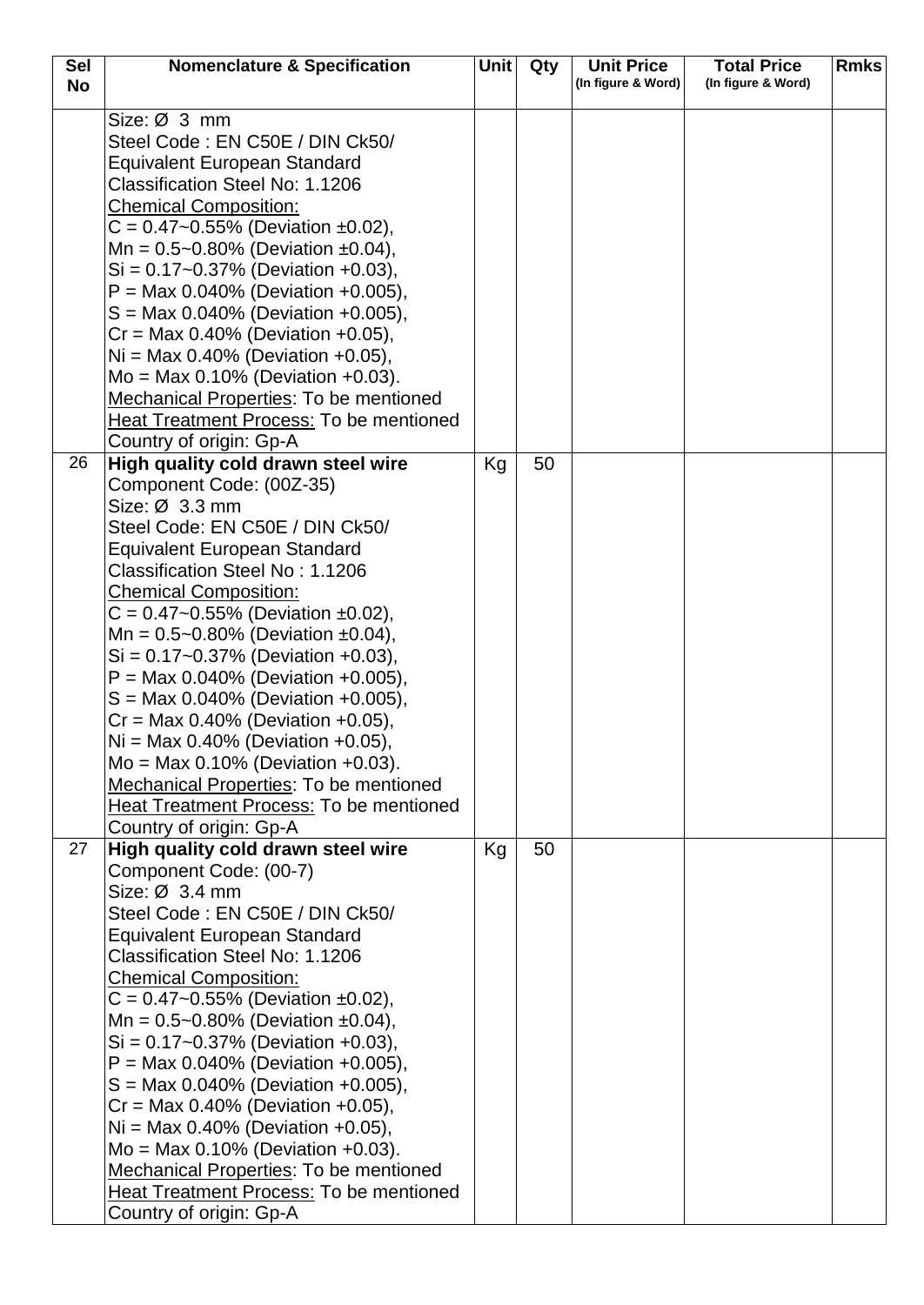| <b>Sel</b> | <b>Nomenclature &amp; Specification</b>                                | Unit | Qty | <b>Unit Price</b>  | <b>Total Price</b> | <b>Rmks</b> |
|------------|------------------------------------------------------------------------|------|-----|--------------------|--------------------|-------------|
| <b>No</b>  |                                                                        |      |     | (In figure & Word) | (In figure & Word) |             |
| 28         | High quality cold drawn steel wire                                     | Kg   | 50  |                    |                    |             |
|            | Component Code: (04-3)                                                 |      |     |                    |                    |             |
|            | Size: $Ø$ 4 mm                                                         |      |     |                    |                    |             |
|            | Steel Code: EN C50E / DIN Ck50/                                        |      |     |                    |                    |             |
|            | <b>Equivalent European Standard</b>                                    |      |     |                    |                    |             |
|            | Classification Steel No: 1.1206                                        |      |     |                    |                    |             |
|            | <b>Chemical Composition:</b>                                           |      |     |                    |                    |             |
|            | $C = 0.47 - 0.55\%$ (Deviation ±0.02),                                 |      |     |                    |                    |             |
|            | Mn = $0.5 - 0.80\%$ (Deviation ±0.04),                                 |      |     |                    |                    |             |
|            | $Si = 0.17 - 0.37\%$ (Deviation +0.03),                                |      |     |                    |                    |             |
|            | $P = Max 0.040\%$ (Deviation +0.005),                                  |      |     |                    |                    |             |
|            | $S = \text{Max } 0.040\%$ (Deviation +0.005),                          |      |     |                    |                    |             |
|            | $Cr = Max 0.40\%$ (Deviation +0.05),                                   |      |     |                    |                    |             |
|            | $Ni = Max 0.40%$ (Deviation +0.05),                                    |      |     |                    |                    |             |
|            | $Mo = Max 0.10% (Deviation +0.03).$                                    |      |     |                    |                    |             |
|            | <b>Mechanical Properties: To be mentioned</b>                          |      |     |                    |                    |             |
|            | Heat Treatment Process: To be mentioned                                |      |     |                    |                    |             |
|            | Country of origin: Gp-A                                                |      |     |                    |                    |             |
| 29         | High quality cold drawn steel wire                                     | Kg   | 200 |                    |                    |             |
|            | Component Code: (00-27, 06Z-3A, 05-4,                                  |      |     |                    |                    |             |
|            | $01-1)$<br>Size: Ø 4.5 X 4000 mm                                       |      |     |                    |                    |             |
|            | Steel Code: EN C50E / DIN Ck50/                                        |      |     |                    |                    |             |
|            | <b>Equivalent European Standard</b>                                    |      |     |                    |                    |             |
|            | Classification Steel No: 1.1206                                        |      |     |                    |                    |             |
|            | <b>Chemical Composition:</b>                                           |      |     |                    |                    |             |
|            | $C = 0.47 - 0.55\%$ (Deviation ±0.02),                                 |      |     |                    |                    |             |
|            | Mn = $0.5 - 0.80\%$ (Deviation ±0.04),                                 |      |     |                    |                    |             |
|            | $Si = 0.17 - 0.37\%$ (Deviation +0.03),                                |      |     |                    |                    |             |
|            | $P = Max 0.040\%$ (Deviation +0.005).                                  |      |     |                    |                    |             |
|            | $S = \text{Max } 0.040\%$ (Deviation +0.005),                          |      |     |                    |                    |             |
|            | $Cr = Max 0.40\%$ (Deviation +0.05),                                   |      |     |                    |                    |             |
|            | $Ni = Max 0.40\%$ (Deviation +0.05),                                   |      |     |                    |                    |             |
|            | $Mo = Max 0.10% (Deviation +0.03).$                                    |      |     |                    |                    |             |
|            | Mechanical Properties: To be mentioned                                 |      |     |                    |                    |             |
|            | Heat Treatment Process: To be mentioned                                |      |     |                    |                    |             |
|            | Country of origin: Gp-A                                                |      |     |                    |                    |             |
| 30         | High quality cold drawn steel wire                                     | Kg   | 50  |                    |                    |             |
|            | Component Code: (00Z-36A)                                              |      |     |                    |                    |             |
|            | Size: $Ø$ 5.5 mm                                                       |      |     |                    |                    |             |
|            | Steel Code: EN C50E / DIN Ck50/                                        |      |     |                    |                    |             |
|            | <b>Equivalent European Standard</b>                                    |      |     |                    |                    |             |
|            | Classification Steel No: 1.1206                                        |      |     |                    |                    |             |
|            | <b>Chemical Composition:</b><br>$C = 0.47 - 0.55\%$ (Deviation ±0.02), |      |     |                    |                    |             |
|            | Mn = $0.5 - 0.80\%$ (Deviation ±0.04),                                 |      |     |                    |                    |             |
|            | $Si = 0.17 - 0.37\%$ (Deviation +0.03),                                |      |     |                    |                    |             |
|            | $P = Max 0.040\%$ (Deviation +0.005),                                  |      |     |                    |                    |             |
|            | $S = \text{Max } 0.040\%$ (Deviation +0.005),                          |      |     |                    |                    |             |
|            | $Cr = Max 0.40\%$ (Deviation +0.05),                                   |      |     |                    |                    |             |
|            | $Ni = Max 0.40\%$ (Deviation +0.05),                                   |      |     |                    |                    |             |
|            | $Mo = Max 0.10\%$ (Deviation +0.03).                                   |      |     |                    |                    |             |
|            | <b>Mechanical Properties: To be mentioned</b>                          |      |     |                    |                    |             |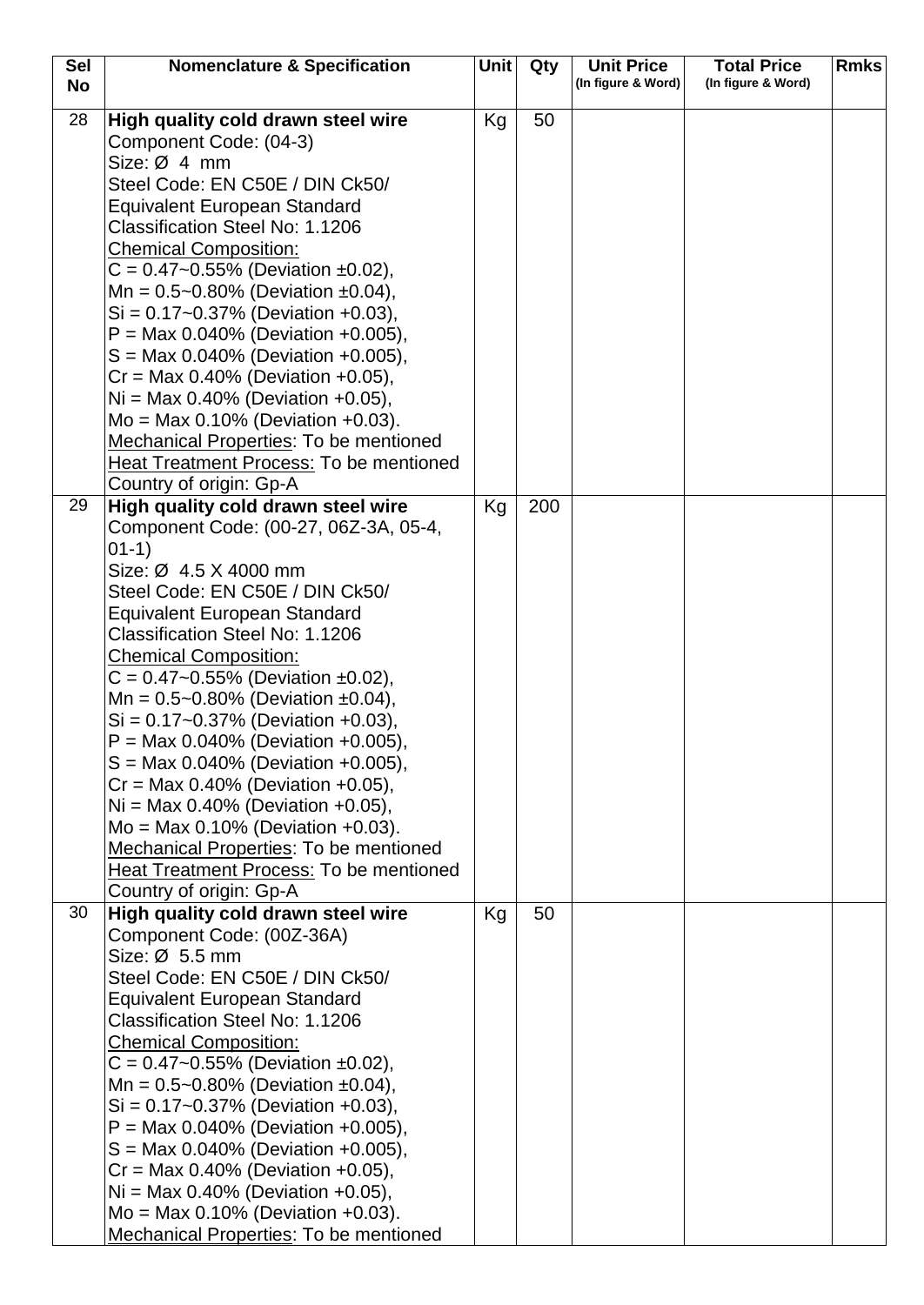| <b>Sel</b> | <b>Nomenclature &amp; Specification</b>                              | <b>Unit</b> | Qty | <b>Unit Price</b>  | <b>Total Price</b> | <b>Rmks</b> |
|------------|----------------------------------------------------------------------|-------------|-----|--------------------|--------------------|-------------|
| <b>No</b>  |                                                                      |             |     | (In figure & Word) | (In figure & Word) |             |
|            | <b>Heat Treatment Process: To be mentioned</b>                       |             |     |                    |                    |             |
|            | Country of origin: Gp-A                                              |             |     |                    |                    |             |
| 31         | High quality cold drawn steel wire                                   | Kg          | 50  |                    |                    |             |
|            | Component Code: (FJ01-7)                                             |             |     |                    |                    |             |
|            | Size: Ø 5.6 X 4000 mm                                                |             |     |                    |                    |             |
|            | Steel Code: EN C50E / DIN Ck50/                                      |             |     |                    |                    |             |
|            | Equivalent European Standard                                         |             |     |                    |                    |             |
|            | Classification Steel No: 1.1206                                      |             |     |                    |                    |             |
|            | <b>Chemical Composition:</b>                                         |             |     |                    |                    |             |
|            | $C = 0.47 - 0.55\%$ (Deviation ±0.02),                               |             |     |                    |                    |             |
|            | Mn = $0.5 - 0.80\%$ (Deviation ±0.04),                               |             |     |                    |                    |             |
|            | $Si = 0.17 - 0.37\%$ (Deviation +0.03),                              |             |     |                    |                    |             |
|            | $P = Max 0.040\%$ (Deviation +0.005),                                |             |     |                    |                    |             |
|            | $S = Max 0.040\%$ (Deviation +0.005),                                |             |     |                    |                    |             |
|            | $Cr = Max 0.40\%$ (Deviation +0.05),                                 |             |     |                    |                    |             |
|            | $Ni = Max 0.40\%$ (Deviation +0.05),                                 |             |     |                    |                    |             |
|            | $Mo = Max 0.10% (Deviation +0.03).$                                  |             |     |                    |                    |             |
|            | <b>Mechanical Properties: To be mentioned</b>                        |             |     |                    |                    |             |
|            | <b>Heat Treatment Process: To be mentioned</b>                       |             |     |                    |                    |             |
|            | Country of origin: Gp-A                                              |             |     |                    |                    |             |
| 32         | High quality cold drawn steel wire                                   | Kg          | 50  |                    |                    |             |
|            | Component Code: (00-1)                                               |             |     |                    |                    |             |
|            | Size: Ø 6 X 4000 mm<br>Steel Code: EN C50E / DIN Ck50/               |             |     |                    |                    |             |
|            | <b>Equivalent European Standard</b>                                  |             |     |                    |                    |             |
|            | Classification Steel No: 1.1206                                      |             |     |                    |                    |             |
|            | <b>Chemical Composition:</b>                                         |             |     |                    |                    |             |
|            | $C = 0.47 - 0.55\%$ (Deviation ±0.02),                               |             |     |                    |                    |             |
|            | Mn = $0.5 - 0.80\%$ (Deviation ±0.04),                               |             |     |                    |                    |             |
|            | $Si = 0.17 - 0.37\%$ (Deviation +0.03),                              |             |     |                    |                    |             |
|            | $P = Max 0.040\%$ (Deviation +0.005),                                |             |     |                    |                    |             |
|            | $S = \text{Max } 0.040\%$ (Deviation +0.005),                        |             |     |                    |                    |             |
|            | $Cr = Max 0.40\%$ (Deviation +0.05),                                 |             |     |                    |                    |             |
|            | $Ni = Max 0.40\%$ (Deviation +0.05),                                 |             |     |                    |                    |             |
|            | $Mo = Max 0.10\%$ (Deviation +0.03).                                 |             |     |                    |                    |             |
|            | Mechanical Properties: To be mentioned                               |             |     |                    |                    |             |
|            | <b>Heat Treatment Process: To be mentioned</b>                       |             |     |                    |                    |             |
|            | Country of origin: Gp-A                                              |             |     |                    |                    |             |
| 33         | High quality hot rolled round steel                                  | Kg          | 100 |                    |                    |             |
|            | Component Code: (00Z-33)                                             |             |     |                    |                    |             |
|            | Size: Ø 20 X 4000 mm                                                 |             |     |                    |                    |             |
|            | Steel Code: EN C50E / DIN Ck50/                                      |             |     |                    |                    |             |
|            | <b>Equivalent European Standard</b>                                  |             |     |                    |                    |             |
|            | Classification Steel No: 1.1206                                      |             |     |                    |                    |             |
|            | <b>Chemical Composition:</b><br>$C = 0.47$ ~0.55% (Deviation ±0.02), |             |     |                    |                    |             |
|            | Mn = $0.5 - 0.80\%$ (Deviation ±0.04),                               |             |     |                    |                    |             |
|            | $Si = 0.17 - 0.37\%$ (Deviation +0.03),                              |             |     |                    |                    |             |
|            | $P = Max 0.040\%$ (Deviation +0.005),                                |             |     |                    |                    |             |
|            | $S = Max 0.040\%$ (Deviation +0.005),                                |             |     |                    |                    |             |
|            | $Cr = Max 0.40\%$ (Deviation +0.05),                                 |             |     |                    |                    |             |
|            | $Ni = Max 0.40\%$ (Deviation +0.05),                                 |             |     |                    |                    |             |
|            | $Mo = Max 0.10% (Deviation +0.03).$                                  |             |     |                    |                    |             |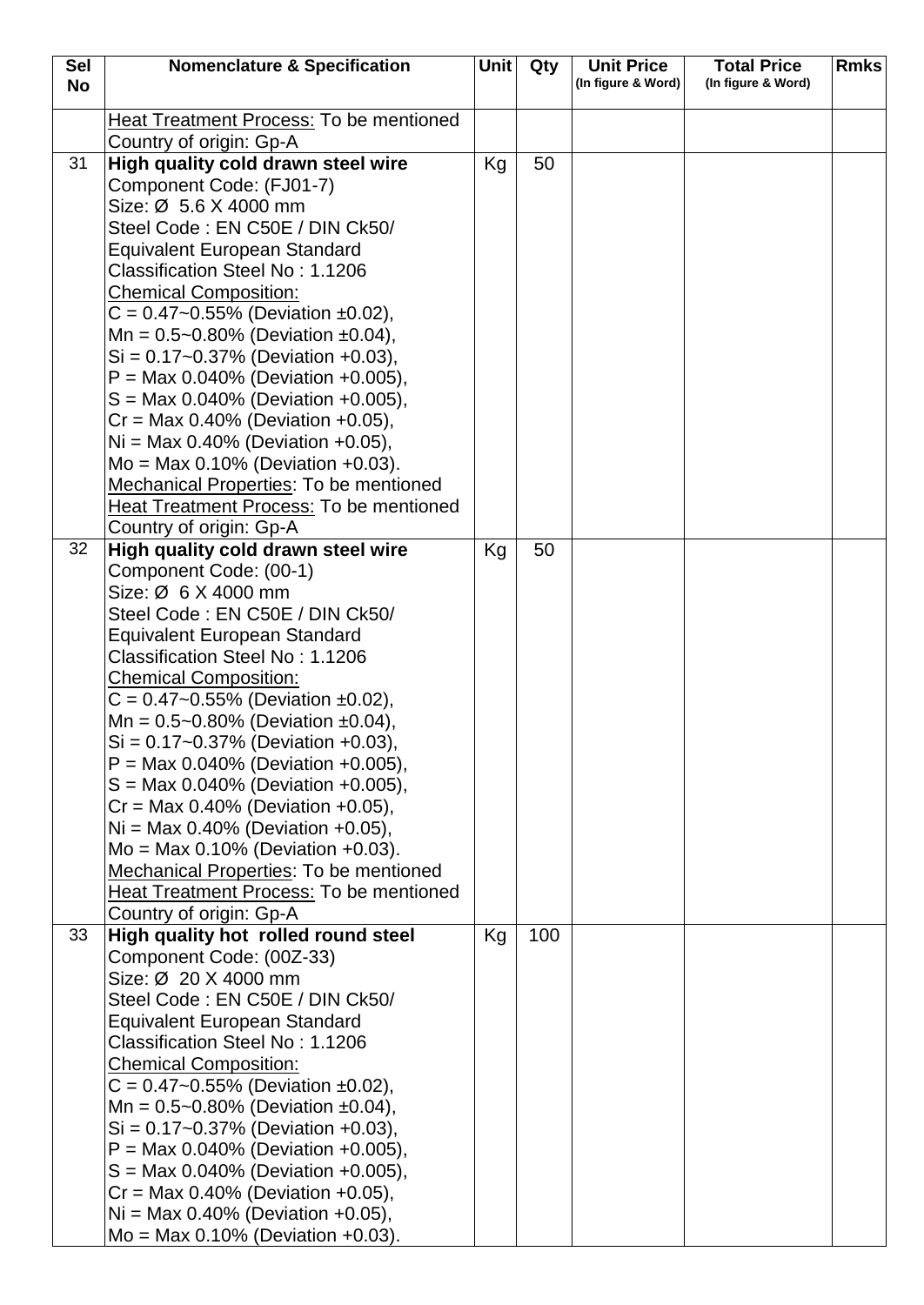| Sel       | <b>Nomenclature &amp; Specification</b>                                              | Unit | Qty | <b>Unit Price</b>  | <b>Total Price</b> | <b>Rmks</b> |
|-----------|--------------------------------------------------------------------------------------|------|-----|--------------------|--------------------|-------------|
| <b>No</b> |                                                                                      |      |     | (In figure & Word) | (In figure & Word) |             |
|           | <b>Mechanical Properties: To be mentioned</b>                                        |      |     |                    |                    |             |
|           | <b>Heat Treatment Process: To be mentioned</b>                                       |      |     |                    |                    |             |
|           | Country of origin: Gp-A                                                              |      |     |                    |                    |             |
| 34        | High quality hot rolled round steel                                                  | Kg   | 250 |                    |                    |             |
|           | Component Code: (06Z-4)                                                              |      |     |                    |                    |             |
|           | Size: Ø 38 X 4000 mm                                                                 |      |     |                    |                    |             |
|           | Steel Code: EN C50E / DIN Ck50/                                                      |      |     |                    |                    |             |
|           | <b>Equivalent European Standard</b>                                                  |      |     |                    |                    |             |
|           | Classification Steel No: 1.1206                                                      |      |     |                    |                    |             |
|           | <b>Chemical Composition:</b>                                                         |      |     |                    |                    |             |
|           | $C = 0.47 - 0.55\%$ (Deviation ±0.02),                                               |      |     |                    |                    |             |
|           | Mn = $0.5 - 0.80\%$ (Deviation ±0.04),                                               |      |     |                    |                    |             |
|           | $Si = 0.17 - 0.37\%$ (Deviation +0.03),                                              |      |     |                    |                    |             |
|           | $P = Max 0.040\%$ (Deviation +0.005),                                                |      |     |                    |                    |             |
|           | $S = \text{Max } 0.040\%$ (Deviation +0.005),                                        |      |     |                    |                    |             |
|           | $Cr = Max 0.40\%$ (Deviation +0.05),                                                 |      |     |                    |                    |             |
|           | $Ni = Max 0.40\%$ (Deviation +0.05),<br>$Mo = Max 0.10\%$ (Deviation +0.03).         |      |     |                    |                    |             |
|           | Mechanical Properties: To be mentioned                                               |      |     |                    |                    |             |
|           | <b>Heat Treatment Process: To be mentioned</b>                                       |      |     |                    |                    |             |
|           | Country of origin: Gp-A                                                              |      |     |                    |                    |             |
| 35        | High quality cold rolled steel plate                                                 | Kg   | 50  |                    |                    |             |
|           | Component Code: (10-8)                                                               |      |     |                    |                    |             |
|           | Size: 5x77x1000 mm                                                                   |      |     |                    |                    |             |
|           | Steel Code: EN C50E / DIN Ck50/                                                      |      |     |                    |                    |             |
|           | <b>Equivalent European Standard</b>                                                  |      |     |                    |                    |             |
|           | Classification Steel No: 1.1206                                                      |      |     |                    |                    |             |
|           | <b>Chemical Composition:</b>                                                         |      |     |                    |                    |             |
|           | $C = 0.47 - 0.55\%$ (Deviation ±0.02),                                               |      |     |                    |                    |             |
|           | Mn = $0.5 - 0.80\%$ (Deviation $\pm 0.04$ ),                                         |      |     |                    |                    |             |
|           | $Si = 0.17 - 0.37\%$ (Deviation +0.03),                                              |      |     |                    |                    |             |
|           | $P = \text{Max } 0.040\%$ (Deviation +0.005),                                        |      |     |                    |                    |             |
|           | $S = Max 0.040\%$ (Deviation +0.005),                                                |      |     |                    |                    |             |
|           | $Cr = Max 0.40\%$ (Deviation +0.05),                                                 |      |     |                    |                    |             |
|           | $Ni = Max 0.40\%$ (Deviation +0.05),                                                 |      |     |                    |                    |             |
|           | $Mo = Max 0.10% (Deviation +0.03).$<br><b>Mechanical Properties: To be mentioned</b> |      |     |                    |                    |             |
|           | Heat Treatment Process: To be mentioned                                              |      |     |                    |                    |             |
|           | Country of origin: Gp-A                                                              |      |     |                    |                    |             |
| 36        | High quality cold rolled steel plate                                                 | Kg   | 50  |                    |                    |             |
|           | Component Code: (FJ01Z-13)                                                           |      |     |                    |                    |             |
|           | Size: 6x155x1000 mm                                                                  |      |     |                    |                    |             |
|           | Steel Code: EN C50E / DIN Ck50/                                                      |      |     |                    |                    |             |
|           | <b>Equivalent European Standard</b>                                                  |      |     |                    |                    |             |
|           | Classification Steel No: 1.1206                                                      |      |     |                    |                    |             |
|           | <b>Chemical Composition:</b>                                                         |      |     |                    |                    |             |
|           | $C = 0.47 - 0.55\%$ (Deviation ±0.02),                                               |      |     |                    |                    |             |
|           | Mn = $0.5 - 0.80\%$ (Deviation ±0.04),                                               |      |     |                    |                    |             |
|           | $Si = 0.17 - 0.37\%$ (Deviation +0.03),                                              |      |     |                    |                    |             |
|           | $P = Max 0.040\%$ (Deviation +0.005),                                                |      |     |                    |                    |             |
|           | $S = \text{Max } 0.040\%$ (Deviation +0.005),                                        |      |     |                    |                    |             |
|           | $Cr = Max 0.40\%$ (Deviation +0.05),                                                 |      |     |                    |                    |             |
|           | $Ni = Max 0.40\%$ (Deviation +0.05),                                                 |      |     |                    |                    |             |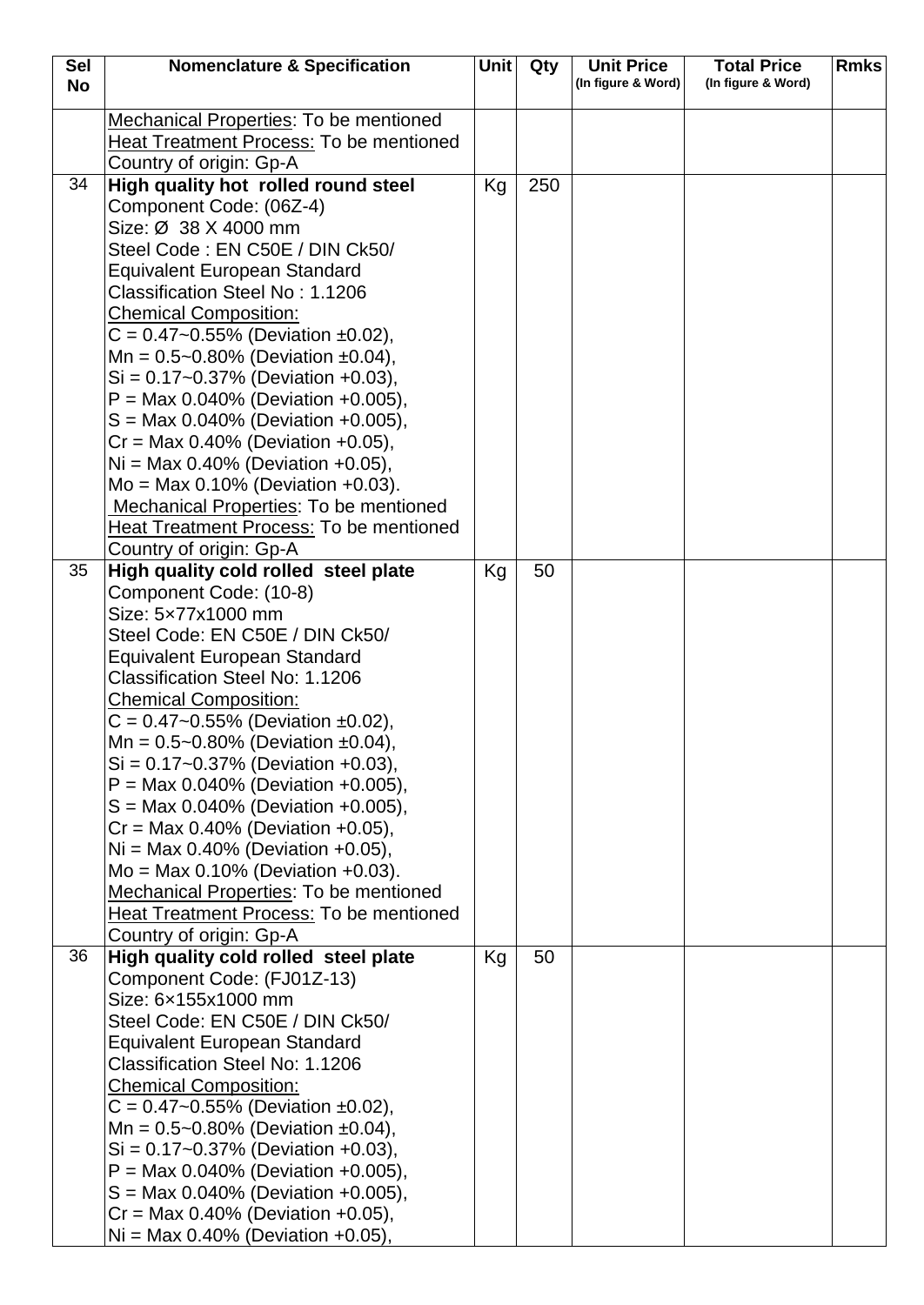| <b>Sel</b> | <b>Nomenclature &amp; Specification</b>                                      | Unit | Qty | <b>Unit Price</b>  | <b>Total Price</b> | <b>Rmks</b> |
|------------|------------------------------------------------------------------------------|------|-----|--------------------|--------------------|-------------|
| <b>No</b>  |                                                                              |      |     | (In figure & Word) | (In figure & Word) |             |
|            | $Mo = Max 0.10% (Deviation +0.03).$                                          |      |     |                    |                    |             |
|            |                                                                              |      |     |                    |                    |             |
|            | <b>Mechanical Properties: To be mentioned</b>                                |      |     |                    |                    |             |
|            | <b>Heat Treatment Process: To be mentioned</b>                               |      |     |                    |                    |             |
|            | Country of origin: Gp-A                                                      |      |     |                    |                    |             |
| 37         | High quality cold drawn round steel                                          | Kg   | 100 |                    |                    |             |
|            | Component Code: (00-6A,00-10A)                                               |      |     |                    |                    |             |
|            | Size: Ø 16x4000 mm                                                           |      |     |                    |                    |             |
|            | Steel Code: EN C50E / DIN Ck50/                                              |      |     |                    |                    |             |
|            | <b>Equivalent European Standard</b>                                          |      |     |                    |                    |             |
|            | Classification Steel No: 1.1206                                              |      |     |                    |                    |             |
|            | <b>Chemical Composition:</b>                                                 |      |     |                    |                    |             |
|            | $C = 0.47 - 0.55\%$ (Deviation ±0.02),                                       |      |     |                    |                    |             |
|            | Mn = $0.5 - 0.80\%$ (Deviation ±0.04),                                       |      |     |                    |                    |             |
|            | $Si = 0.17 - 0.37\%$ (Deviation +0.03),                                      |      |     |                    |                    |             |
|            | $P = Max 0.040\%$ (Deviation +0.005),                                        |      |     |                    |                    |             |
|            | $S = Max 0.040\%$ (Deviation +0.005),                                        |      |     |                    |                    |             |
|            | $Cr = Max 0.40\%$ (Deviation +0.05),                                         |      |     |                    |                    |             |
|            | $Ni = Max 0.40\%$ (Deviation +0.05),                                         |      |     |                    |                    |             |
|            | $Mo = Max 0.10% (Deviation +0.03).$                                          |      |     |                    |                    |             |
|            | <b>Mechanical Properties: To be mentioned</b>                                |      |     |                    |                    |             |
|            | <b>Heat Treatment Process: To be mentioned</b>                               |      |     |                    |                    |             |
|            | Country of origin: Gp-A                                                      |      |     |                    |                    |             |
| 38         | <b>High quality Cold rolled steel strip</b>                                  | Kg   | 150 |                    |                    |             |
|            | Component Code: (06Z-7,06Z-10,06Z-13)                                        |      |     |                    |                    |             |
|            | Size: 0.7×50 mm.                                                             |      |     |                    |                    |             |
|            | Steel Code : EN C50E / DIN Ck50/                                             |      |     |                    |                    |             |
|            | <b>Equivalent European Standard</b>                                          |      |     |                    |                    |             |
|            | Classification Steel No: 1.1206                                              |      |     |                    |                    |             |
|            | <b>Chemical Composition</b>                                                  |      |     |                    |                    |             |
|            | $C = 0.47 - 0.55\%$ (Deviation ±0.02),                                       |      |     |                    |                    |             |
|            | Mn = $0.5 - 0.80\%$ (Deviation ±0.04),                                       |      |     |                    |                    |             |
|            | $Si = 0.17 - 0.37\%$ (Deviation +0.03),                                      |      |     |                    |                    |             |
|            | $P = Max 0.040\%$ (Deviation +0.005),                                        |      |     |                    |                    |             |
|            | $S = Max 0.040\%$ (Deviation +0.005),                                        |      |     |                    |                    |             |
|            | $Cr = Max 0.40\%$ (Deviation +0.05),<br>$Ni = Max 0.40\%$ (Deviation +0.05), |      |     |                    |                    |             |
|            | $Mo = Max 0.10% (Deviation +0.03).$                                          |      |     |                    |                    |             |
|            | Mechanical Properties: To be mentioned                                       |      |     |                    |                    |             |
|            | Heat Treatment Process: To be mentioned                                      |      |     |                    |                    |             |
|            | Country of origin: Gp-A                                                      |      |     |                    |                    |             |
| 39         | <b>High quality Cold rolled steel strip</b>                                  | Kg   | 50  |                    |                    |             |
|            | Component Code: (01-19)                                                      |      |     |                    |                    |             |
|            | Size: 0.5×70 mm.                                                             |      |     |                    |                    |             |
|            | Steel Code: EN C50E / DIN Ck50/                                              |      |     |                    |                    |             |
|            | <b>Equivalent European Standard</b>                                          |      |     |                    |                    |             |
|            | Classification Steel No: 1.1206                                              |      |     |                    |                    |             |
|            | <b>Chemical Composition:</b>                                                 |      |     |                    |                    |             |
|            | $C = 0.47 - 0.55\%$ (Deviation ±0.02),                                       |      |     |                    |                    |             |
|            | Mn = $0.5 - 0.80\%$ (Deviation ±0.04),                                       |      |     |                    |                    |             |
|            | $Si = 0.17 - 0.37\%$ (Deviation +0.03),                                      |      |     |                    |                    |             |
|            | $P = \text{Max } 0.040\%$ (Deviation +0.005),                                |      |     |                    |                    |             |
|            | $S = \text{Max } 0.040\%$ (Deviation +0.005),                                |      |     |                    |                    |             |
|            | $Cr = Max 0.40\%$ (Deviation +0.05),                                         |      |     |                    |                    |             |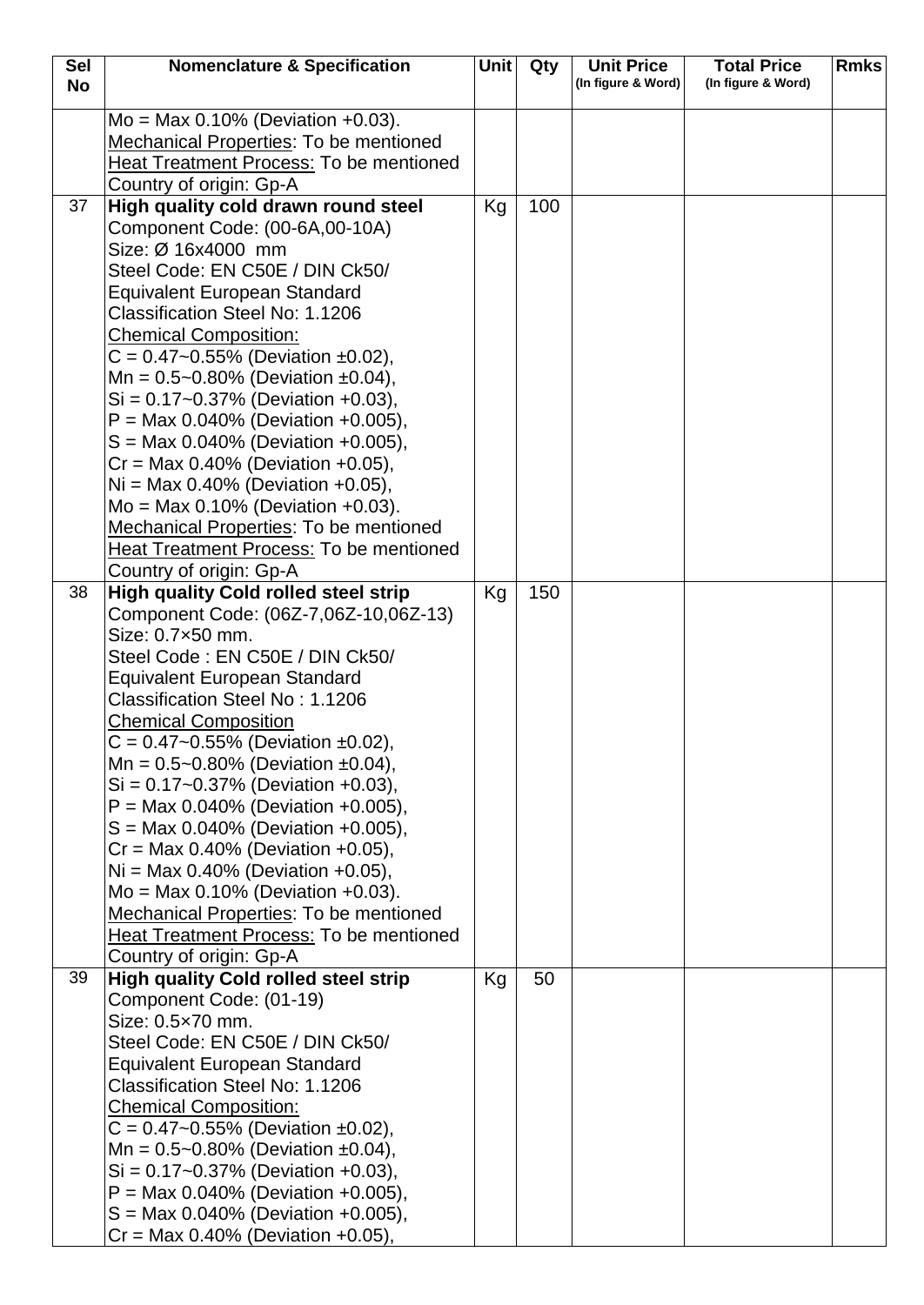| Sel       | <b>Nomenclature &amp; Specification</b>                                | Unit | Qty | <b>Unit Price</b>  | <b>Total Price</b> | <b>Rmks</b> |
|-----------|------------------------------------------------------------------------|------|-----|--------------------|--------------------|-------------|
| <b>No</b> |                                                                        |      |     | (In figure & Word) | (In figure & Word) |             |
|           | $Ni = Max 0.40\%$ (Deviation +0.05),                                   |      |     |                    |                    |             |
|           | $Mo = Max 0.10\%$ (Deviation +0.03).                                   |      |     |                    |                    |             |
|           | Mechanical Properties: To be mentioned                                 |      |     |                    |                    |             |
|           | Heat Treatment Process: To be mentioned                                |      |     |                    |                    |             |
|           |                                                                        |      |     |                    |                    |             |
| 40        | Country of origin: Gp-A<br><b>High quality Cold rolled steel strip</b> |      | 50  |                    |                    |             |
|           | Component Code: (11-7)                                                 | Kg   |     |                    |                    |             |
|           | Size: 0.6×120 mm.                                                      |      |     |                    |                    |             |
|           | Steel Code: EN C50E / DIN Ck50/                                        |      |     |                    |                    |             |
|           | <b>Equivalent European Standard</b>                                    |      |     |                    |                    |             |
|           | Classification Steel No: 1.1206                                        |      |     |                    |                    |             |
|           | <b>Chemical Composition</b>                                            |      |     |                    |                    |             |
|           | $C = 0.47 - 0.55\%$ (Deviation ±0.02),                                 |      |     |                    |                    |             |
|           | Mn = $0.5 - 0.80\%$ (Deviation ±0.04),                                 |      |     |                    |                    |             |
|           | $Si = 0.17 - 0.37\%$ (Deviation +0.03),                                |      |     |                    |                    |             |
|           | $P = Max 0.040\%$ (Deviation +0.005),                                  |      |     |                    |                    |             |
|           | $S = Max 0.040\%$ (Deviation +0.005),                                  |      |     |                    |                    |             |
|           | $Cr = Max 0.40\%$ (Deviation +0.05),                                   |      |     |                    |                    |             |
|           | $Ni = Max 0.40\%$ (Deviation +0.05),                                   |      |     |                    |                    |             |
|           | $Mo = Max 0.10% (Deviation +0.03).$                                    |      |     |                    |                    |             |
|           | <b>Mechanical Properties: To be mentioned</b>                          |      |     |                    |                    |             |
|           | Heat Treatment Process: To be mentioned                                |      |     |                    |                    |             |
|           | Country of origin: Gp-A                                                |      |     |                    |                    |             |
| 41        | <b>High quality Cold rolled steel strip</b>                            | Kg   | 100 |                    |                    |             |
|           | Component Code: (08-1)                                                 |      |     |                    |                    |             |
|           | Size: 0.8×80 mm.                                                       |      |     |                    |                    |             |
|           | Steel Code: EN C50E / DIN Ck50/                                        |      |     |                    |                    |             |
|           | <b>Equivalent European Standard</b>                                    |      |     |                    |                    |             |
|           | Classification Steel No: 1.1206                                        |      |     |                    |                    |             |
|           | <b>Chemical Composition:</b>                                           |      |     |                    |                    |             |
|           | $C = 0.47 - 0.55\%$ (Deviation ±0.02),                                 |      |     |                    |                    |             |
|           | Mn = $0.5 - 0.80\%$ (Deviation ±0.04),                                 |      |     |                    |                    |             |
|           | $Si = 0.17 - 0.37\%$ (Deviation +0.03),                                |      |     |                    |                    |             |
|           | $P = Max 0.040\%$ (Deviation +0.005),                                  |      |     |                    |                    |             |
|           | $S = Max 0.040\%$ (Deviation +0.005),                                  |      |     |                    |                    |             |
|           | $Cr = Max 0.40\%$ (Deviation +0.05),                                   |      |     |                    |                    |             |
|           | $Ni = Max 0.40\%$ (Deviation +0.05),                                   |      |     |                    |                    |             |
|           | $Mo = Max 0.10\%$ (Deviation +0.03).                                   |      |     |                    |                    |             |
|           | <b>Mechanical Properties: To be mentioned</b>                          |      |     |                    |                    |             |
|           | <b>Heat Treatment Process: To be mentioned</b>                         |      |     |                    |                    |             |
|           | Country of origin: Gp-A                                                |      |     |                    |                    |             |
| 42        | <b>High quality Cold rolled steel strip</b>                            | Kg   | 50  |                    |                    |             |
|           | Component Code: (01-18)                                                |      |     |                    |                    |             |
|           | Size: 1.5×55 mm.                                                       |      |     |                    |                    |             |
|           | Steel Code: EN C50E / DIN Ck50/                                        |      |     |                    |                    |             |
|           | <b>Equivalent European Standard</b><br>Classification Steel No: 1.1206 |      |     |                    |                    |             |
|           | <b>Chemical Composition</b>                                            |      |     |                    |                    |             |
|           | $C = 0.47 - 0.55\%$ (Deviation ±0.02),                                 |      |     |                    |                    |             |
|           | Mn = $0.5 - 0.80\%$ (Deviation ±0.04),                                 |      |     |                    |                    |             |
|           | $Si = 0.17 - 0.37\%$ (Deviation +0.03),                                |      |     |                    |                    |             |
|           | $P = Max 0.040\%$ (Deviation +0.005),                                  |      |     |                    |                    |             |
|           | $S = Max 0.040\%$ (Deviation +0.005),                                  |      |     |                    |                    |             |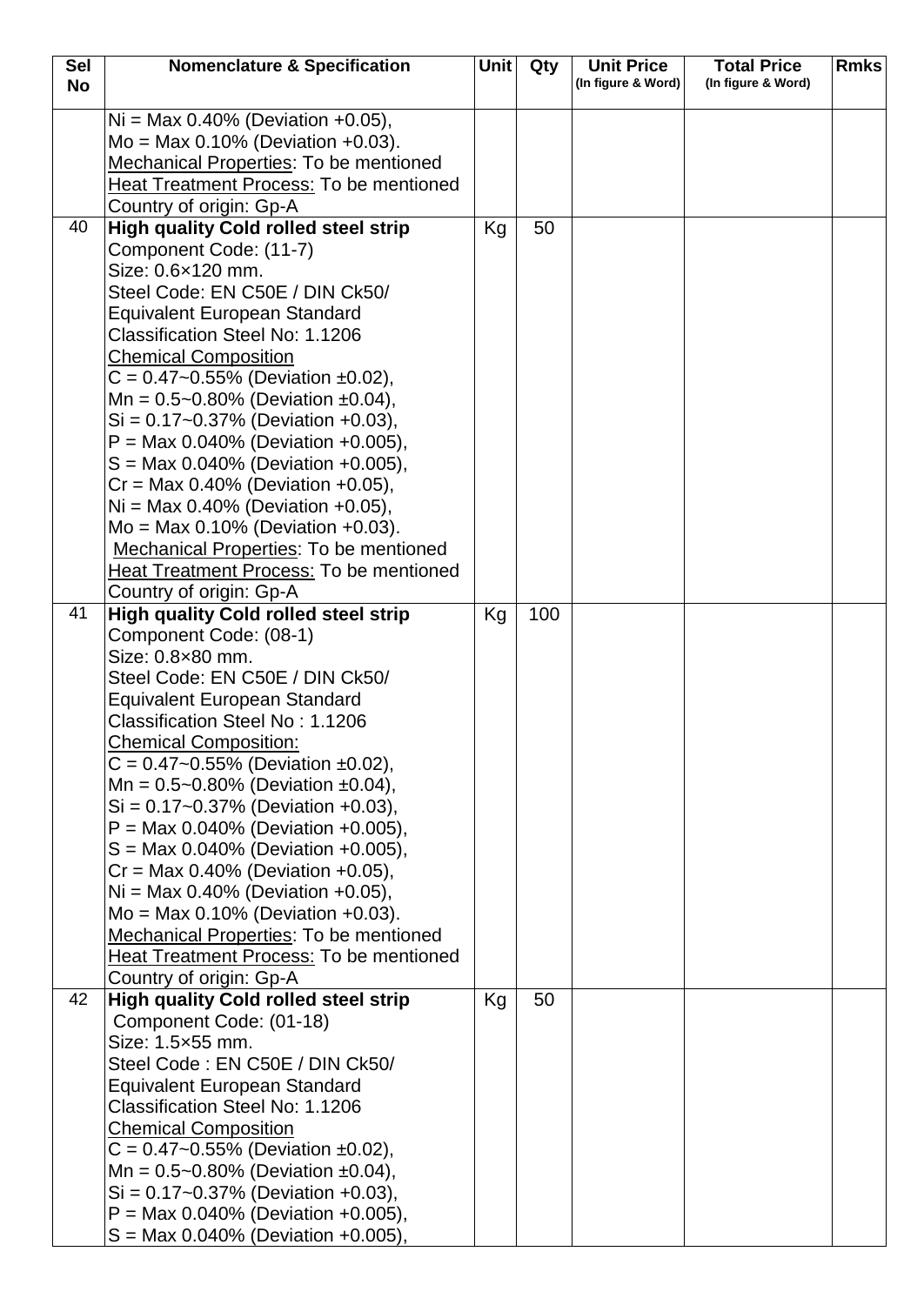| <b>Sel</b> | <b>Nomenclature &amp; Specification</b>                                        | <b>Unit</b> | Qty | <b>Unit Price</b>  | <b>Total Price</b> | <b>Rmks</b> |
|------------|--------------------------------------------------------------------------------|-------------|-----|--------------------|--------------------|-------------|
| <b>No</b>  |                                                                                |             |     | (In figure & Word) | (In figure & Word) |             |
|            | $Cr = Max 0.40\%$ (Deviation +0.05),                                           |             |     |                    |                    |             |
|            | $Ni = Max 0.40\%$ (Deviation +0.05),                                           |             |     |                    |                    |             |
|            | $Mo = Max 0.10% (Deviation +0.03).$                                            |             |     |                    |                    |             |
|            | Mechanical Properties: To be mentioned                                         |             |     |                    |                    |             |
|            | <b>Heat Treatment Process: To be mentioned</b>                                 |             |     |                    |                    |             |
|            | Country of origin: Gp-A                                                        |             |     |                    |                    |             |
| 43         | <b>High quality Cold rolled steel strip</b>                                    | Kg          | 100 |                    |                    |             |
|            | Component Code: (02-4)                                                         |             |     |                    |                    |             |
|            | Size: 1×50 mm.                                                                 |             |     |                    |                    |             |
|            | Steel Code: EN C50E / DIN Ck50/                                                |             |     |                    |                    |             |
|            | <b>Equivalent European Standard</b>                                            |             |     |                    |                    |             |
|            | Classification Steel No: 1.1206                                                |             |     |                    |                    |             |
|            | <b>Chemical Composition:</b>                                                   |             |     |                    |                    |             |
|            | $C = 0.47 - 0.55\%$ (Deviation ±0.02),                                         |             |     |                    |                    |             |
|            | Mn = $0.5 - 0.80\%$ (Deviation $\pm 0.04$ ),                                   |             |     |                    |                    |             |
|            | $Si = 0.17 - 0.37\%$ (Deviation +0.03),                                        |             |     |                    |                    |             |
|            | $P = Max 0.040\%$ (Deviation +0.005),                                          |             |     |                    |                    |             |
|            | $S = Max 0.040\%$ (Deviation +0.005),                                          |             |     |                    |                    |             |
|            | $Cr = Max 0.40\%$ (Deviation +0.05),                                           |             |     |                    |                    |             |
|            | $Ni = Max 0.40\%$ (Deviation +0.05),                                           |             |     |                    |                    |             |
|            | $Mo = Max 0.10\%$ (Deviation +0.03).<br>Mechanical Properties: To be mentioned |             |     |                    |                    |             |
|            | <b>Heat Treatment Process: To be mentioned</b>                                 |             |     |                    |                    |             |
|            | Country of origin: Gp-A                                                        |             |     |                    |                    |             |
| 44         | <b>High quality Cold rolled steel Plate</b>                                    | Kg          | 250 |                    |                    |             |
|            | Component Code: (01Z-14)                                                       |             |     |                    |                    |             |
|            | Size: 1.5×290x2000-A                                                           |             |     |                    |                    |             |
|            | Steel Code: EN C50E / DIN Ck50/                                                |             |     |                    |                    |             |
|            | <b>Equivalent European Standard</b>                                            |             |     |                    |                    |             |
|            | <b>Classification Steel No: 1.1206</b>                                         |             |     |                    |                    |             |
|            | <b>Chemical Composition:</b>                                                   |             |     |                    |                    |             |
|            | $C = 0.47 - 0.55\%$ (Deviation ±0.02),                                         |             |     |                    |                    |             |
|            | Mn = $0.5 - 0.80\%$ (Deviation ±0.04),                                         |             |     |                    |                    |             |
|            | $Si = 0.17 - 0.37\%$ (Deviation +0.03),                                        |             |     |                    |                    |             |
|            | $P = \text{Max } 0.040\%$ (Deviation +0.005),                                  |             |     |                    |                    |             |
|            | $S = Max 0.040\%$ (Deviation +0.005),                                          |             |     |                    |                    |             |
|            | $Cr = Max 0.40\%$ (Deviation +0.05),                                           |             |     |                    |                    |             |
|            | $Ni = Max 0.40\%$ (Deviation +0.05),                                           |             |     |                    |                    |             |
|            | $Mo = Max 0.10\%$ (Deviation +0.03).                                           |             |     |                    |                    |             |
|            | Mechanical Properties: To be mentioned                                         |             |     |                    |                    |             |
|            | Heat Treatment Process: To be mentioned                                        |             |     |                    |                    |             |
|            | Country of origin: Gp-A                                                        |             |     |                    |                    |             |
| 45         | <b>High quality Cold rolled steel Plate</b>                                    | Kg          | 50  |                    |                    |             |
|            | Component Code: (FJ01Z-14)<br>Size: 1×29.8x1000 mm                             |             |     |                    |                    |             |
|            | Steel Code: EN C50E / DIN Ck50/                                                |             |     |                    |                    |             |
|            | <b>Equivalent European Standard</b>                                            |             |     |                    |                    |             |
|            | Classification Steel No: 1.1206                                                |             |     |                    |                    |             |
|            | <b>Chemical Composition:</b>                                                   |             |     |                    |                    |             |
|            | $C = 0.47 - 0.55\%$ (Deviation ±0.02),                                         |             |     |                    |                    |             |
|            | Mn = $0.5 - 0.80\%$ (Deviation ±0.04),                                         |             |     |                    |                    |             |
|            | $Si = 0.17 - 0.37\%$ (Deviation +0.03),                                        |             |     |                    |                    |             |
|            | $P = Max 0.040\%$ (Deviation +0.005),                                          |             |     |                    |                    |             |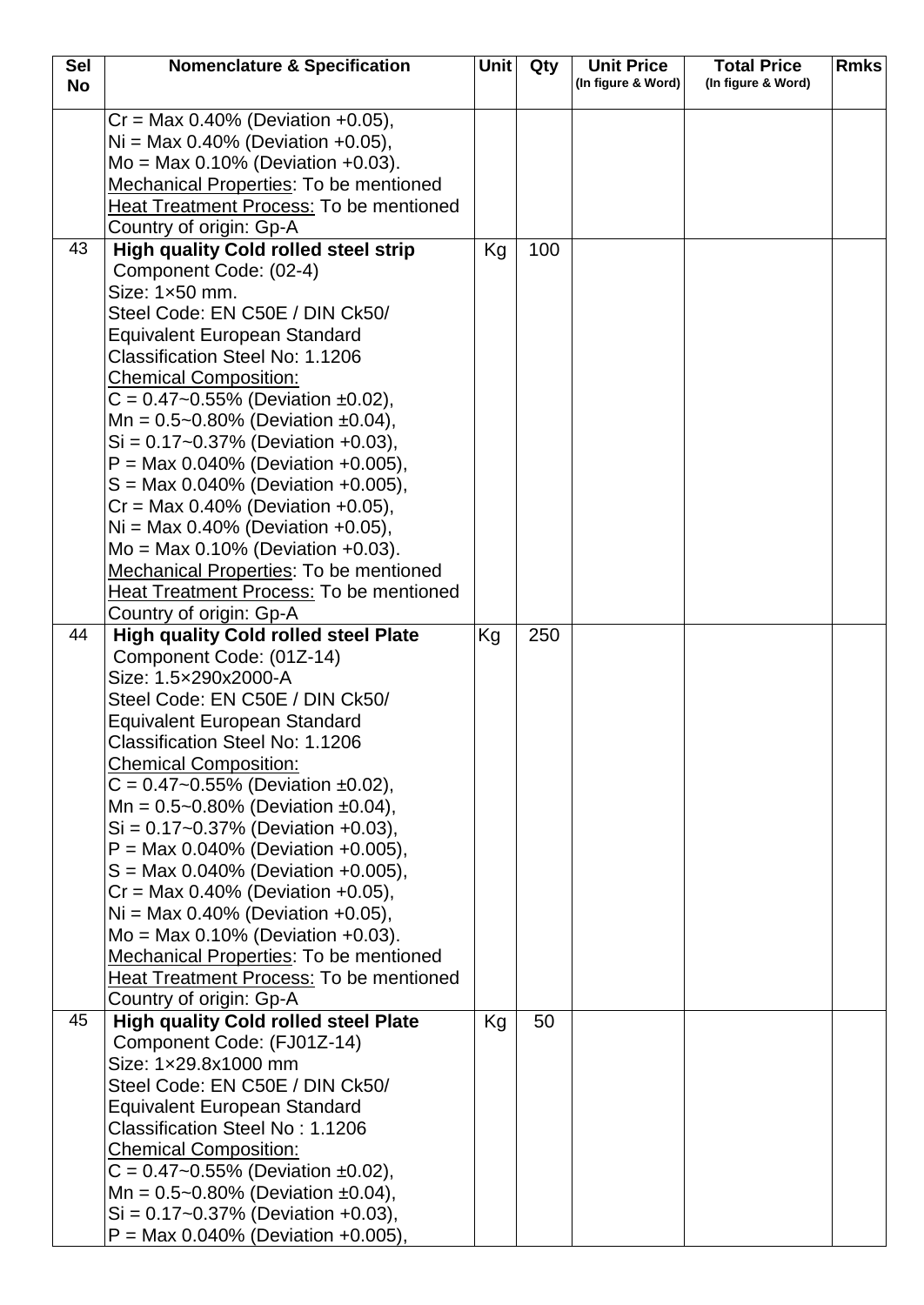| <b>Sel</b> | <b>Nomenclature &amp; Specification</b>        | Unit | Qty | <b>Unit Price</b>  | <b>Total Price</b> | <b>Rmks</b> |
|------------|------------------------------------------------|------|-----|--------------------|--------------------|-------------|
| <b>No</b>  |                                                |      |     | (In figure & Word) | (In figure & Word) |             |
|            | $S = Max 0.040\%$ (Deviation +0.005),          |      |     |                    |                    |             |
|            | $Cr = Max 0.40\%$ (Deviation +0.05),           |      |     |                    |                    |             |
|            | $Ni = Max 0.40\%$ (Deviation +0.05),           |      |     |                    |                    |             |
|            | $Mo = Max 0.10\%$ (Deviation +0.03).           |      |     |                    |                    |             |
|            | <b>Mechanical Properties: To be mentioned</b>  |      |     |                    |                    |             |
|            | <b>Heat Treatment Process: To be mentioned</b> |      |     |                    |                    |             |
|            | Country of origin: Gp-A                        |      |     |                    |                    |             |
| 46         | <b>High quality Cold rolled steel strip</b>    | Kg   | 50  |                    |                    |             |
|            | Component Code: (02-6)                         |      |     |                    |                    |             |
|            | Size: 1.4×45 mm.                               |      |     |                    |                    |             |
|            | Steel Code: EN C40E                            |      |     |                    |                    |             |
|            | Classification Steel No: 1.1186                |      |     |                    |                    |             |
|            | <b>Chemical Composition</b>                    |      |     |                    |                    |             |
|            | $C = 0.37 - 0.44\%$ (Deviation ±0.02),         |      |     |                    |                    |             |
|            | Mn = $0.50$ ~0.80% (Deviation ±0.04),          |      |     |                    |                    |             |
|            | $Si = Max 0.40\%$ (Deviation +0.03),           |      |     |                    |                    |             |
|            | $P = Max 0.030\%$ (Deviation +0.005),          |      |     |                    |                    |             |
|            | $S = Max 0.035\%$ (Deviation +0.005),          |      |     |                    |                    |             |
|            | $Cr = Max 0.40\%$ (Deviation +0.05),           |      |     |                    |                    |             |
|            | $Ni = Max 0.40\%$ (Deviation +0.05),           |      |     |                    |                    |             |
|            | $Mo = Max 0.10% (Deviation +0.03).$            |      |     |                    |                    |             |
|            | Mechanical Properties: To be mentioned         |      |     |                    |                    |             |
|            | <b>Heat Treatment Process: To be mentioned</b> |      |     |                    |                    |             |
|            | Country of origin: Gp-A                        |      |     |                    |                    |             |
| 47         | High quality cold drawn steel pipe             | Kg   | 50  |                    |                    |             |
|            | Component Code: (01-22)                        |      |     |                    |                    |             |
|            | Size: 27x3.5x4000 mm                           |      |     |                    |                    |             |
|            | Steel Code: 32CrMoV12-10                       |      |     |                    |                    |             |
|            | Classification Steel No: 1.7765                |      |     |                    |                    |             |
|            | <b>Chemical Composition:</b>                   |      |     |                    |                    |             |
|            | $C = 0.29 - 0.36\%$ , Mn = 0.40 ~ 0.70%,       |      |     |                    |                    |             |
|            | $Si = 0.10 - 0.40\%$ , $P = (Max) 0.015\%$ ,   |      |     |                    |                    |             |
|            | $S = (Max)$ 0.035%, $Cr = 2.80 - 3.30\%$ ,     |      |     |                    |                    |             |
|            | Ni = Max 0.30%, Mo = $0.70$ ~ 1.20%,           |      |     |                    |                    |             |
|            | $V = 0.15 - 0.35%$                             |      |     |                    |                    |             |
|            | Mechanical Properties: To be mentioned         |      |     |                    |                    |             |
|            | <b>Heat Treatment Process: To be mentioned</b> |      |     |                    |                    |             |
|            | Country of origin: Gp-A                        |      |     |                    |                    |             |
| 48         | High quality hot rolled flat steel             | Kg   | 50  |                    |                    |             |
|            | Component Code: (00-22)                        |      |     |                    |                    |             |
|            | Size: 8x13x4000 mm                             |      |     |                    |                    |             |
|            | Steel Code: 32CrMoV12-10                       |      |     |                    |                    |             |
|            | Classification Steel No: 1.7765                |      |     |                    |                    |             |
|            | <b>Chemical Composition:</b>                   |      |     |                    |                    |             |
|            | $C = 0.29 - 0.36\%$ , Mn = 0.40 ~ 0.70%,       |      |     |                    |                    |             |
|            | $Si = 0.10 - 0.40\%$ , $P = (Max) 0.015\%$ ,   |      |     |                    |                    |             |
|            | $S = (Max)$ 0.035%, $Cr = 2.80 - 3.30\%$ ,     |      |     |                    |                    |             |
|            | Ni = Max 0.30%, Mo = $0.70$ ~ 1.20%,           |      |     |                    |                    |             |
|            | $V = 0.15 - 0.35%$                             |      |     |                    |                    |             |
|            | <b>Mechanical Properties: To be mentioned</b>  |      |     |                    |                    |             |
|            | Heat Treatment Process: To be mentioned        |      |     |                    |                    |             |
|            | Country of origin: Gp-A                        |      |     |                    |                    |             |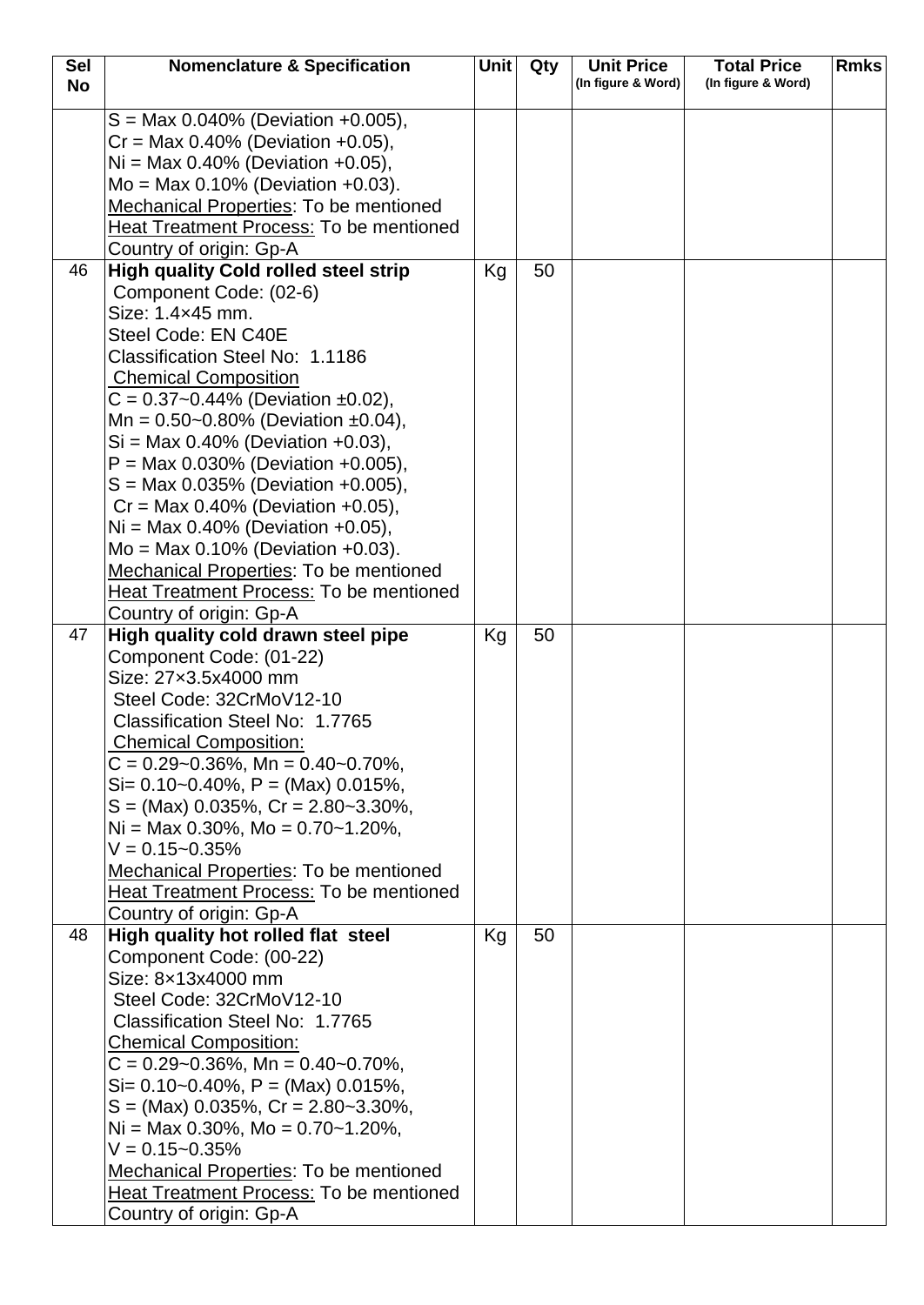| <b>Sel</b> | <b>Nomenclature &amp; Specification</b>                        | Unit l | Qty | <b>Unit Price</b>  | <b>Total Price</b> | <b>Rmks</b> |
|------------|----------------------------------------------------------------|--------|-----|--------------------|--------------------|-------------|
| <b>No</b>  |                                                                |        |     | (In figure & Word) | (In figure & Word) |             |
| 49         | High quality cold drawn round steel                            | Kg     | 100 |                    |                    |             |
|            | Component Code: (10-9, 00-11)                                  |        |     |                    |                    |             |
|            | Size: Ø 10.5 x 4000 mm                                         |        |     |                    |                    |             |
|            | Steel Code: 32CrMoV12-10                                       |        |     |                    |                    |             |
|            | Classification Steel No: 1.7765                                |        |     |                    |                    |             |
|            | <b>Chemical Composition:</b>                                   |        |     |                    |                    |             |
|            | $C = 0.29 - 0.36\%$ , Mn = 0.40 ~ 0.70%,                       |        |     |                    |                    |             |
|            | $Si = 0.10 - 0.40\%$ , P = (Max) 0.015%,                       |        |     |                    |                    |             |
|            | $S = (Max)$ 0.035%, $Cr = 2.80 - 3.30\%$ ,                     |        |     |                    |                    |             |
|            | Ni = Max 0.30%, Mo = $0.70$ ~ 1.20%,                           |        |     |                    |                    |             |
|            | $V = 0.15 - 0.35%$                                             |        |     |                    |                    |             |
|            | <b>Mechanical Properties: To be mentioned</b>                  |        |     |                    |                    |             |
|            | <b>Heat Treatment Process: To be mentioned</b>                 |        |     |                    |                    |             |
|            | Country of origin: Gp-A                                        |        |     |                    |                    |             |
| 50         | High quality cold drawn round steel                            | Kg     | 50  |                    |                    |             |
|            | Component Code: (09-4)                                         |        |     |                    |                    |             |
|            | Size: Ø 8.5 x 4000 mm                                          |        |     |                    |                    |             |
|            | Steel Code: 32CrMoV12-10                                       |        |     |                    |                    |             |
|            | Classification Steel No: 1.7765                                |        |     |                    |                    |             |
|            | <b>Chemical Composition:</b>                                   |        |     |                    |                    |             |
|            | $C = 0.29 - 0.36\%$ , Mn = 0.40 ~ 0.70%,                       |        |     |                    |                    |             |
|            | $Si = 0.10 - 0.40\%$ , P = (Max) 0.015%,                       |        |     |                    |                    |             |
|            | $S = (Max)$ 0.035%, $Cr = 2.80 - 3.30\%$ ,                     |        |     |                    |                    |             |
|            | Ni = Max 0.30%, Mo = $0.70$ ~ 1.20%,                           |        |     |                    |                    |             |
|            | $V = 0.15 - 0.35%$                                             |        |     |                    |                    |             |
|            | Mechanical Properties: To be mentioned                         |        |     |                    |                    |             |
|            | Heat Treatment Process: To be mentioned                        |        |     |                    |                    |             |
|            | Country of origin: Gp-A                                        |        |     |                    |                    |             |
| 51         | High quality hot rolled round steel                            | Kg     | 50  |                    |                    |             |
|            | Component Code: (05-6)                                         |        |     |                    |                    |             |
|            | Size: $\varnothing$ 13 x 4000 mm                               |        |     |                    |                    |             |
|            | Steel Code: 32CrMoV12-10                                       |        |     |                    |                    |             |
|            | Classification Steel No: 1.7765                                |        |     |                    |                    |             |
|            | <b>Chemical Composition:</b>                                   |        |     |                    |                    |             |
|            | $C = 0.29 - 0.36\%$ , Mn = 0.40 ~ 0.70%,                       |        |     |                    |                    |             |
|            | Si= $0.10$ ~0.40%, P = (Max) 0.015%,                           |        |     |                    |                    |             |
|            | $S = (Max)$ 0.035%, $Cr = 2.80 - 3.30\%$ ,                     |        |     |                    |                    |             |
|            | Ni = Max 0.30%, Mo = $0.70$ ~ 1.20%,                           |        |     |                    |                    |             |
|            | $V = 0.15 - 0.35\%$                                            |        |     |                    |                    |             |
|            | <b>Mechanical Properties: To be mentioned</b>                  |        |     |                    |                    |             |
|            | <b>Heat Treatment Process: To be mentioned</b>                 |        |     |                    |                    |             |
| 52         | Country of origin: Gp-A                                        |        |     |                    |                    |             |
|            | High quality hot rolled round steel<br>Component Code: (00-30) | Kg     | 50  |                    |                    |             |
|            | Size: $\varnothing$ 16 x 4000 mm                               |        |     |                    |                    |             |
|            | Steel Code: 32CrMoV12-10                                       |        |     |                    |                    |             |
|            | Classification Steel No: 1.7765                                |        |     |                    |                    |             |
|            | <b>Chemical Composition</b>                                    |        |     |                    |                    |             |
|            | $C = 0.29 - 0.36\%$ , Mn = 0.40 ~ 0.70%,                       |        |     |                    |                    |             |
|            | $Si = 0.10 - 0.40\%$ , P = (Max) 0.015%,                       |        |     |                    |                    |             |
|            | $S = (Max)$ 0.035%, $Cr = 2.80 - 3.30\%$ ,                     |        |     |                    |                    |             |
|            | Ni = Max 0.30%, Mo = $0.70$ ~ 1.20%,                           |        |     |                    |                    |             |
|            | $V = 0.15 - 0.35%$                                             |        |     |                    |                    |             |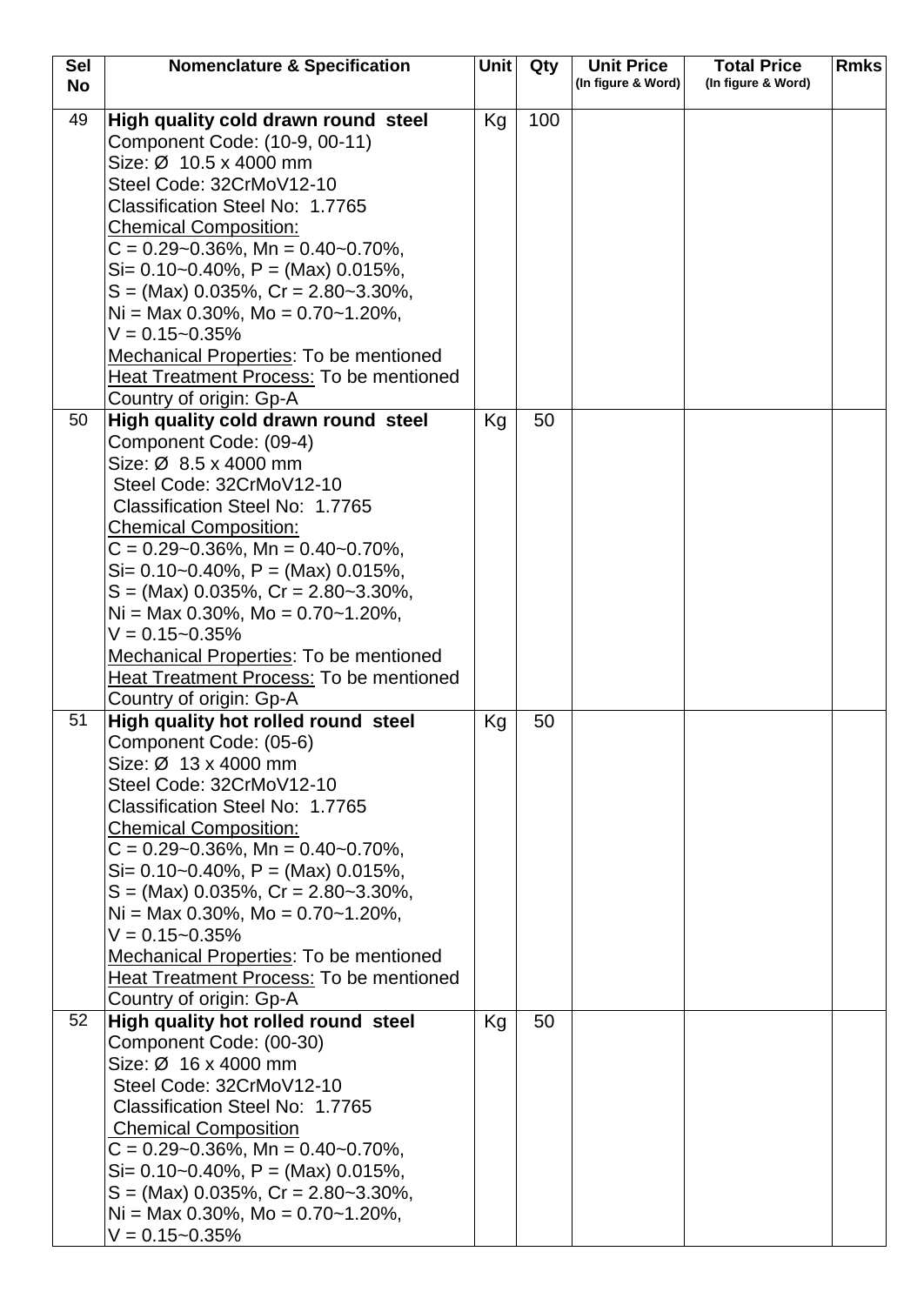| <b>Sel</b> | <b>Nomenclature &amp; Specification</b>                                   | Unit | Qty | <b>Unit Price</b>  | <b>Total Price</b> | <b>Rmks</b> |
|------------|---------------------------------------------------------------------------|------|-----|--------------------|--------------------|-------------|
| <b>No</b>  |                                                                           |      |     | (In figure & Word) | (In figure & Word) |             |
|            | <b>Mechanical Properties: To be mentioned</b>                             |      |     |                    |                    |             |
|            | Heat Treatment Process: To be mentioned                                   |      |     |                    |                    |             |
|            | Country of origin: Gp-A                                                   |      |     |                    |                    |             |
| 53         | High quality hot rolled round steel                                       | Kg   | 100 |                    |                    |             |
|            | Component Code: (00-19)                                                   |      |     |                    |                    |             |
|            | Size: Ø 18 x 4000 mm                                                      |      |     |                    |                    |             |
|            | Steel Code: 32CrMoV12-10                                                  |      |     |                    |                    |             |
|            | Classification Steel No: 1.7765                                           |      |     |                    |                    |             |
|            | <b>Chemical Composition:</b>                                              |      |     |                    |                    |             |
|            | $C = 0.29 - 0.36\%$ , Mn = 0.40 ~ 0.70%,                                  |      |     |                    |                    |             |
|            | $Si= 0.10-0.40\%$ , P = (Max) 0.015%,                                     |      |     |                    |                    |             |
|            | $S = (Max)$ 0.035%, $Cr = 2.80 - 3.30\%$ ,                                |      |     |                    |                    |             |
|            | Ni = Max 0.30%, Mo = $0.70$ ~ 1.20%,                                      |      |     |                    |                    |             |
|            | $V = 0.15 - 0.35%$                                                        |      |     |                    |                    |             |
|            | Mechanical Properties: To be mentioned                                    |      |     |                    |                    |             |
|            | <b>Heat Treatment Process: To be mentioned</b>                            |      |     |                    |                    |             |
|            | Country of origin: Gp-A                                                   |      |     |                    |                    |             |
| 54         | High quality hot rolled round steel                                       | Kg   | 100 |                    |                    |             |
|            | Component Code: (00-8)                                                    |      |     |                    |                    |             |
|            | Size: Ø 23 x 4000 mm                                                      |      |     |                    |                    |             |
|            | Steel Code: 32CrMoV12-10                                                  |      |     |                    |                    |             |
|            | Classification Steel No: 1.7765                                           |      |     |                    |                    |             |
|            | <b>Chemical Composition:</b><br>$C = 0.29 - 0.36\%$ , Mn = 0.40 ~ 0.70%,  |      |     |                    |                    |             |
|            | $Si = 0.10 - 0.40\%$ , $P = (Max) 0.015\%$ ,                              |      |     |                    |                    |             |
|            | $S = (Max)$ 0.035%, $Cr = 2.80 - 3.30\%$ ,                                |      |     |                    |                    |             |
|            | $Ni = Max 0.30\%, Mo = 0.70~1.20\%,$                                      |      |     |                    |                    |             |
|            | $V = 0.15 - 0.35\%$                                                       |      |     |                    |                    |             |
|            | <b>Mechanical Properties: To be mentioned</b>                             |      |     |                    |                    |             |
|            | Heat Treatment Process: To be mentioned                                   |      |     |                    |                    |             |
|            | Country of origin: Gp-A                                                   |      |     |                    |                    |             |
| 55         | High quality hot rolled round steel                                       | Kg   | 250 |                    |                    |             |
|            | Component Code: (00-3)                                                    |      |     |                    |                    |             |
|            | Size: Ø 24 x 4000 mm                                                      |      |     |                    |                    |             |
|            | Steel Code: 32CrMoV12-10                                                  |      |     |                    |                    |             |
|            | Classification Steel No: 1.7765                                           |      |     |                    |                    |             |
|            | <b>Chemical Composition:</b>                                              |      |     |                    |                    |             |
|            | $C = 0.29 - 0.36\%$ , Mn = 0.40 ~ 0.70%,                                  |      |     |                    |                    |             |
|            | $Si = 0.10 - 0.40\%$ , P = (Max) 0.015%,                                  |      |     |                    |                    |             |
|            | $S = (Max)$ 0.035%, $Cr = 2.80 - 3.30\%$ ,                                |      |     |                    |                    |             |
|            | Ni = Max 0.30%, Mo = $0.70$ ~ 1.20%,                                      |      |     |                    |                    |             |
|            | $V = 0.15 - 0.35\%$                                                       |      |     |                    |                    |             |
|            | <b>Mechanical Properties: To be mentioned</b>                             |      |     |                    |                    |             |
|            | <b>Heat Treatment Process: To be mentioned</b><br>Country of origin: Gp-A |      |     |                    |                    |             |
| 56         | High quality hot rolled round steel                                       | Kg   | 250 |                    |                    |             |
|            | Component Code: (01-6, 01-8)                                              |      |     |                    |                    |             |
|            | Size: Ø 25 x 4000 mm                                                      |      |     |                    |                    |             |
|            | Steel Code: 32CrMoV12-10                                                  |      |     |                    |                    |             |
|            | Classification Steel No: 1.7765                                           |      |     |                    |                    |             |
|            | <b>Chemical Composition:</b>                                              |      |     |                    |                    |             |
|            | $C = 0.29 - 0.36\%$ , Mn = 0.40 ~ 0.70%,                                  |      |     |                    |                    |             |
|            | $Si = 0.10 - 0.40\%$ , $P = (Max) 0.015\%$ ,                              |      |     |                    |                    |             |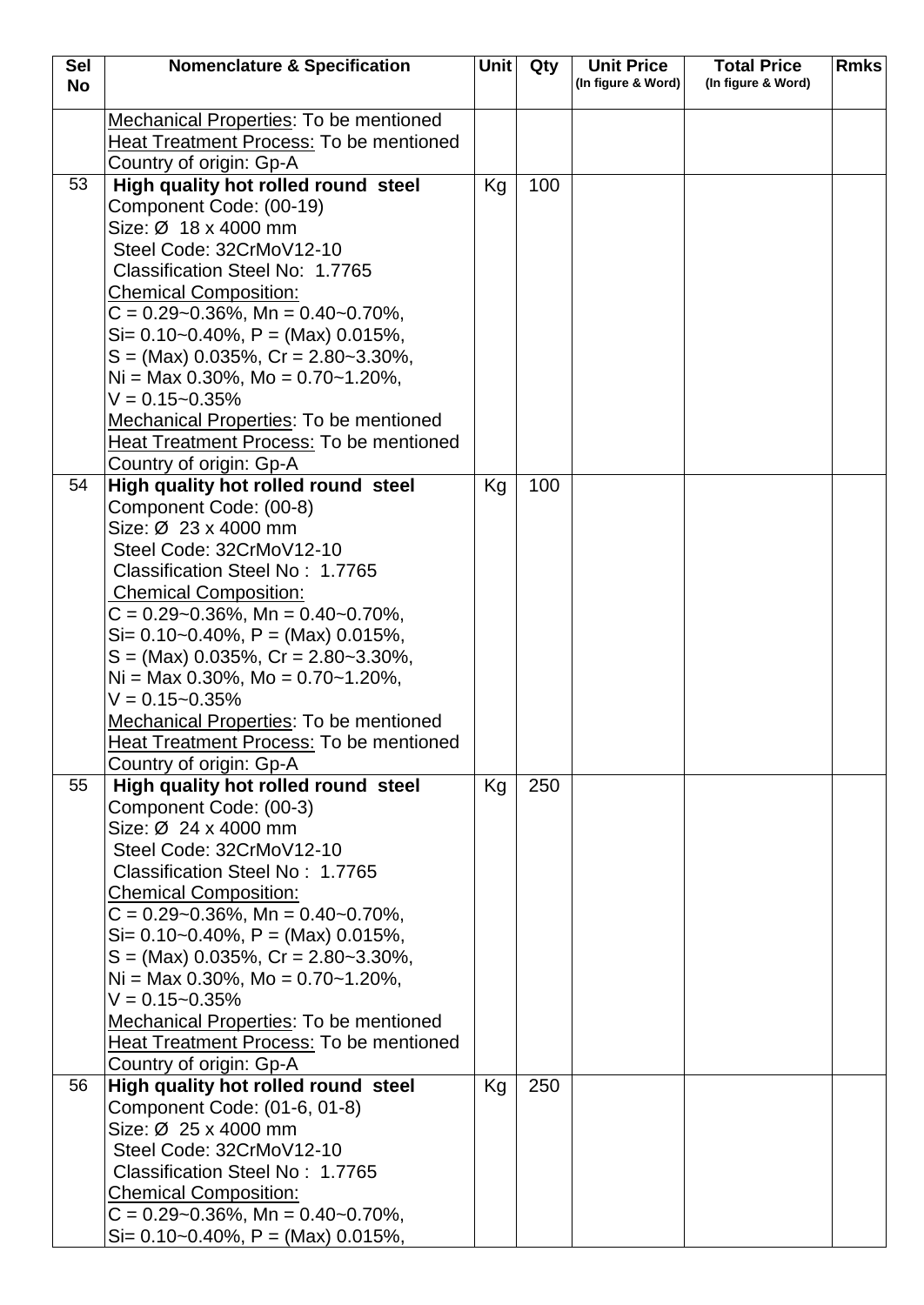| <b>Sel</b> | <b>Nomenclature &amp; Specification</b>                                                                                                                                                                                                                                                                                                                                                                                                                                                                                    | Unit | Qty | <b>Unit Price</b>  | <b>Total Price</b> | <b>Rmks</b> |
|------------|----------------------------------------------------------------------------------------------------------------------------------------------------------------------------------------------------------------------------------------------------------------------------------------------------------------------------------------------------------------------------------------------------------------------------------------------------------------------------------------------------------------------------|------|-----|--------------------|--------------------|-------------|
| <b>No</b>  |                                                                                                                                                                                                                                                                                                                                                                                                                                                                                                                            |      |     | (In figure & Word) | (In figure & Word) |             |
|            | $S = (Max)$ 0.035%, Cr = 2.80~3.30%,<br>$Ni = Max 0.30\%$ , Mo = 0.70~1.20%,<br>$V = 0.15 - 0.35%$<br>Mechanical Properties: To be mentioned<br>Heat Treatment Process: To be mentioned<br>Country of origin: Gp-A                                                                                                                                                                                                                                                                                                         |      |     |                    |                    |             |
| 57         | High quality hot rolled round steel                                                                                                                                                                                                                                                                                                                                                                                                                                                                                        | Kg   | 250 |                    |                    |             |
|            | Component Code: (01-4)<br>Size: Ø 28 x 4000 mm<br>Steel Code: 32CrMoV12-10<br>Classification Steel No: 1.7765<br><b>Chemical Composition</b><br>$C = 0.29 - 0.36\%$ , Mn = 0.40 ~ 0.70%,<br>$Si = 0.10 - 0.40\%$ , $P = (Max) 0.015\%$ ,<br>$S = (Max)$ 0.035%, $Cr = 2.80 - 3.30\%$ ,<br>Ni = Max 0.30%, Mo = $0.70$ ~ 1.20%,<br>$V = 0.15 - 0.35%$<br>Mechanical Properties: To be mentioned<br><b>Heat Treatment Process: To be mentioned</b>                                                                           |      |     |                    |                    |             |
|            | Country of origin: Gp-A                                                                                                                                                                                                                                                                                                                                                                                                                                                                                                    |      |     |                    |                    |             |
| 58         | High quality hot rolled round steel<br>Component Code: (01-3, 10-6)<br>Size: Ø 30 x 4000 mm<br>Steel Code: 32CrMoV12-10<br>Classification Steel No: 1.7765<br><b>Chemical Composition:</b><br>$C = 0.29 - 0.36\%$ , Mn = 0.40 ~ 0.70%,<br>$Si = 0.10 - 0.40\%$ , $P = (Max) 0.015\%$ ,<br>$S = (Max)$ 0.035%, $Cr = 2.80 - 3.30\%$ ,<br>Ni = Max 0.30%, Mo = $0.70$ ~ 1.20%,<br>$V = 0.15 - 0.35\%$<br>Mechanical Properties: To be mentioned<br><b>Heat Treatment Process: To be mentioned</b><br>Country of origin: Gp-A | Kg   | 400 |                    |                    |             |
| 59         | High quality hot rolled round steel<br>Component Code: (05-1B)<br>Size: Ø 32 x 4000 mm<br>Steel Code:32CrMoV12-10<br>Classification Steel No: 1.7765<br><b>Chemical Composition:</b><br>$C = 0.29 - 0.36\%$ , Mn = 0.40 ~ 0.70%,<br>$Si = 0.10 - 0.40\%$ , P = (Max) 0.015%,<br>$S = (Max)$ 0.035%, $Cr = 2.80 - 3.30\%$ ,<br>Ni = Max 0.30%, Mo = $0.70$ ~ 1.20%,<br>$V = 0.15 - 0.35%$<br>Mechanical Properties: To be mentioned<br><b>Heat Treatment Process: To be mentioned</b><br>Country of origin: Gp-A            | Kg   | 250 |                    |                    |             |
| 60         | High quality hot rolled round steel                                                                                                                                                                                                                                                                                                                                                                                                                                                                                        | Kg   | 250 |                    |                    |             |
|            | Component Code: (01-12)<br>Size: Ø 35 x 4000 mm<br>Steel Code: 32CrMoV12-10<br>Classification Steel No: 1.7765                                                                                                                                                                                                                                                                                                                                                                                                             |      |     |                    |                    |             |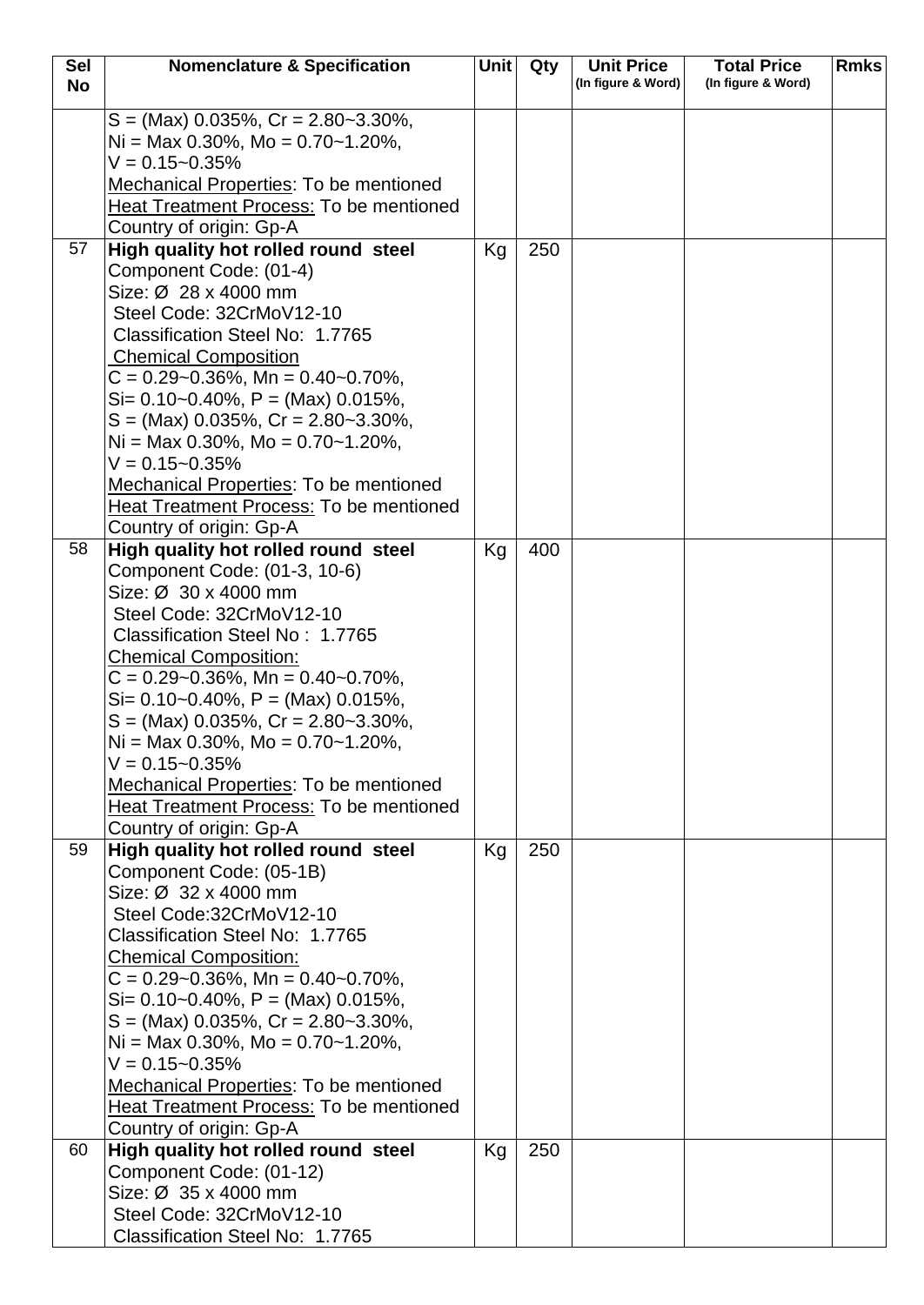| <b>Sel</b> | <b>Nomenclature &amp; Specification</b>                                  | <b>Unit</b> | Qty | <b>Unit Price</b>  | <b>Total Price</b> | <b>Rmks</b> |
|------------|--------------------------------------------------------------------------|-------------|-----|--------------------|--------------------|-------------|
| <b>No</b>  |                                                                          |             |     | (In figure & Word) | (In figure & Word) |             |
|            |                                                                          |             |     |                    |                    |             |
|            | <b>Chemical Composition:</b><br>$C = 0.29 - 0.36\%$ , Mn = 0.40 ~ 0.70%, |             |     |                    |                    |             |
|            | $Si = 0.10 - 0.40\%$ , P = (Max) 0.015%,                                 |             |     |                    |                    |             |
|            | $S = (Max)$ 0.035%, $Cr = 2.80 - 3.30\%$ ,                               |             |     |                    |                    |             |
|            |                                                                          |             |     |                    |                    |             |
|            | $Ni = Max 0.30\%$ , Mo = 0.70~1.20%,<br>$V = 0.15 - 0.35%$               |             |     |                    |                    |             |
|            |                                                                          |             |     |                    |                    |             |
|            | <b>Mechanical Properties: To be mentioned</b>                            |             |     |                    |                    |             |
|            | Heat Treatment Process: To be mentioned                                  |             |     |                    |                    |             |
|            | Country of origin: Gp-A                                                  |             |     |                    |                    |             |
| 61         | High quality cold drawn round steel                                      | Kg          | 250 |                    |                    |             |
|            | Component Code: (01Z-15)                                                 |             |     |                    |                    |             |
|            | Size: Ø 45 x 3000 mm                                                     |             |     |                    |                    |             |
|            | Steel Code: 32CrMoV12-10                                                 |             |     |                    |                    |             |
|            | Classification Steel No: 1.7765                                          |             |     |                    |                    |             |
|            | <b>Chemical Composition:</b>                                             |             |     |                    |                    |             |
|            | $C = 0.29 - 0.36\%$ , Mn = 0.40 ~ 0.70%,                                 |             |     |                    |                    |             |
|            | $Si = 0.10 - 0.40\%$ , P = (Max) 0.015%,                                 |             |     |                    |                    |             |
|            | $S = (Max)$ 0.035%, $Cr = 2.80 - 3.30$ %,                                |             |     |                    |                    |             |
|            | Ni = Max 0.30%, Mo = $0.70$ ~ 1.20%,                                     |             |     |                    |                    |             |
|            | $V = 0.15 - 0.35%$                                                       |             |     |                    |                    |             |
|            | <b>Mechanical Properties: To be mentioned</b>                            |             |     |                    |                    |             |
|            | Heat Treatment Process: To be mentioned                                  |             |     |                    |                    |             |
|            | Country of origin: Gp-A                                                  |             |     |                    |                    |             |
| 62         | High quality cold drawn steel wire                                       | Kg          | 50  |                    |                    |             |
|            | Component Code: (10-5)                                                   |             |     |                    |                    |             |
|            | Size: $\varnothing$ 4.5 mm                                               |             |     |                    |                    |             |
|            | Steel Code: 32CrMoV12-10                                                 |             |     |                    |                    |             |
|            | Classification Steel No: 1.7765                                          |             |     |                    |                    |             |
|            | <b>Chemical Composition:</b>                                             |             |     |                    |                    |             |
|            | $C = 0.29 - 0.36\%$ , Mn = 0.40 ~ 0.70%,                                 |             |     |                    |                    |             |
|            | $Si = 0.10 - 0.40\%$ , $P = (Max) 0.015\%$ ,                             |             |     |                    |                    |             |
|            | $S = (Max)$ 0.035%, $Cr = 2.80 - 3.30\%$ ,                               |             |     |                    |                    |             |
|            | Ni = Max 0.30%, Mo = $0.70$ ~ 1.20%,                                     |             |     |                    |                    |             |
|            | $V = 0.15 - 0.35%$                                                       |             |     |                    |                    |             |
|            | Mechanical Properties: To be mentioned                                   |             |     |                    |                    |             |
|            | Heat Treatment Process: To be mentioned                                  |             |     |                    |                    |             |
|            | Country of origin: Gp-A                                                  |             |     |                    |                    |             |
| 63         | High quality cold drawn steel wire                                       | Kg          | 50  |                    |                    |             |
|            | Component Code: (03-2)                                                   |             |     |                    |                    |             |
|            | Size: Ø 5x4000 mm                                                        |             |     |                    |                    |             |
|            | Steel Code: 32CrMoV12-10                                                 |             |     |                    |                    |             |
|            | Classification Steel No: 1.7765                                          |             |     |                    |                    |             |
|            | <b>Chemical Composition:</b>                                             |             |     |                    |                    |             |
|            | $C = 0.29 - 0.36\%$ , Mn = 0.40 ~ 0.70%,                                 |             |     |                    |                    |             |
|            | $Si = 0.10 - 0.40\%$ , P = (Max) 0.015%,                                 |             |     |                    |                    |             |
|            | $S = (Max)$ 0.035%, $Cr = 2.80 - 3.30\%$ ,                               |             |     |                    |                    |             |
|            | Ni = Max 0.30%, Mo = $0.70$ ~ 1.20%,                                     |             |     |                    |                    |             |
|            | $V = 0.15 - 0.35%$                                                       |             |     |                    |                    |             |
|            | Mechanical Properties: To be mentioned                                   |             |     |                    |                    |             |
|            | <b>Heat Treatment Process: To be mentioned</b>                           |             |     |                    |                    |             |
|            | Country of origin: Gp-A                                                  |             |     |                    |                    |             |
| 64         | High quality cold drawn steel wire                                       | Kg          | 50  |                    |                    |             |
|            | Component Code: (00-28)                                                  |             |     |                    |                    |             |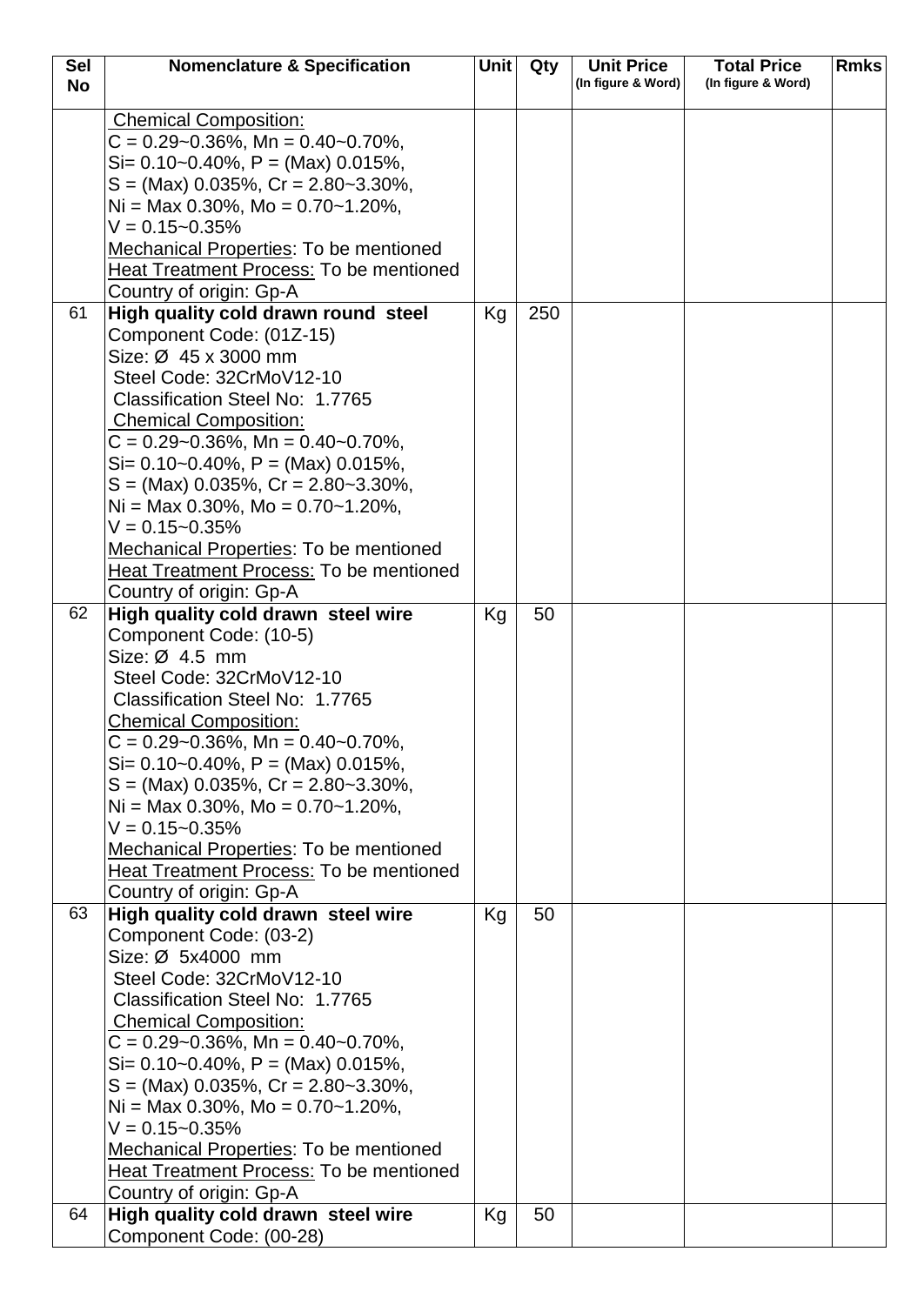| <b>Sel</b><br><b>No</b> | <b>Nomenclature &amp; Specification</b>                       | Unit | Qty | <b>Unit Price</b><br>(In figure & Word) | <b>Total Price</b><br>(In figure & Word) | <b>Rmks</b> |
|-------------------------|---------------------------------------------------------------|------|-----|-----------------------------------------|------------------------------------------|-------------|
|                         | Size: $\varnothing$ 5.5 mm                                    |      |     |                                         |                                          |             |
|                         | Steel Code:32CrMoV12-10                                       |      |     |                                         |                                          |             |
|                         | Classification Steel No: 1.7765                               |      |     |                                         |                                          |             |
|                         | <b>Chemical Composition:</b>                                  |      |     |                                         |                                          |             |
|                         | $C = 0.29 - 0.36\%$ , Mn = 0.40 ~ 0.70%,                      |      |     |                                         |                                          |             |
|                         | $Si = 0.10 - 0.40\%$ , P = (Max) 0.015%,                      |      |     |                                         |                                          |             |
|                         | $S = (Max)$ 0.035%, $Cr = 2.80 - 3.30\%$ ,                    |      |     |                                         |                                          |             |
|                         | Ni = Max 0.30%, Mo = $0.70$ ~ 1.20%,                          |      |     |                                         |                                          |             |
|                         | $V = 0.15 - 0.35%$                                            |      |     |                                         |                                          |             |
|                         | <b>Mechanical Properties: To be mentioned</b>                 |      |     |                                         |                                          |             |
|                         | <b>Heat Treatment Process: To be mentioned</b>                |      |     |                                         |                                          |             |
|                         | Country of origin: Gp-A                                       |      |     |                                         |                                          |             |
| 65                      | High quality cold drawn steel wire                            | Kg   | 50  |                                         |                                          |             |
|                         | Component Code: (FJ01-1)                                      |      |     |                                         |                                          |             |
|                         | Size: Ø 4.5 x 4000 mm                                         |      |     |                                         |                                          |             |
|                         | Steel Code: 32CrMoV12-10                                      |      |     |                                         |                                          |             |
|                         | Classification Steel No: 1.7765                               |      |     |                                         |                                          |             |
|                         | <b>Chemical Composition</b>                                   |      |     |                                         |                                          |             |
|                         | $C = 0.29 - 0.36\%$ , Mn = 0.40 ~ 0.70%,                      |      |     |                                         |                                          |             |
|                         | $Si = 0.10 - 0.40\%$ , P = (Max) 0.015%,                      |      |     |                                         |                                          |             |
|                         | $S = (Max)$ 0.035%, Cr = 2.80~3.30%,                          |      |     |                                         |                                          |             |
|                         | Ni = Max 0.30%, Mo = $0.70$ ~ 1.20%,                          |      |     |                                         |                                          |             |
|                         | $V = 0.15 - 0.35%$                                            |      |     |                                         |                                          |             |
|                         | <b>Mechanical Properties: To be mentioned</b>                 |      |     |                                         |                                          |             |
|                         | Heat Treatment Process: To be mentioned                       |      |     |                                         |                                          |             |
| 66                      | Country of origin: Gp-A                                       |      | 50  |                                         |                                          |             |
|                         | High quality cold drawn steel wire<br>Component Code: (00-21) | Kg   |     |                                         |                                          |             |
|                         | Size: Ø 5.6 x 4000 mm                                         |      |     |                                         |                                          |             |
|                         | Steel Code: 32CrMoV12-10                                      |      |     |                                         |                                          |             |
|                         | Classification Steel No: 1.7765                               |      |     |                                         |                                          |             |
|                         | <b>Chemical Composition:</b>                                  |      |     |                                         |                                          |             |
|                         | $C = 0.29 - 0.36\%$ , Mn = 0.40 ~ 0.70%,                      |      |     |                                         |                                          |             |
|                         | Si= $0.10$ ~ $0.40\%$ , P = (Max) $0.015\%$ ,                 |      |     |                                         |                                          |             |
|                         | $S = (Max)$ 0.035%, $Cr = 2.80 - 3.30\%$ ,                    |      |     |                                         |                                          |             |
|                         | Ni = Max 0.30%, Mo = $0.70$ ~ 1.20%,                          |      |     |                                         |                                          |             |
|                         | $V = 0.15 - 0.35%$                                            |      |     |                                         |                                          |             |
|                         | <b>Mechanical Properties: To be mentioned</b>                 |      |     |                                         |                                          |             |
|                         | Heat Treatment Process: To be mentioned                       |      |     |                                         |                                          |             |
|                         | Country of origin: Gp-A                                       |      |     |                                         |                                          |             |
| 67                      | High quality cold drawn steel wire                            | Kg   | 50  |                                         |                                          |             |
|                         | Component Code: (00-32)                                       |      |     |                                         |                                          |             |
|                         | Size: Ø 5 x 4000 mm                                           |      |     |                                         |                                          |             |
|                         | Steel Code. 32CrMoV12-10                                      |      |     |                                         |                                          |             |
|                         | Classification Steel No: 1.7765                               |      |     |                                         |                                          |             |
|                         | <b>Chemical Composition:</b>                                  |      |     |                                         |                                          |             |
|                         | $C = 0.29 - 0.36\%$ , Mn = 0.40 ~ 0.70%,                      |      |     |                                         |                                          |             |
|                         | $Si = 0.10 - 0.40\%$ , $P = (Max) 0.015\%$ ,                  |      |     |                                         |                                          |             |
|                         | $S = (Max)$ 0.035%, $Cr = 2.80 - 3.30\%$ ,                    |      |     |                                         |                                          |             |
|                         | Ni = Max 0.30%, Mo = $0.70$ ~ 1.20%,<br>$V = 0.15 - 0.35\%$   |      |     |                                         |                                          |             |
|                         | <b>Mechanical Properties: To be mentioned</b>                 |      |     |                                         |                                          |             |
|                         | <b>Heat Treatment Process: To be mentioned</b>                |      |     |                                         |                                          |             |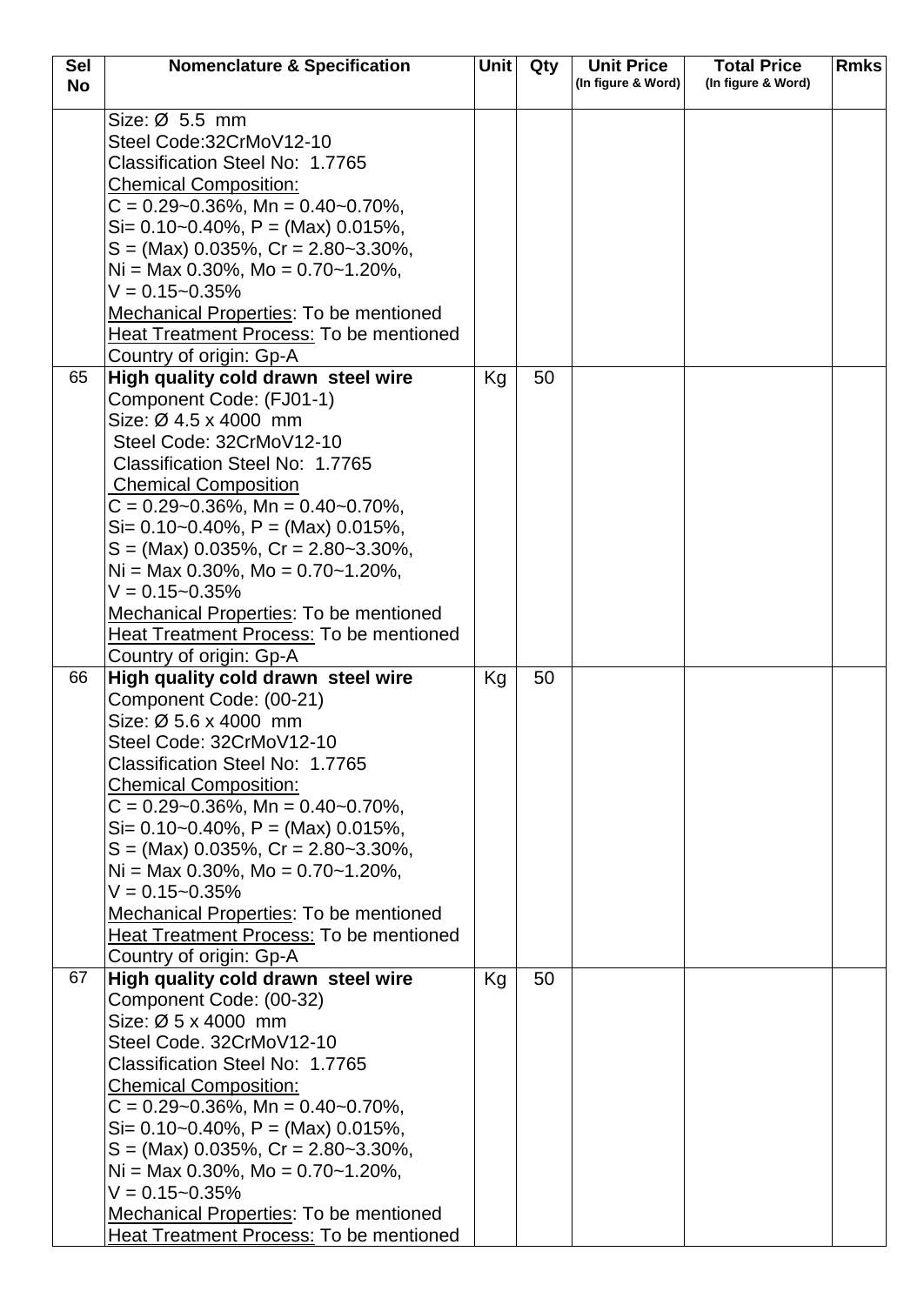| <b>Sel</b> | <b>Nomenclature &amp; Specification</b>                                  | <b>Unit</b> | Qty | <b>Unit Price</b>  | <b>Total Price</b> | <b>Rmks</b> |
|------------|--------------------------------------------------------------------------|-------------|-----|--------------------|--------------------|-------------|
| <b>No</b>  |                                                                          |             |     | (In figure & Word) | (In figure & Word) |             |
|            | Country of origin: Gp-A                                                  |             |     |                    |                    |             |
|            |                                                                          |             |     |                    |                    |             |
| 68         | High quality cold drawn steel wire                                       | Kg          | 50  |                    |                    |             |
|            | Component Code: (FJ01-2)                                                 |             |     |                    |                    |             |
|            | Size: $\varnothing$ 6.3 x 4000 mm                                        |             |     |                    |                    |             |
|            | Steel Code: 32CrMoV12-10                                                 |             |     |                    |                    |             |
|            | Classification Steel No: 1.7765                                          |             |     |                    |                    |             |
|            | <b>Chemical Composition:</b>                                             |             |     |                    |                    |             |
|            | $C = 0.29 - 0.36\%$ , Mn = 0.40 ~ 0.70%,                                 |             |     |                    |                    |             |
|            | $Si= 0.10-0.40\%$ , P = (Max) 0.015%,                                    |             |     |                    |                    |             |
|            | $S = (Max)$ 0.035%, $Cr = 2.80 - 3.30\%$ ,                               |             |     |                    |                    |             |
|            | Ni = Max 0.30%, Mo = $0.70$ ~ 1.20%,                                     |             |     |                    |                    |             |
|            | $V = 0.15 - 0.35%$                                                       |             |     |                    |                    |             |
|            | <b>Mechanical Properties: To be mentioned</b>                            |             |     |                    |                    |             |
|            | Heat Treatment Process: To be mentioned                                  |             |     |                    |                    |             |
|            | Country of origin: Gp-A                                                  |             |     |                    |                    |             |
| 69         | High quality cold drawn round steel                                      | Kg          | 50  |                    |                    |             |
|            | Component Code: (05-3)                                                   |             |     |                    |                    |             |
|            | Size: Ø 8 x 4000 mm                                                      |             |     |                    |                    |             |
|            | Steel Code: 32CrMoV12-10                                                 |             |     |                    |                    |             |
|            | Classification Steel No: 1.7765                                          |             |     |                    |                    |             |
|            | <b>Chemical Composition:</b><br>$C = 0.29 - 0.36\%$ , Mn = 0.40 ~ 0.70%, |             |     |                    |                    |             |
|            | $Si = 0.10 - 0.40\%$ , $P = (Max) 0.015\%$ ,                             |             |     |                    |                    |             |
|            | $S = (Max)$ 0.035%, $Cr = 2.80 - 3.30\%$ ,                               |             |     |                    |                    |             |
|            | Ni = Max 0.30%, Mo = $0.70$ ~ 1.20%,                                     |             |     |                    |                    |             |
|            | $V = 0.15 - 0.35%$                                                       |             |     |                    |                    |             |
|            | Mechanical Properties: To be mentioned                                   |             |     |                    |                    |             |
|            | <b>Heat Treatment Process: To be mentioned</b>                           |             |     |                    |                    |             |
|            | Country of origin: Gp-A                                                  |             |     |                    |                    |             |
| 70         | High quality cold drawn round steel                                      | Kg          | 100 |                    |                    |             |
|            | Component Code: (05-2)                                                   |             |     |                    |                    |             |
|            | Size: Ø 13 x 4000 mm                                                     |             |     |                    |                    |             |
|            | Steel Code: 32CrMoV12-10                                                 |             |     |                    |                    |             |
|            | Classification Steel No: 1.7765                                          |             |     |                    |                    |             |
|            | <b>Chemical Composition:</b>                                             |             |     |                    |                    |             |
|            | $C = 0.29 - 0.36\%$ , Mn = 0.40 ~ 0.70%,                                 |             |     |                    |                    |             |
|            | $Si = 0.10 - 0.40\%$ , $P = (Max) 0.015\%$ ,                             |             |     |                    |                    |             |
|            | $S = (Max)$ 0.035%, $Cr = 2.80 - 3.30\%$ ,                               |             |     |                    |                    |             |
|            | $Ni = Max 0.30\%, Mo = 0.70~1.20\%,$<br>$V = 0.15 - 0.35%$               |             |     |                    |                    |             |
|            | <b>Mechanical Properties: To be mentioned</b>                            |             |     |                    |                    |             |
|            | Heat Treatment Process: To be mentioned                                  |             |     |                    |                    |             |
|            | Country of origin: Gp-A                                                  |             |     |                    |                    |             |
| 71         | High quality hot rolled round steel                                      | Kg          | 200 |                    |                    |             |
|            | Component Code: (10-1)                                                   |             |     |                    |                    |             |
|            | Size: Ø 20 x 4000 mm                                                     |             |     |                    |                    |             |
|            | Steel Code: 32CrMoV12-10                                                 |             |     |                    |                    |             |
|            | Classification Steel No: 1.7765                                          |             |     |                    |                    |             |
|            | <b>Chemical Composition</b>                                              |             |     |                    |                    |             |
|            | $C = 0.29 - 0.36\%$ , Mn = 0.40 ~ 0.70%,                                 |             |     |                    |                    |             |
|            | $Si= 0.10-0.40\%$ , $P = (Max) 0.015\%$ ,                                |             |     |                    |                    |             |
|            | $S = (Max)$ 0.035%, $Cr = 2.80 - 3.30\%$ ,                               |             |     |                    |                    |             |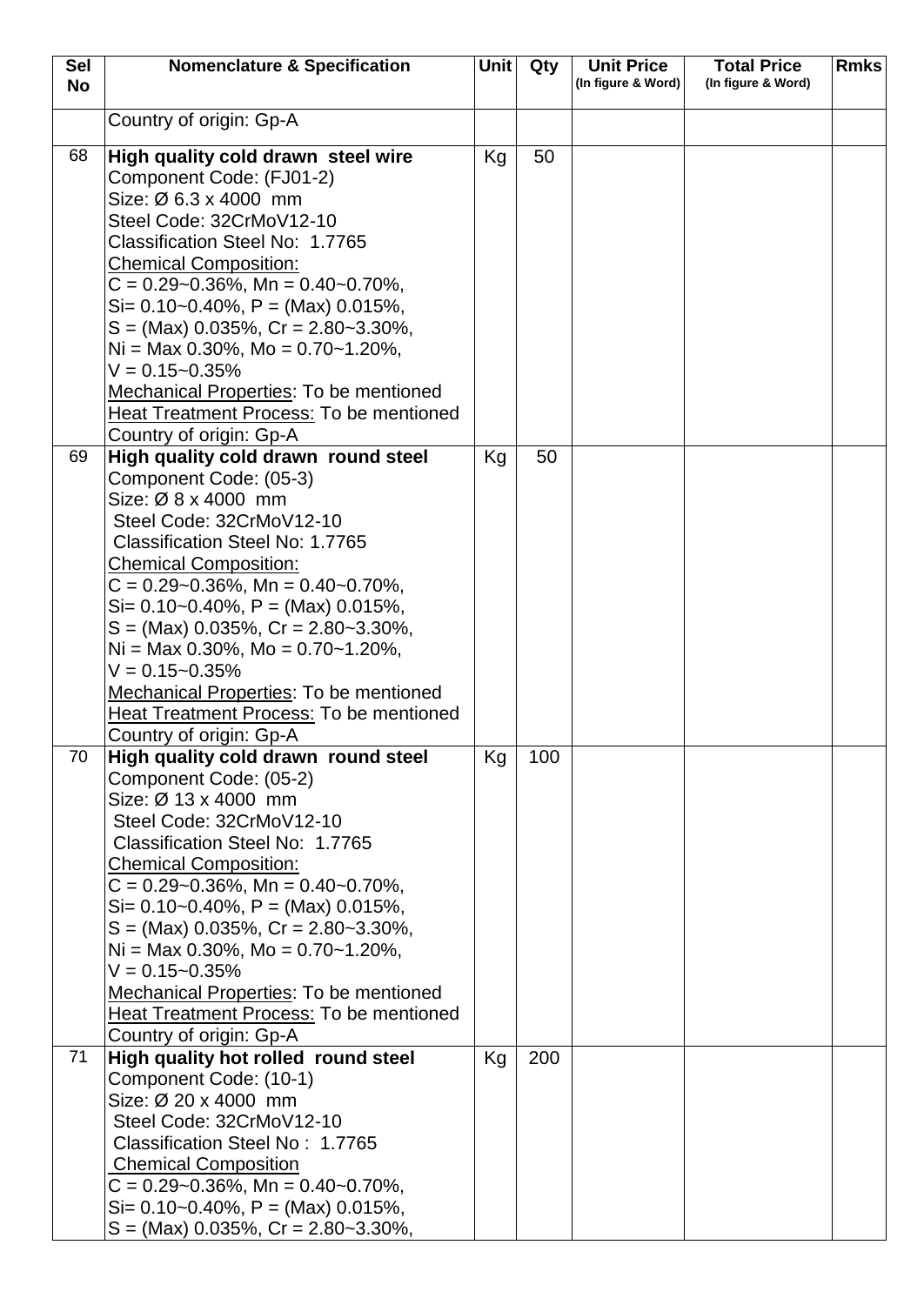| <b>Sel</b> | <b>Nomenclature &amp; Specification</b>                                                | <b>Unit</b> | Qty  | <b>Unit Price</b>  | <b>Total Price</b> | <b>Rmks</b> |
|------------|----------------------------------------------------------------------------------------|-------------|------|--------------------|--------------------|-------------|
| <b>No</b>  |                                                                                        |             |      | (In figure & Word) | (In figure & Word) |             |
|            | Ni = Max 0.30%, Mo = $0.70$ ~ 1.20%,                                                   |             |      |                    |                    |             |
|            | $V = 0.15 - 0.35%$                                                                     |             |      |                    |                    |             |
|            | Mechanical Properties: To be mentioned                                                 |             |      |                    |                    |             |
|            | Heat Treatment Process: To be mentioned                                                |             |      |                    |                    |             |
|            | Country of origin: Gp-A                                                                |             |      |                    |                    |             |
| 72         | High quality hot rolled round steel                                                    | Kg          | 500  |                    |                    |             |
|            | Component Code: (01-2)                                                                 |             |      |                    |                    |             |
|            | Size: Ø 21 x 4000 mm                                                                   |             |      |                    |                    |             |
|            | Steel Code: 32CrMoV12-10                                                               |             |      |                    |                    |             |
|            | Classification Steel No: 1.7765                                                        |             |      |                    |                    |             |
|            | <b>Chemical Composition:</b>                                                           |             |      |                    |                    |             |
|            | $C = 0.29 - 0.36\%$ , Mn = 0.40 ~ 0.70%,                                               |             |      |                    |                    |             |
|            | $Si = 0.10 - 0.40\%$ , $P = (Max) 0.015\%$ ,                                           |             |      |                    |                    |             |
|            | $S = (Max)$ 0.035%, Cr = 2.80~3.30%,                                                   |             |      |                    |                    |             |
|            | $Ni = Max 0.30\%$ , Mo = 0.70~1.20%,                                                   |             |      |                    |                    |             |
|            | $V = 0.15 - 0.35%$                                                                     |             |      |                    |                    |             |
|            | <b>Mechanical Properties: To be mentioned</b>                                          |             |      |                    |                    |             |
|            | Heat Treatment Process: To be mentioned                                                |             |      |                    |                    |             |
|            | Country of origin: Gp-A                                                                |             |      |                    |                    |             |
| 73         | High quality hot rolled round steel                                                    | Kg          | 1200 |                    |                    |             |
|            | Component Code: (01Z-20)                                                               |             |      |                    |                    |             |
|            | Size: Ø 55 x 3000 mm                                                                   |             |      |                    |                    |             |
|            | Steel Code: 32CrMoV12-10                                                               |             |      |                    |                    |             |
|            | Classification Steel No: 1.7765                                                        |             |      |                    |                    |             |
|            | <b>Chemical Composition</b>                                                            |             |      |                    |                    |             |
|            | $C = 0.29 - 0.36\%$ , Mn = 0.40 ~ 0.70%,                                               |             |      |                    |                    |             |
|            | $Si = 0.10 - 0.40\%$ , $P = (Max) 0.015\%$ ,<br>$S = (Max) 0.035\%, Cr = 2.80-3.30\%,$ |             |      |                    |                    |             |
|            | Ni = Max 0.30%, Mo = $0.70$ ~ 1.20%,                                                   |             |      |                    |                    |             |
|            | $V = 0.15 - 0.35%$                                                                     |             |      |                    |                    |             |
|            | Mechanical Properties: To be mentioned                                                 |             |      |                    |                    |             |
|            | <b>Heat Treatment Process: To be mentioned</b>                                         |             |      |                    |                    |             |
|            | Country of origin: Gp-A                                                                |             |      |                    |                    |             |
| 74         | High quality cold rolled steel strip                                                   | Kg          | 50   |                    |                    |             |
|            | Component Code: (11-6)                                                                 |             |      |                    |                    |             |
|            | Steel Code: X20Cr13                                                                    |             |      |                    |                    |             |
|            | Size: 0.5 x 55 mm                                                                      |             |      |                    |                    |             |
|            | <b>Classification Steel No: 1.4021</b>                                                 |             |      |                    |                    |             |
|            | <b>Chemical Composition:</b>                                                           |             |      |                    |                    |             |
|            | $C = 0.16 - 0.25\%$ (Deviation ±0.01),                                                 |             |      |                    |                    |             |
|            | Mn = Max 1.50% (Deviation $\pm 0.04$ ),                                                |             |      |                    |                    |             |
|            | $Si = Max 1.00\%$ (Deviation +0.05),                                                   |             |      |                    |                    |             |
|            | $P = Max 0.040\%$ (Deviation +0.005),                                                  |             |      |                    |                    |             |
|            | $S = Max 0.015\%$ (Deviation +0.003),                                                  |             |      |                    |                    |             |
|            | $Cr = 12 - 14\%$ (Deviation ±0.15),                                                    |             |      |                    |                    |             |
|            | Mechanical Properties: To be mentioned                                                 |             |      |                    |                    |             |
|            | <b>Heat Treatment Process: To be mentioned</b>                                         |             |      |                    |                    |             |
| 75         | Country of origin: Gp-A                                                                |             |      |                    |                    |             |
|            | High quality cold drawn round steel<br>Component Code: (04-5)                          | Kg          | 50   |                    |                    |             |
|            | Size: Ø 12 x 4000 mm                                                                   |             |      |                    |                    |             |
|            | Steel Code: 20NiCrMo13-4                                                               |             |      |                    |                    |             |
|            | Classification Steel No: 1.6660                                                        |             |      |                    |                    |             |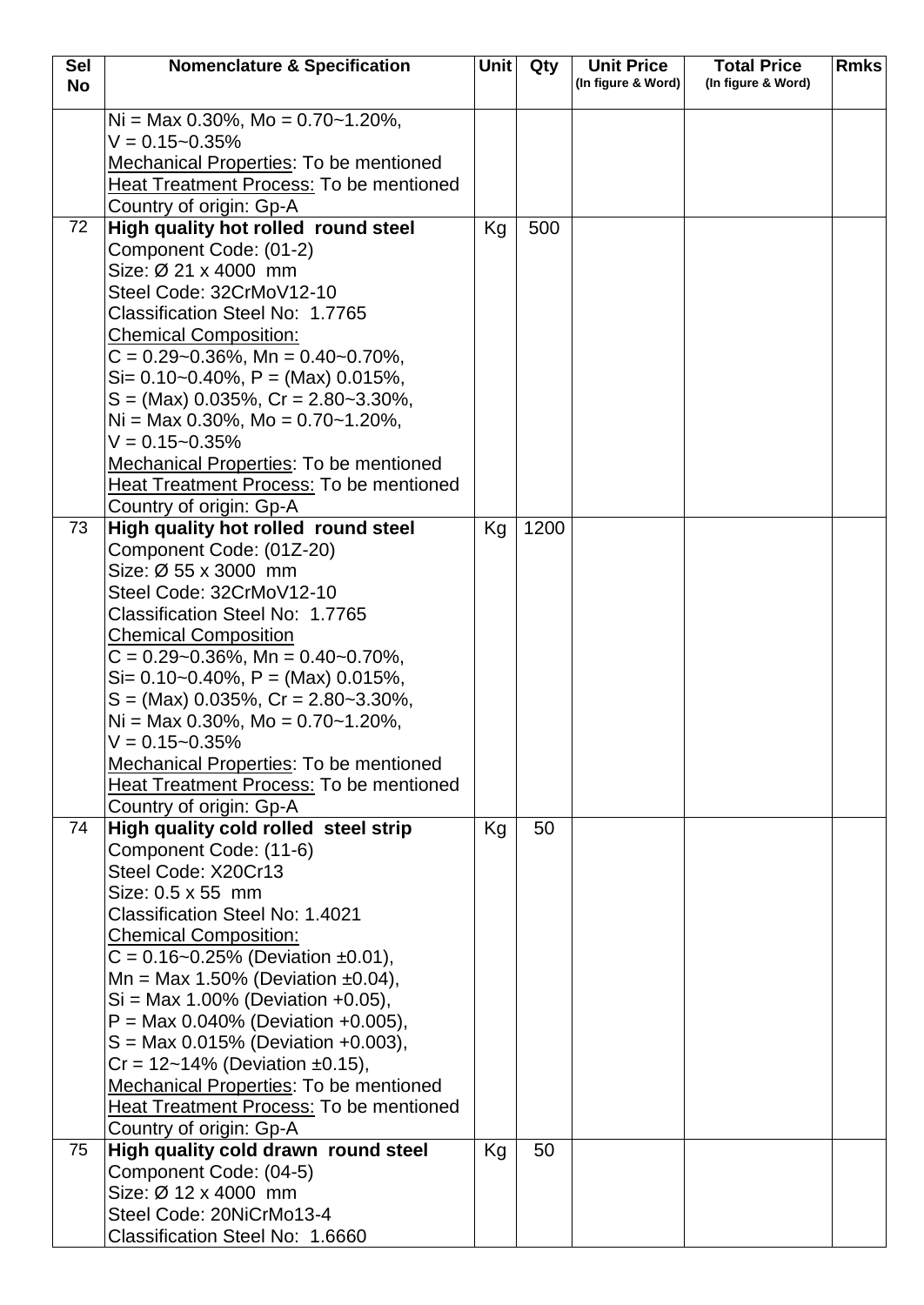| <b>Sel</b> | <b>Nomenclature &amp; Specification</b>                                | Unit | Qty | <b>Unit Price</b>  | <b>Total Price</b> | <b>Rmks</b> |
|------------|------------------------------------------------------------------------|------|-----|--------------------|--------------------|-------------|
| <b>No</b>  |                                                                        |      |     | (In figure & Word) | (In figure & Word) |             |
|            |                                                                        |      |     |                    |                    |             |
|            | <b>Chemical Composition:</b><br>$C = 0.17 - 0.22\%$ (Deviation ±0.02), |      |     |                    |                    |             |
|            | Mn = $0.30$ ~0.60% (Deviation ±0.04),                                  |      |     |                    |                    |             |
|            | $Si = Max 0.40\%$ (Deviation +0.03),                                   |      |     |                    |                    |             |
|            | $P = Max 0.025\%$ (Deviation +0.005),                                  |      |     |                    |                    |             |
|            | $S = Max 0.035\%$ (Deviation +0.005),                                  |      |     |                    |                    |             |
|            | $Cr = 0.80 - 1.20\%$ (Deviation ±0.05),                                |      |     |                    |                    |             |
|            | Ni = $3.00 - 3.50\%$ (Deviation $\pm 0.07$ ),                          |      |     |                    |                    |             |
|            | Mo = $0.30$ ~0.50% (Deviation ±0.03).                                  |      |     |                    |                    |             |
|            | <b>Mechanical Properties: To be mentioned</b>                          |      |     |                    |                    |             |
|            | <b>Heat Treatment Process: To be mentioned</b>                         |      |     |                    |                    |             |
|            | Country of origin: Gp-A                                                |      |     |                    |                    |             |
| 76         | High quality hot rolled round steel                                    | Kg   | 300 |                    |                    |             |
|            | Component Code: (04-2)                                                 |      |     |                    |                    |             |
|            | Size: Ø 28 x 4000 mm                                                   |      |     |                    |                    |             |
|            | Steel Code: 20NiCrMo13-4                                               |      |     |                    |                    |             |
|            | Classification Steel No: 1.6660                                        |      |     |                    |                    |             |
|            | <b>Chemical Composition</b>                                            |      |     |                    |                    |             |
|            | $C = 0.17 - 0.22\%$ (Deviation ±0.02),                                 |      |     |                    |                    |             |
|            | Mn = $0.30$ ~0.60% (Deviation ±0.04),                                  |      |     |                    |                    |             |
|            | $Si = Max 0.40\%$ (Deviation +0.03),                                   |      |     |                    |                    |             |
|            | $P = Max 0.025\%$ (Deviation +0.005),                                  |      |     |                    |                    |             |
|            | $S = Max 0.035\%$ (Deviation +0.005),                                  |      |     |                    |                    |             |
|            | $Cr = 0.80 - 1.20\%$ (Deviation ±0.05),                                |      |     |                    |                    |             |
|            | Ni = $3.00 - 3.50\%$ (Deviation $\pm 0.07$ ),                          |      |     |                    |                    |             |
|            | Mo = $0.30$ ~0.50% (Deviation ±0.03).                                  |      |     |                    |                    |             |
|            | Mechanical Properties: To be mentioned                                 |      |     |                    |                    |             |
|            | <b>Heat Treatment Process: To be mentioned</b>                         |      |     |                    |                    |             |
|            | Country of origin: Gp-A                                                |      |     |                    |                    |             |
| 77         | High quality cold drawn round steel                                    | Kg   | 300 |                    |                    |             |
|            | Component Code: (00-4)                                                 |      |     |                    |                    |             |
|            | Size: $\varnothing$ 16 x 4000 mm                                       |      |     |                    |                    |             |
|            | Steel Code. 30NiCrMo16                                                 |      |     |                    |                    |             |
|            | <b>Chemical Composition:</b>                                           |      |     |                    |                    |             |
|            | $C = 0.28 - 0.33\%, Mn = 0.40\% - 0.60\%,$                             |      |     |                    |                    |             |
|            | $Si = 0.20 - 0.35\%, P = \text{Max } 0.025\%,$                         |      |     |                    |                    |             |
|            | $S = \text{Max } 0.002\%$ , $Cr = 1.25 - 1.65\%$ ,                     |      |     |                    |                    |             |
|            | $Ni = 3.75 - 4.25\%$ , Mo = 0.40 ~ 0.50%,<br>$V = Max 0.10\%$          |      |     |                    |                    |             |
|            | <b>Mechanical Properties: To be mentioned</b>                          |      |     |                    |                    |             |
|            | Heat Treatment Process: To be mentioned                                |      |     |                    |                    |             |
|            | Country of origin: Gp-A                                                |      |     |                    |                    |             |
| 78         | High quality hot rolled round steel                                    | Kg   | 200 |                    |                    |             |
|            | Component Code: (00-13, 09-3)                                          |      |     |                    |                    |             |
|            | Size: Ø 20 x 4000 mm                                                   |      |     |                    |                    |             |
|            | Steel Code: 30NiCrMo16                                                 |      |     |                    |                    |             |
|            | <b>Chemical Composition:</b>                                           |      |     |                    |                    |             |
|            | $C = 0.28 - 0.33\%$ , Mn = 0.40% ~ 0.60%,                              |      |     |                    |                    |             |
|            | $Si = 0.20 - 0.35\%, P = \text{Max } 0.025\%,$                         |      |     |                    |                    |             |
|            | $S = \text{Max } 0.002\%$ , $Cr = 1.25 - 1.65\%$ ,                     |      |     |                    |                    |             |
|            | $Ni = 3.75 - 4.25\%$ , Mo = 0.40 ~ 0.50%,                              |      |     |                    |                    |             |
|            | $V = Max 0.10\%$                                                       |      |     |                    |                    |             |
|            | Mechanical Properties: To be mentioned                                 |      |     |                    |                    |             |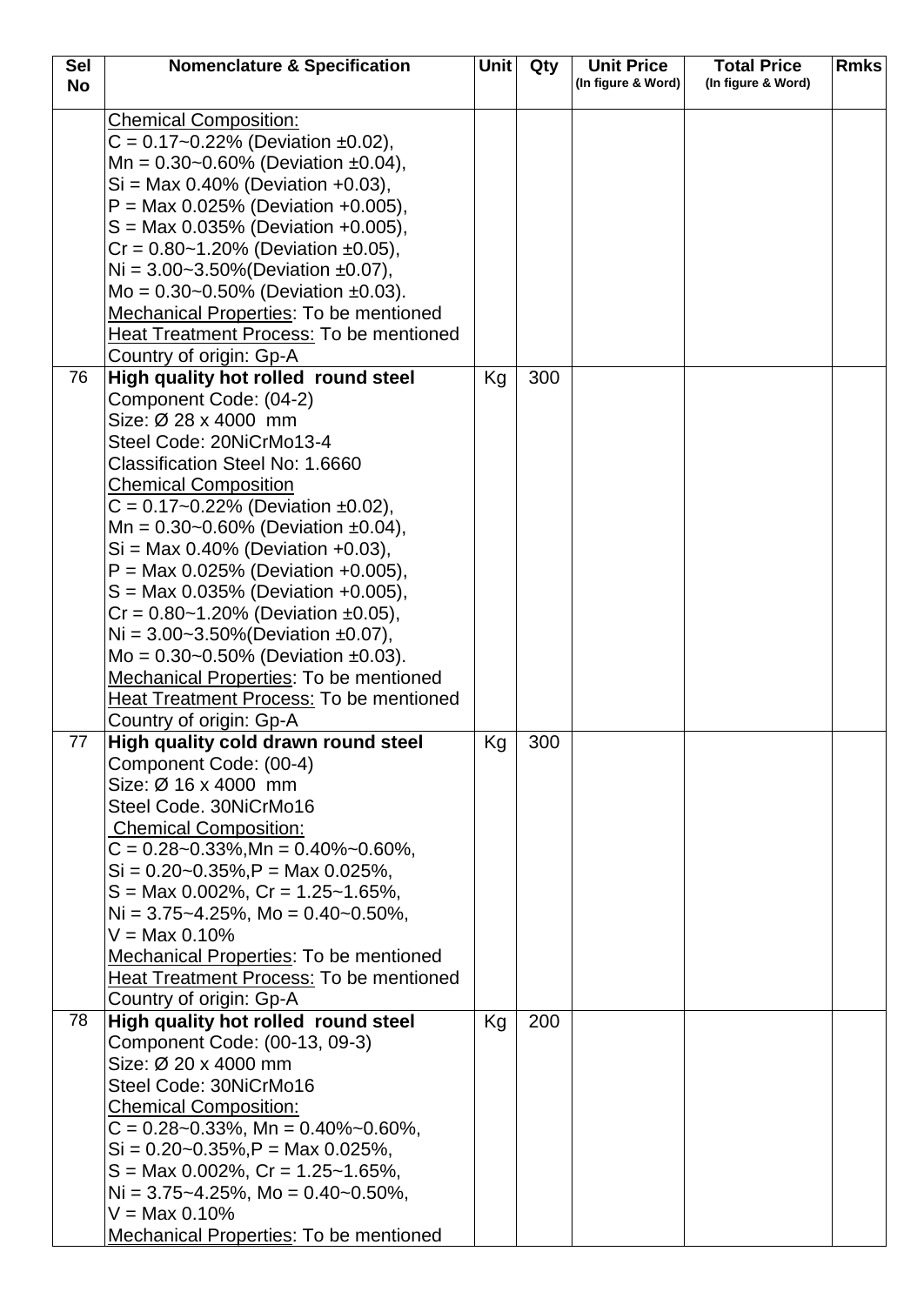| <b>Sel</b> | <b>Nomenclature &amp; Specification</b>                                   | Unit | Qty | <b>Unit Price</b>  | <b>Total Price</b> | <b>Rmks</b> |
|------------|---------------------------------------------------------------------------|------|-----|--------------------|--------------------|-------------|
| <b>No</b>  |                                                                           |      |     | (In figure & Word) | (In figure & Word) |             |
|            | <b>Heat Treatment Process: To be mentioned</b>                            |      |     |                    |                    |             |
|            | Country of origin: Gp-A                                                   |      |     |                    |                    |             |
| 79         | High quality hot rolled round steel                                       | Kg   | 200 |                    |                    |             |
|            | Component Code: (00-15)                                                   |      |     |                    |                    |             |
|            | Size: Ø 25 x 4000 mm                                                      |      |     |                    |                    |             |
|            | Steel Code. 30NiCrMo16                                                    |      |     |                    |                    |             |
|            | <b>Chemical Composition:</b>                                              |      |     |                    |                    |             |
|            | $C = 0.28 - 0.33\%$ , Mn = 0.40% ~ 0.60%,                                 |      |     |                    |                    |             |
|            | $Si = 0.20 - 0.35\%, P = \text{Max } 0.025\%,$                            |      |     |                    |                    |             |
|            | $S = \text{Max } 0.002\%$ , $Cr = 1.25 \text{~} 1.65\%$ ,                 |      |     |                    |                    |             |
|            | $Ni = 3.75 - 4.25\%$ , Mo = 0.40 ~ 0.50%,                                 |      |     |                    |                    |             |
|            | $V = Max 0.10\%$                                                          |      |     |                    |                    |             |
|            | Mechanical Properties: To be mentioned                                    |      |     |                    |                    |             |
|            | <b>Heat Treatment Process: To be mentioned</b>                            |      |     |                    |                    |             |
|            | Country of origin: Gp-A                                                   |      |     |                    |                    |             |
| 80         | High quality hot rolled round steel                                       | Kg   | 300 |                    |                    |             |
|            | Component Code: (09-1)                                                    |      |     |                    |                    |             |
|            | Size: Ø 32 x 4000 mm                                                      |      |     |                    |                    |             |
|            | Steel Code: 30NiCrMo16                                                    |      |     |                    |                    |             |
|            | <b>Chemical Composition:</b>                                              |      |     |                    |                    |             |
|            | $C = 0.28 - 0.33\%$ , Mn = 0.40% ~ 0.60%,                                 |      |     |                    |                    |             |
|            | $Si = 0.20 - 0.35\%, P = \text{Max } 0.025\%,$                            |      |     |                    |                    |             |
|            | $S = \text{Max } 0.002\%$ , $Cr = 1.25 \text{~} 1.65\%$ ,                 |      |     |                    |                    |             |
|            | Ni = $3.75 - 4.25$ %, Mo = $0.40 - 0.50$ %,<br>$V = Max 0.10%$            |      |     |                    |                    |             |
|            | Mechanical Properties: To be mentioned                                    |      |     |                    |                    |             |
|            | <b>Heat Treatment Process: To be mentioned</b>                            |      |     |                    |                    |             |
|            | Country of origin: Gp-A                                                   |      |     |                    |                    |             |
| 81         | High quality hot rolled round steel                                       | Kg   | 500 |                    |                    |             |
|            | Component Code: (04-1)                                                    |      |     |                    |                    |             |
|            | Size: $\varnothing$ 38 x 4000 mm                                          |      |     |                    |                    |             |
|            | Steel Code: 30NiCrMo16                                                    |      |     |                    |                    |             |
|            | <b>Chemical Composition</b>                                               |      |     |                    |                    |             |
|            | $C = 0.28 - 0.33\%$ , Mn = 0.40% ~ 0.60%,                                 |      |     |                    |                    |             |
|            | $Si = 0.20 - 0.35\%$ , $P = Max\ 0.025\%$ ,                               |      |     |                    |                    |             |
|            | $S = \text{Max } 0.002\%$ , $Cr = 1.25 \text{~} 1.65\%$ ,                 |      |     |                    |                    |             |
|            | $Ni = 3.75 - 4.25\%$ , Mo = 0.40 ~ 0.50%,                                 |      |     |                    |                    |             |
|            | $V = Max 0.10%$                                                           |      |     |                    |                    |             |
|            | Mechanical Properties: To be mentioned                                    |      |     |                    |                    |             |
|            | <b>Heat Treatment Process: To be mentioned</b>                            |      |     |                    |                    |             |
|            | Country of origin: Gp-A                                                   |      |     |                    |                    |             |
| 82         | High quality cold drawn steel Wire                                        | Kg   | 50  |                    |                    |             |
|            | Component Code: (04-6A)                                                   |      |     |                    |                    |             |
|            | Size: Ø 5 x 4000 mm<br>Steel Code. 30NiCrMo16                             |      |     |                    |                    |             |
|            |                                                                           |      |     |                    |                    |             |
|            | <b>Chemical Composition:</b><br>$C = 0.28 - 0.33\%$ , Mn = 0.40% ~ 0.60%, |      |     |                    |                    |             |
|            | $Si = 0.20 - 0.35\%, P = \text{Max } 0.025\%,$                            |      |     |                    |                    |             |
|            | $S =$ Max 0.002%, Cr = 1.25~1.65%,                                        |      |     |                    |                    |             |
|            | Ni = $3.75 - 4.25$ %, Mo = $0.40 - 0.50$ %,                               |      |     |                    |                    |             |
|            | $V = Max 0.10%$                                                           |      |     |                    |                    |             |
|            | Mechanical Properties: To be mentioned                                    |      |     |                    |                    |             |
|            | Heat Treatment Process: To be mentioned                                   |      |     |                    |                    |             |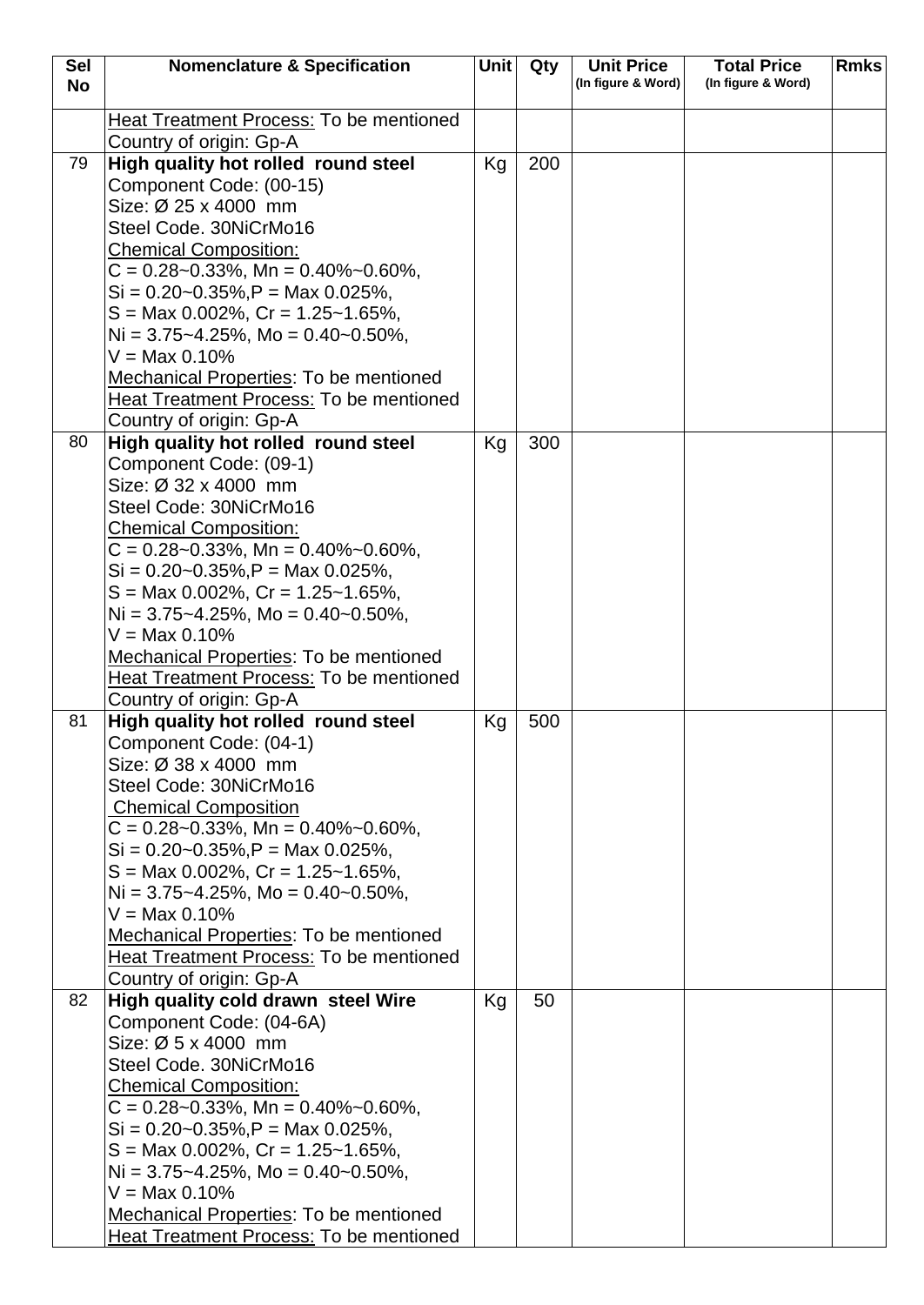| <b>Sel</b> | <b>Nomenclature &amp; Specification</b>                         | <b>Unit</b> | Qty | <b>Unit Price</b>  | <b>Total Price</b> | <b>Rmks</b> |
|------------|-----------------------------------------------------------------|-------------|-----|--------------------|--------------------|-------------|
| <b>No</b>  |                                                                 |             |     | (In figure & Word) | (In figure & Word) |             |
|            | Country of origin: Gp-A                                         |             |     |                    |                    |             |
|            |                                                                 |             |     |                    |                    |             |
| 83         | High quality cold drawn steel Wire                              | Kg          | 50  |                    |                    |             |
|            | Component Code: (00-16)                                         |             |     |                    |                    |             |
|            | Size: Ø 5.3 x 4000 mm                                           |             |     |                    |                    |             |
|            | Steel Code: 30NiCrMo16                                          |             |     |                    |                    |             |
|            | <b>Chemical Composition:</b>                                    |             |     |                    |                    |             |
|            | $C = 0.28 - 0.33\%$ , Mn = 0.40% ~ 0.60%,                       |             |     |                    |                    |             |
|            | $Si = 0.20 - 0.35\%, P = \text{Max } 0.025\%,$                  |             |     |                    |                    |             |
|            | $S = \text{Max } 0.002\%$ , $Cr = 1.25 - 1.65\%$ ,              |             |     |                    |                    |             |
|            | $Ni = 3.75 - 4.25\%$ , Mo = 0.40 ~ 0.50%,                       |             |     |                    |                    |             |
|            | $V = Max 0.10%$                                                 |             |     |                    |                    |             |
|            | Mechanical Properties: To be mentioned                          |             |     |                    |                    |             |
|            | Heat Treatment Process: To be mentioned                         |             |     |                    |                    |             |
| 84         | Country of origin: Gp-A<br>High quality cold rolled steel strip | Kg          | 50  |                    |                    |             |
|            | Component Code: (03-4A)                                         |             |     |                    |                    |             |
|            | Size: 0.7 x 65 mm                                               |             |     |                    |                    |             |
|            | Steel Code: 60SiCr8                                             |             |     |                    |                    |             |
|            | Classification Steel No: 1.7108                                 |             |     |                    |                    |             |
|            | <b>Chemical Composition</b>                                     |             |     |                    |                    |             |
|            | $C = 0.57 - 0.64\%$ (Deviation ±0.03),                          |             |     |                    |                    |             |
|            | Mn = $0.70 - 1.00\%$ (Deviation ±0.04),                         |             |     |                    |                    |             |
|            | $Si = 1.70 - 2.20\%$ (Deviation ±0.05),                         |             |     |                    |                    |             |
|            | $P = Max 0.035\%$ (Deviation +0.005),                           |             |     |                    |                    |             |
|            | $S = Max 0.035\%$ (Deviation +0.005),                           |             |     |                    |                    |             |
|            | $Cr = 0.25 - 0.40\%$ (Deviation ±0.04).                         |             |     |                    |                    |             |
|            | Mechanical Properties: To be mentioned                          |             |     |                    |                    |             |
|            | <b>Heat Treatment Process: To be mentioned</b>                  |             |     |                    |                    |             |
|            | Country of origin: Gp-A                                         |             |     |                    |                    |             |
| 85         | High quality cold drawn steel strip                             | Kg          | 50  |                    |                    |             |
|            | Component Code: (00-18)<br>Size: 1 x 110 mm                     |             |     |                    |                    |             |
|            | Steel Code: 60SiCr8                                             |             |     |                    |                    |             |
|            | Classification Steel No: 1.7108                                 |             |     |                    |                    |             |
|            | <b>Chemical Composition:</b>                                    |             |     |                    |                    |             |
|            | $C = 0.57 - 0.64\%$ (Deviation ±0.03),                          |             |     |                    |                    |             |
|            | Mn = $0.70 - 1.00\%$ (Deviation $\pm 0.04$ ),                   |             |     |                    |                    |             |
|            | $Si = 1.70 - 2.20\%$ (Deviation ±0.05),                         |             |     |                    |                    |             |
|            | $P = Max 0.035\%$ (Deviation +0.005),                           |             |     |                    |                    |             |
|            | $S = Max 0.035\%$ (Deviation +0.005),                           |             |     |                    |                    |             |
|            | $Cr = 0.25 - 0.40\%$ (Deviation ±0.04).                         |             |     |                    |                    |             |
|            | Mechanical Properties: To be mentioned                          |             |     |                    |                    |             |
|            | Heat Treatment Process: To be mentioned                         |             |     |                    |                    |             |
|            | Country of origin: Gp-A                                         |             |     |                    |                    |             |
| 86         | High quality cold drawn steel Wire                              | Kg          | 50  |                    |                    |             |
|            | Component Code: (00-31)                                         |             |     |                    |                    |             |
|            | Size: $Ø$ 0.3 mm                                                |             |     |                    |                    |             |
|            | Steel Code: 60SiCrV7                                            |             |     |                    |                    |             |
|            | Classification Steel No: 1.8153                                 |             |     |                    |                    |             |
|            | <b>Chemical Composition:</b>                                    |             |     |                    |                    |             |
|            | $C = 0.56 - 0.64\%$ (Deviation ±0.03),                          |             |     |                    |                    |             |
|            | Mn = $0.70 - 1.00\%$ (Deviation $\pm 0.04$ ),                   |             |     |                    |                    |             |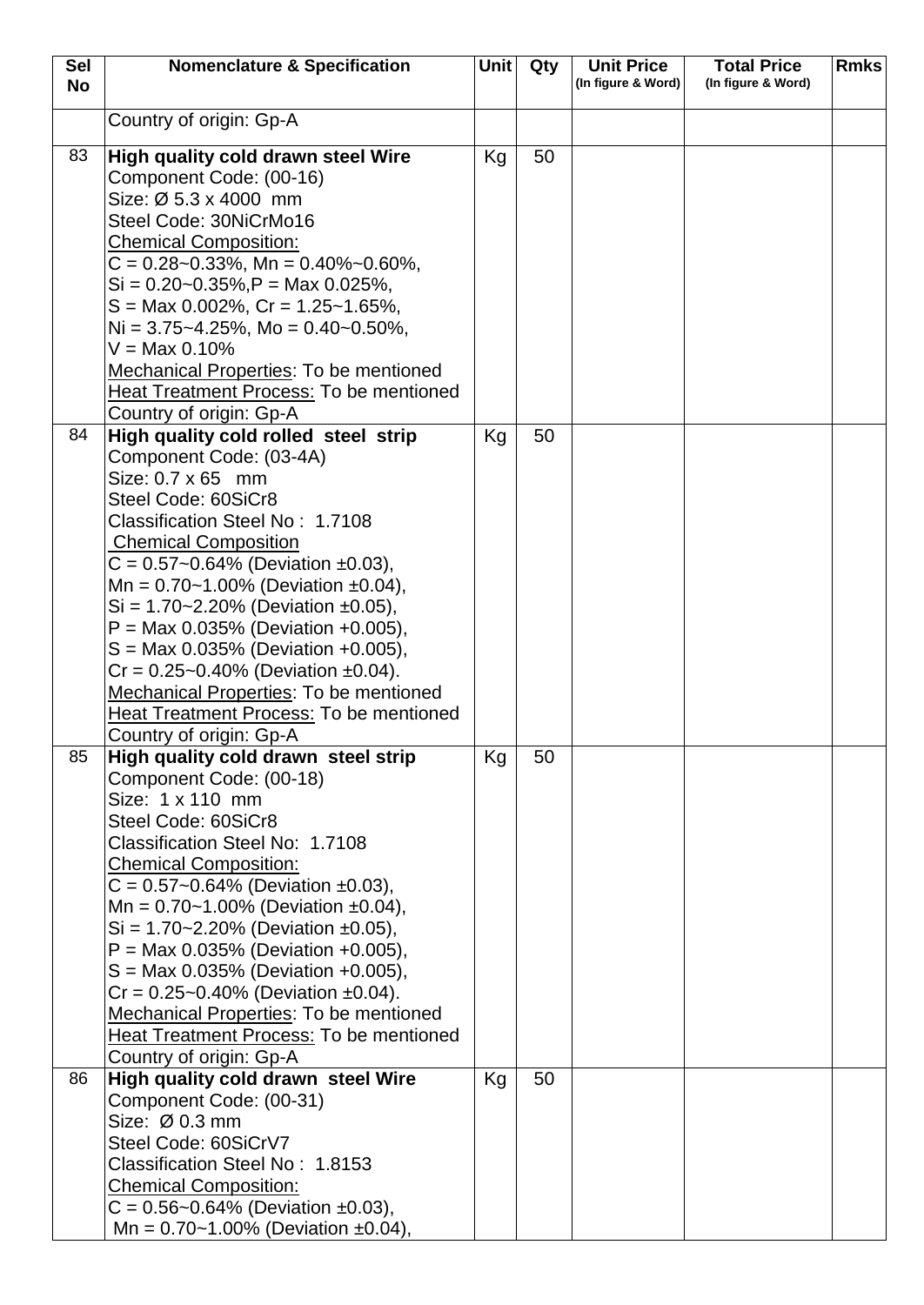| <b>Sel</b> | <b>Nomenclature &amp; Specification</b>                                            | <b>Unit</b> | Qty | <b>Unit Price</b>  | <b>Total Price</b> | <b>Rmks</b> |
|------------|------------------------------------------------------------------------------------|-------------|-----|--------------------|--------------------|-------------|
| <b>No</b>  |                                                                                    |             |     | (In figure & Word) | (In figure & Word) |             |
|            | $Si = 1.50 - 2.00\%$ (Deviation +0.05),                                            |             |     |                    |                    |             |
|            | $P = Max 0.025\%$ (Deviation +0.005),                                              |             |     |                    |                    |             |
|            | $S = Max 0.025\%$ (Deviation +0.005),                                              |             |     |                    |                    |             |
|            | $Cr = 0.20 - 0.40\%$ (Deviation ±0.05),                                            |             |     |                    |                    |             |
|            | $V = 0.10 - 0.20\%$ (Deviation ±0.02).                                             |             |     |                    |                    |             |
|            | Mechanical Properties: To be mentioned                                             |             |     |                    |                    |             |
|            | <b>Heat Treatment Process: To be mentioned</b>                                     |             |     |                    |                    |             |
|            | Country of origin: Gp-A                                                            |             |     |                    |                    |             |
| 87         | High quality cold drawn steel Wire                                                 | Kg          | 100 |                    |                    |             |
|            | Component Code: (04-4, FJ01Z-12)                                                   |             |     |                    |                    |             |
|            | Size: Ø 0.5 mm                                                                     |             |     |                    |                    |             |
|            | Steel Code: 60SiCrV7                                                               |             |     |                    |                    |             |
|            | Classification Steel No: 1.8153                                                    |             |     |                    |                    |             |
|            | <b>Chemical Composition</b>                                                        |             |     |                    |                    |             |
|            | $C = 0.56 - 0.64\%$ (Deviation ±0.03),                                             |             |     |                    |                    |             |
|            | Mn = $0.70 - 1.00\%$ (Deviation ±0.04),                                            |             |     |                    |                    |             |
|            | $Si = 1.50 - 2.00\%$ (Deviation +0.05),                                            |             |     |                    |                    |             |
|            | $P = Max 0.025\%$ (Deviation +0.005),                                              |             |     |                    |                    |             |
|            | $S = Max 0.025\%$ (Deviation +0.005),                                              |             |     |                    |                    |             |
|            | $Cr = 0.20 - 0.40\%$ (Deviation ±0.05),                                            |             |     |                    |                    |             |
|            | $V = 0.10 - 0.20\%$ (Deviation ±0.02).                                             |             |     |                    |                    |             |
|            | Mechanical Properties: To be mentioned                                             |             |     |                    |                    |             |
|            | <b>Heat Treatment Process: To be mentioned</b>                                     |             |     |                    |                    |             |
|            | Country of origin: Gp-A                                                            |             |     |                    |                    |             |
| 88         | High quality cold drawn steel Wire                                                 | Kg          | 50  |                    |                    |             |
|            | Component Code: (09-2)                                                             |             |     |                    |                    |             |
|            | Size: $Ø$ 0.6 mm                                                                   |             |     |                    |                    |             |
|            | Steel Code: 60SiCrV7                                                               |             |     |                    |                    |             |
|            | Classification Steel No: 1.8153                                                    |             |     |                    |                    |             |
|            | <b>Chemical Composition:</b>                                                       |             |     |                    |                    |             |
|            | $C = 0.56 - 0.64\%$ (Deviation ±0.03),                                             |             |     |                    |                    |             |
|            | Mn = $0.70 - 1.00\%$ (Deviation ±0.04),<br>$Si = 1.50 - 2.00\%$ (Deviation +0.05), |             |     |                    |                    |             |
|            | $P = Max 0.025\%$ (Deviation +0.005),                                              |             |     |                    |                    |             |
|            | $S = \text{Max } 0.025\%$ (Deviation +0.005),                                      |             |     |                    |                    |             |
|            | $Cr = 0.20 - 0.40\%$ (Deviation ±0.05),                                            |             |     |                    |                    |             |
|            | $V = 0.10 - 0.20\%$ (Deviation ±0.02).                                             |             |     |                    |                    |             |
|            | Mechanical Properties: To be mentioned                                             |             |     |                    |                    |             |
|            | Heat Treatment Process: To be mentioned                                            |             |     |                    |                    |             |
|            | Country of origin: Gp-A                                                            |             |     |                    |                    |             |
| 89         | High quality cold drawn steel Wire                                                 | Kg          | 50  |                    |                    |             |
|            | Component Code: (00-5)                                                             |             |     |                    |                    |             |
|            | Size: $Ø 0.7$ mm                                                                   |             |     |                    |                    |             |
|            | Steel Code: 60SiCrV7                                                               |             |     |                    |                    |             |
|            | Classification Steel No: 1.8153                                                    |             |     |                    |                    |             |
|            | <b>Chemical Composition</b>                                                        |             |     |                    |                    |             |
|            | $C = 0.56 - 0.64\%$ (Deviation ±0.03),                                             |             |     |                    |                    |             |
|            | Mn = $0.70 - 1.00\%$ (Deviation ±0.04),                                            |             |     |                    |                    |             |
|            | $Si = 1.50 - 2.00\%$ (Deviation +0.05),                                            |             |     |                    |                    |             |
|            | $P = Max 0.025\%$ (Deviation +0.005),                                              |             |     |                    |                    |             |
|            | $S = \text{Max } 0.025\%$ (Deviation +0.005),                                      |             |     |                    |                    |             |
|            | $Cr = 0.20 - 0.40\%$ (Deviation ±0.05),                                            |             |     |                    |                    |             |
|            | $V = 0.10 - 0.20\%$ (Deviation $\pm 0.02$ ).                                       |             |     |                    |                    |             |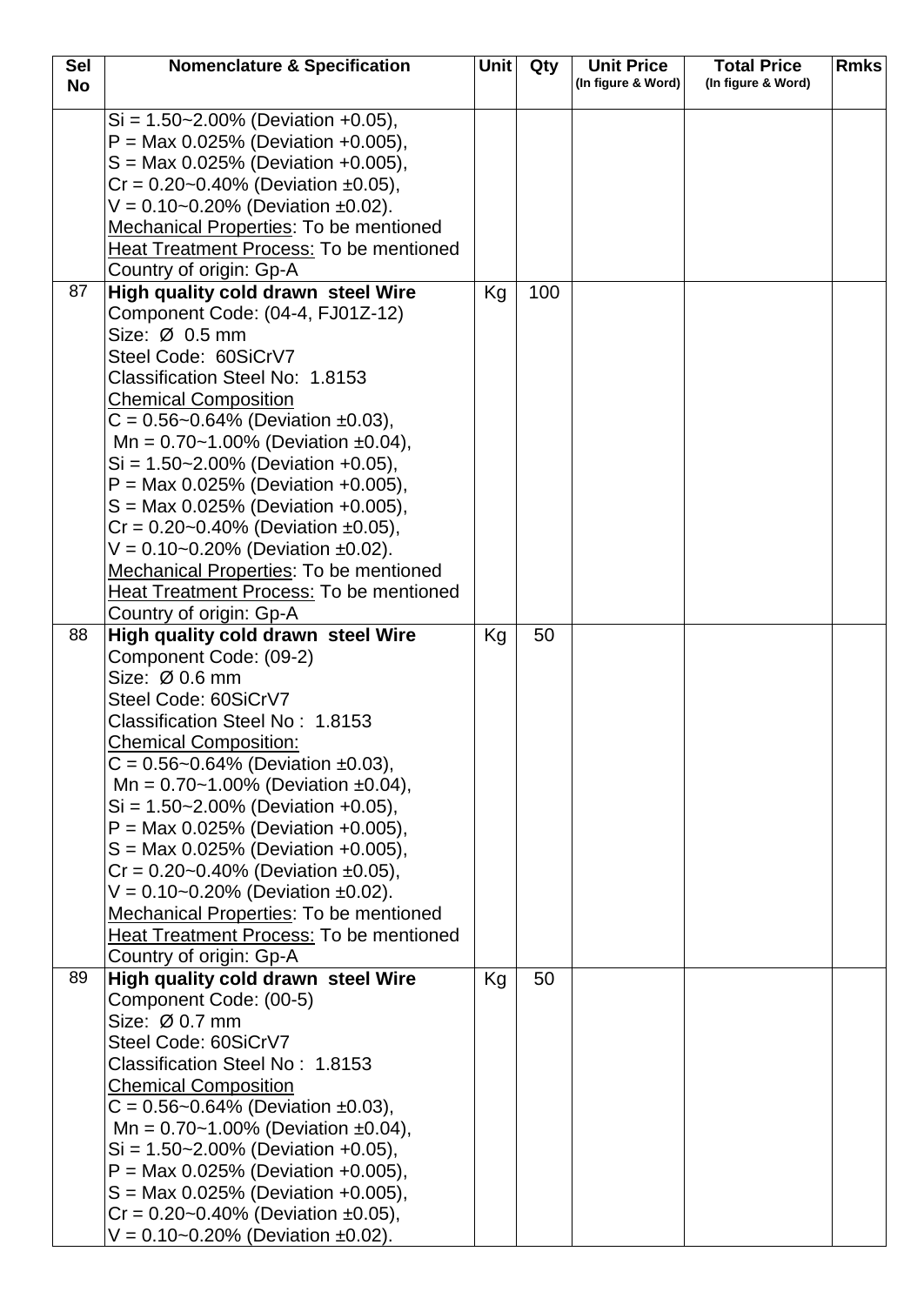| <b>Sel</b> | <b>Nomenclature &amp; Specification</b>                                           | Unit | Qty | <b>Unit Price</b>  | <b>Total Price</b> | <b>Rmks</b> |
|------------|-----------------------------------------------------------------------------------|------|-----|--------------------|--------------------|-------------|
| <b>No</b>  |                                                                                   |      |     | (In figure & Word) | (In figure & Word) |             |
|            | <b>Mechanical Properties: To be mentioned</b>                                     |      |     |                    |                    |             |
|            | <b>Heat Treatment Process: To be mentioned</b>                                    |      |     |                    |                    |             |
|            | Country of origin: Gp-A                                                           |      |     |                    |                    |             |
| 90         | High quality cold drawn steel Wire                                                | Kg   | 100 |                    |                    |             |
|            | Component Code: (00-9, 00Z-34)                                                    |      |     |                    |                    |             |
|            | Size: Ø 0.8 mm                                                                    |      |     |                    |                    |             |
|            | Steel Code: 60SiCrV7                                                              |      |     |                    |                    |             |
|            | Classification Steel No: 1.8153                                                   |      |     |                    |                    |             |
|            | <b>Chemical Composition:</b>                                                      |      |     |                    |                    |             |
|            | $C = 0.56 - 0.64\%$ (Deviation ±0.03),                                            |      |     |                    |                    |             |
|            | Mn = $0.70 - 1.00\%$ (Deviation ±0.04),                                           |      |     |                    |                    |             |
|            | $Si = 1.50 - 2.00\%$ (Deviation +0.05),                                           |      |     |                    |                    |             |
|            | $P = Max 0.025\%$ (Deviation +0.005),                                             |      |     |                    |                    |             |
|            | $S = Max 0.025%$ (Deviation +0.005),                                              |      |     |                    |                    |             |
|            | $Cr = 0.20 - 0.40\%$ (Deviation ±0.05),                                           |      |     |                    |                    |             |
|            | $V = 0.10 - 0.20\%$ (Deviation ±0.02).                                            |      |     |                    |                    |             |
|            | <b>Mechanical Properties: To be mentioned</b>                                     |      |     |                    |                    |             |
|            | <b>Heat Treatment Process: To be mentioned</b>                                    |      |     |                    |                    |             |
|            | Country of origin: Gp-A                                                           |      |     |                    |                    |             |
| 91         | High quality cold drawn steel Wire                                                | Kg   | 100 |                    |                    |             |
|            | Component Code: (00-12, 00-17)                                                    |      |     |                    |                    |             |
|            | Size: Ø 0.9 mm                                                                    |      |     |                    |                    |             |
|            | Steel Code: 60SiCrV7                                                              |      |     |                    |                    |             |
|            | Classification Steel No: 1.8153                                                   |      |     |                    |                    |             |
|            | <b>Chemical Composition:</b>                                                      |      |     |                    |                    |             |
|            | $C = 0.56 - 0.64\%$ (Deviation ±0.03),<br>Mn = $0.70 - 1.00\%$ (Deviation ±0.04), |      |     |                    |                    |             |
|            | $Si = 1.50 - 2.00\%$ (Deviation +0.05),                                           |      |     |                    |                    |             |
|            | $P = Max 0.025\%$ (Deviation +0.005),                                             |      |     |                    |                    |             |
|            | $S = Max 0.025\%$ (Deviation +0.005),                                             |      |     |                    |                    |             |
|            | $Cr = 0.20 - 0.40\%$ (Deviation ±0.05),                                           |      |     |                    |                    |             |
|            | $V = 0.10 - 0.20\%$ (Deviation ±0.02).                                            |      |     |                    |                    |             |
|            | <b>Mechanical Properties: To be mentioned</b>                                     |      |     |                    |                    |             |
|            | Heat Treatment Process: To be mentioned                                           |      |     |                    |                    |             |
|            | Country of origin: Gp-A                                                           |      |     |                    |                    |             |
| 92         | High quality cold drawn steel Wire                                                | Kg   | 150 |                    |                    |             |
|            | Component Code: (06Z-2, 09-5, 10-7)                                               |      |     |                    |                    |             |
|            | Size: Ø 1 mm                                                                      |      |     |                    |                    |             |
|            | Steel Code: 60SiCrV7                                                              |      |     |                    |                    |             |
|            | Classification Steel No: 1.8153                                                   |      |     |                    |                    |             |
|            | <b>Chemical Composition:</b>                                                      |      |     |                    |                    |             |
|            | $C = 0.56 - 0.64\%$ (Deviation ±0.03),                                            |      |     |                    |                    |             |
|            | Mn = $0.70 - 1.00\%$ (Deviation ±0.04),                                           |      |     |                    |                    |             |
|            | $Si = 1.50 - 2.00\%$ (Deviation +0.05),                                           |      |     |                    |                    |             |
|            | $P = Max 0.025\%$ (Deviation +0.005),                                             |      |     |                    |                    |             |
|            | $S = Max 0.025\%$ (Deviation +0.005),<br>$Cr = 0.20 - 0.40\%$ (Deviation ±0.05),  |      |     |                    |                    |             |
|            | $V = 0.10 - 0.20\%$ (Deviation ±0.02).                                            |      |     |                    |                    |             |
|            | <b>Mechanical Properties: To be mentioned</b>                                     |      |     |                    |                    |             |
|            | <b>Heat Treatment Process: To be mentioned</b>                                    |      |     |                    |                    |             |
|            | Country of origin: Gp-A                                                           |      |     |                    |                    |             |
| 93         | High quality cold drawn steel Wire                                                | Kg   | 100 |                    |                    |             |
|            | Component Code: (00-14, 05-5)                                                     |      |     |                    |                    |             |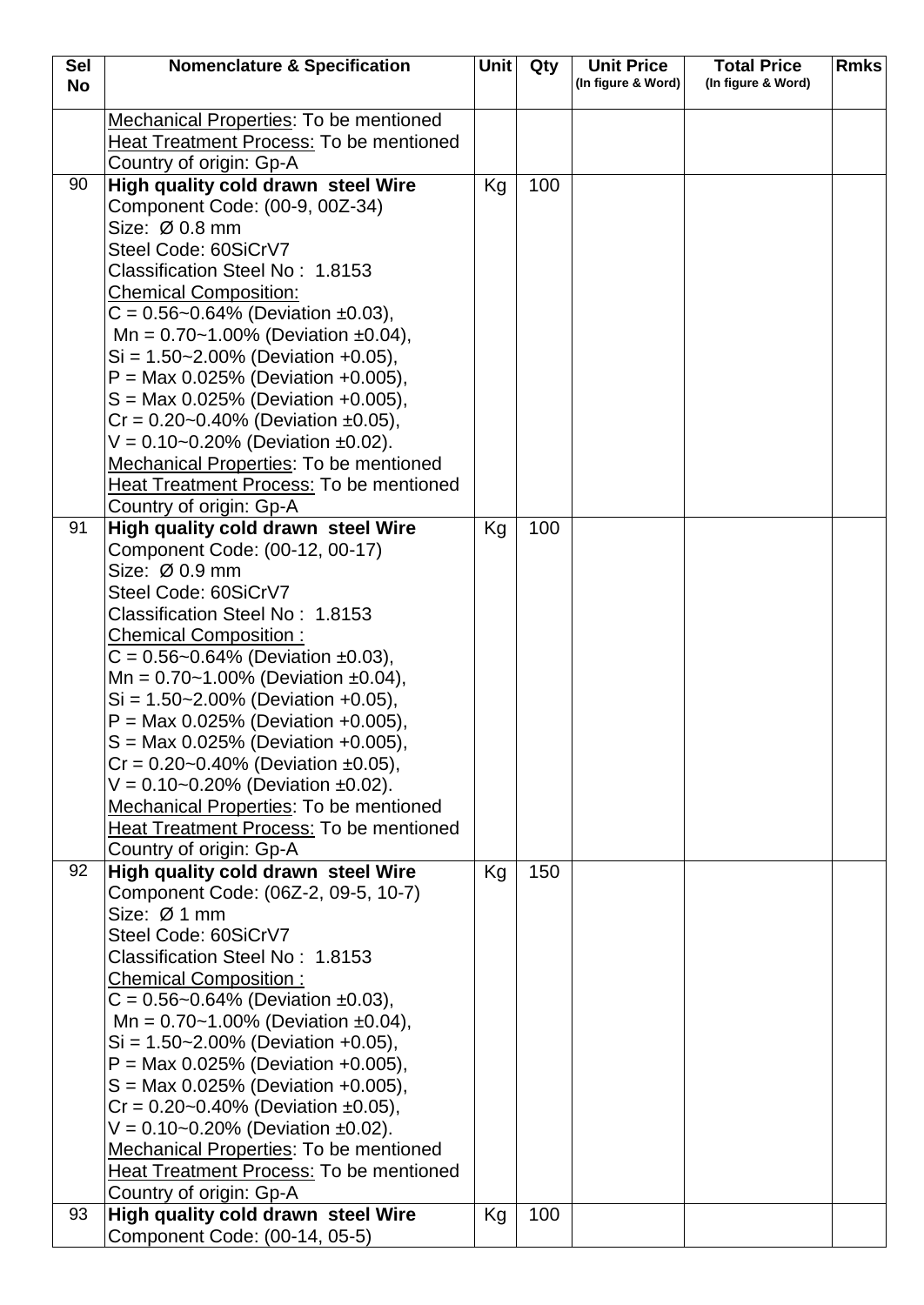| <b>Sel</b> | <b>Nomenclature &amp; Specification</b>                                | Unit | Qty | <b>Unit Price</b>  | <b>Total Price</b> | <b>Rmks</b> |
|------------|------------------------------------------------------------------------|------|-----|--------------------|--------------------|-------------|
| <b>No</b>  |                                                                        |      |     | (In figure & Word) | (In figure & Word) |             |
|            | Size: Ø 1.1 mm                                                         |      |     |                    |                    |             |
|            | Steel Code: 60SiCrV7                                                   |      |     |                    |                    |             |
|            | Classification Steel No: 1.8153                                        |      |     |                    |                    |             |
|            | <b>Chemical Composition:</b>                                           |      |     |                    |                    |             |
|            | $C = 0.56 - 0.64\%$ (Deviation ±0.03),                                 |      |     |                    |                    |             |
|            | Mn = $0.70 - 1.00\%$ (Deviation ±0.04),                                |      |     |                    |                    |             |
|            | $Si = 1.50 - 2.00\%$ (Deviation +0.05),                                |      |     |                    |                    |             |
|            | $P = Max 0.025\%$ (Deviation +0.005),                                  |      |     |                    |                    |             |
|            | $S = \text{Max } 0.025\%$ (Deviation +0.005),                          |      |     |                    |                    |             |
|            | $Cr = 0.20 - 0.40\%$ (Deviation ±0.05),                                |      |     |                    |                    |             |
|            | $V = 0.10 - 0.20\%$ (Deviation ±0.02).                                 |      |     |                    |                    |             |
|            | Mechanical Properties: To be mentioned                                 |      |     |                    |                    |             |
|            | Heat Treatment Process: To be mentioned                                |      |     |                    |                    |             |
|            | Country of origin: Gp-A                                                |      |     |                    |                    |             |
| 94         | High quality cold drawn steel Wire                                     | Kg   | 50  |                    |                    |             |
|            | Component Code: (00-26)                                                |      |     |                    |                    |             |
|            | Size: Ø 1.2 mm                                                         |      |     |                    |                    |             |
|            | Steel Code: 60SiCrV7                                                   |      |     |                    |                    |             |
|            | Classification Steel No: 1.8153                                        |      |     |                    |                    |             |
|            | <b>Chemical Composition:</b><br>$C = 0.56 - 0.64\%$ (Deviation ±0.03), |      |     |                    |                    |             |
|            | Mn = $0.70 - 1.00\%$ (Deviation $\pm 0.04$ ),                          |      |     |                    |                    |             |
|            | $Si = 1.50 - 2.00\%$ (Deviation +0.05),                                |      |     |                    |                    |             |
|            | $P = Max 0.025\%$ (Deviation +0.005),                                  |      |     |                    |                    |             |
|            | $S = \text{Max } 0.025\%$ (Deviation +0.005),                          |      |     |                    |                    |             |
|            | $Cr = 0.20 - 0.40\%$ (Deviation ±0.05),                                |      |     |                    |                    |             |
|            | $V = 0.10 - 0.20\%$ (Deviation ±0.02).                                 |      |     |                    |                    |             |
|            | <b>Mechanical Properties: To be mentioned</b>                          |      |     |                    |                    |             |
|            | <b>Heat Treatment Process: To be mentioned</b>                         |      |     |                    |                    |             |
|            | Country of origin: Gp-A                                                |      |     |                    |                    |             |
| 95         | High quality cold drawn steel Wire                                     | Κg   | 100 |                    |                    |             |
|            | Component Code: (00-29, 07-1)                                          |      |     |                    |                    |             |
|            | Size: Ø 1.5 mm<br>Steel Code: 60SiCrV7                                 |      |     |                    |                    |             |
|            | Classification Steel No: 1.8153                                        |      |     |                    |                    |             |
|            | <b>Chemical Composition</b>                                            |      |     |                    |                    |             |
|            | $C = 0.56 - 0.64\%$ (Deviation ±0.03),                                 |      |     |                    |                    |             |
|            | Mn = $0.70 - 1.00\%$ (Deviation ±0.04),                                |      |     |                    |                    |             |
|            | $Si = 1.50 - 2.00\%$ (Deviation +0.05),                                |      |     |                    |                    |             |
|            | $P = Max 0.025\%$ (Deviation +0.005),                                  |      |     |                    |                    |             |
|            | $S = Max 0.025\%$ (Deviation +0.005),                                  |      |     |                    |                    |             |
|            | $Cr = 0.20 - 0.40\%$ (Deviation ±0.05),                                |      |     |                    |                    |             |
|            | $V = 0.10 - 0.20\%$ (Deviation ±0.02).                                 |      |     |                    |                    |             |
|            | <b>Mechanical Properties: To be mentioned</b>                          |      |     |                    |                    |             |
|            | Heat Treatment Process: To be mentioned                                |      |     |                    |                    |             |
|            | Country of origin: Gp-A                                                |      |     |                    |                    |             |
| 96         | High quality cold drawn steel Wire                                     | Kg   | 50  |                    |                    |             |
|            | Component Code: (02-7)<br>Size: Ø 2.8 mm                               |      |     |                    |                    |             |
|            | Steel Code: C30E                                                       |      |     |                    |                    |             |
|            | Classification Steel No: 1.1178                                        |      |     |                    |                    |             |
|            | <b>Chemical Composition:</b>                                           |      |     |                    |                    |             |
|            | $C = 0.27 - 0.34\%$ (Deviation ±0.02),                                 |      |     |                    |                    |             |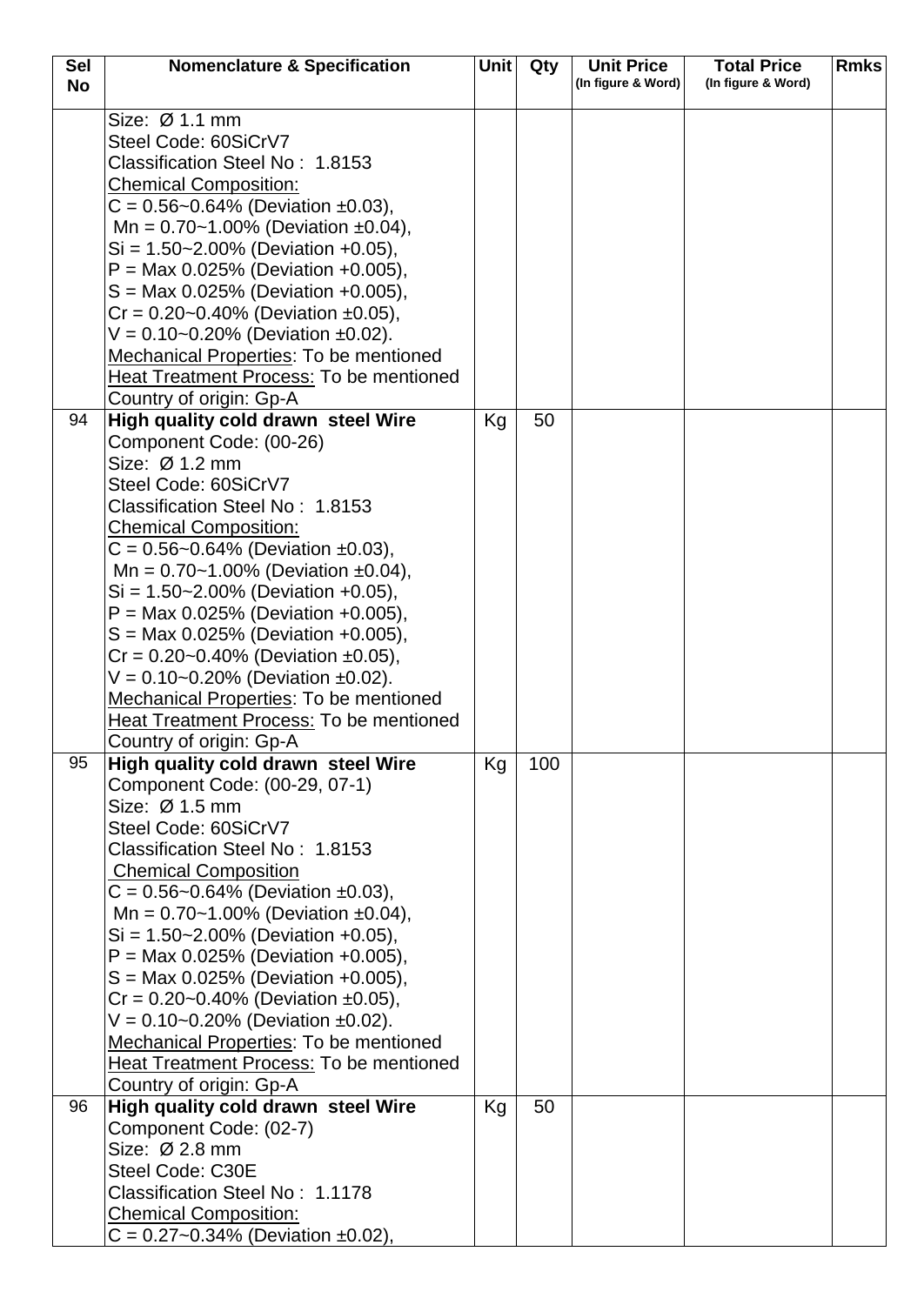| <b>Sel</b> | <b>Nomenclature &amp; Specification</b>                                                                                                                                                                                                                                                                                                                                                                                                                                                                                                                                                                    | Unit | Qty | <b>Unit Price</b>  | <b>Total Price</b> | <b>Rmks</b> |
|------------|------------------------------------------------------------------------------------------------------------------------------------------------------------------------------------------------------------------------------------------------------------------------------------------------------------------------------------------------------------------------------------------------------------------------------------------------------------------------------------------------------------------------------------------------------------------------------------------------------------|------|-----|--------------------|--------------------|-------------|
| <b>No</b>  |                                                                                                                                                                                                                                                                                                                                                                                                                                                                                                                                                                                                            |      |     | (In figure & Word) | (In figure & Word) |             |
|            | Mn = $0.50$ ~0.80% (Deviation ±0.04),<br>$Si = Max 0.40\%$ (Deviation +0.03),<br>$P = Max 0.035\%$ (Deviation +0.005),<br>$S = Max 0.035\%$ (Deviation +0.005),<br>$Cr = Max 0.40\%$ (Deviation +0.05),<br>$Ni = Max 0.40\%$ (Deviation +0.05),<br>$Mo = Max 0.10% (Deviation +0.03).$<br>Mechanical Properties: To be mentioned<br>Heat Treatment Process: To be mentioned<br>Country of origin: Gp-A                                                                                                                                                                                                     |      |     |                    |                    |             |
| 97         | High quality cold drawn steel Wire                                                                                                                                                                                                                                                                                                                                                                                                                                                                                                                                                                         | Kg   | 50  |                    |                    |             |
|            | Component Code: (01-11A)<br>Size: Ø 3.6 mm<br>Steel Code: C30E<br>Classification Steel No: 1.1178<br><b>Chemical Composition:</b><br>$C = 0.27 - 0.34\%$ (Deviation ±0.02),<br>Mn = $0.50$ ~0.80% (Deviation ±0.04),<br>$Si = Max 0.40\%$ (Deviation +0.03),<br>$P = Max 0.035\%$ (Deviation +0.005),<br>$S = Max 0.035\%$ (Deviation +0.005),<br>$Cr = Max 0.40\%$ (Deviation +0.05),<br>$Ni = Max 0.40\%$ (Deviation +0.05),<br>$Mo = Max 0.10% (Deviation +0.03).$<br><b>Mechanical Properties: To be mentioned</b><br><b>Heat Treatment Process: To be mentioned</b><br>Country of origin: Gp-A        |      |     |                    |                    |             |
| 98         | High quality cold drawn steel Wire                                                                                                                                                                                                                                                                                                                                                                                                                                                                                                                                                                         | Кg   | 50  |                    |                    |             |
|            | Component Code: (01-17)<br>Size: Ø 4.5 x 4000 mm<br>Steel Code: C30E<br>Classification Steel No: 1.1178<br><b>Chemical Composition:</b><br>$C = 0.27 - 0.34\%$ (Deviation ±0.02),<br>Mn = $0.50$ ~0.80% (Deviation ±0.04),<br>$Si = Max 0.40\%$ (Deviation +0.03),<br>$P = Max 0.035\%$ (Deviation +0.005),<br>$S = \text{Max } 0.035\%$ (Deviation +0.005),<br>$Cr = Max 0.40\%$ (Deviation +0.05),<br>$Ni = Max 0.40\%$ (Deviation +0.05),<br>$Mo = Max 0.10% (Deviation +0.03).$<br>Mechanical Properties: To be mentioned<br><b>Heat Treatment Process: To be mentioned</b><br>Country of origin: Gp-A |      |     |                    |                    |             |
| 99         | High quality cold drawn steel Wire<br>Component Code: (01-13A, 06Z-6)<br>Size: Ø 4.6 x 4000 mm<br>Steel Code: C30E<br>Classification Steel No: 1.1178<br><b>Chemical Composition:</b><br>$C = 0.27 - 0.34\%$ (Deviation ±0.02),<br>Mn = $0.50$ ~0.80% (Deviation ±0.04),<br>$Si = Max 0.40\%$ (Deviation +0.03),                                                                                                                                                                                                                                                                                           | Kg   | 100 |                    |                    |             |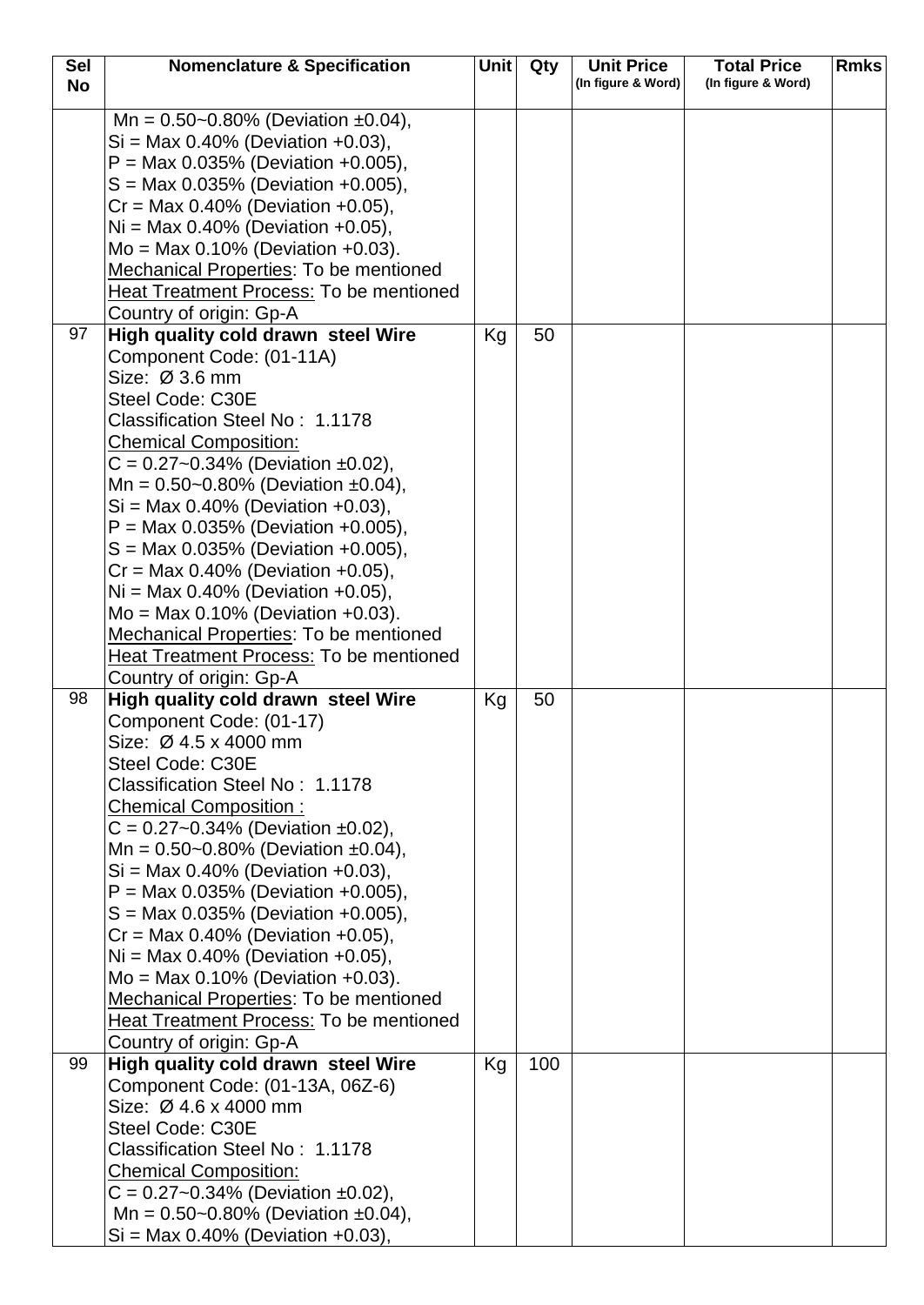| <b>Sel</b> | <b>Nomenclature &amp; Specification</b>        | <b>Unit</b> | Qty | <b>Unit Price</b>  | <b>Total Price</b> | <b>Rmks</b> |
|------------|------------------------------------------------|-------------|-----|--------------------|--------------------|-------------|
| <b>No</b>  |                                                |             |     | (In figure & Word) | (In figure & Word) |             |
|            | $P = Max 0.035\%$ (Deviation +0.005),          |             |     |                    |                    |             |
|            |                                                |             |     |                    |                    |             |
|            | $S = Max 0.035\%$ (Deviation +0.005),          |             |     |                    |                    |             |
|            | $Cr = Max 0.40\%$ (Deviation +0.05),           |             |     |                    |                    |             |
|            | $Ni = Max 0.40\%$ (Deviation +0.05),           |             |     |                    |                    |             |
|            | $Mo = Max 0.10% (Deviation +0.03).$            |             |     |                    |                    |             |
|            | Mechanical Properties: To be mentioned         |             |     |                    |                    |             |
|            | Heat Treatment Process: To be mentioned        |             |     |                    |                    |             |
|            | Country of origin: Gp-A                        |             |     |                    |                    |             |
| 100        | High quality cold drawn steel Wire             | Kg          | 100 |                    |                    |             |
|            | Component Code: (02-2, 01-10A)                 |             |     |                    |                    |             |
|            | Size: Ø 4.8 x 4000 mm                          |             |     |                    |                    |             |
|            | Steel Code: C30E                               |             |     |                    |                    |             |
|            | Classification Steel No: 1.1178                |             |     |                    |                    |             |
|            | <b>Chemical Composition:</b>                   |             |     |                    |                    |             |
|            | $C = 0.27 - 0.34\%$ (Deviation ±0.02),         |             |     |                    |                    |             |
|            | Mn = $0.50$ ~0.80% (Deviation ±0.04),          |             |     |                    |                    |             |
|            | $Si = Max 0.40\%$ (Deviation +0.03),           |             |     |                    |                    |             |
|            | $P = Max 0.035\%$ (Deviation +0.005),          |             |     |                    |                    |             |
|            | $S = \text{Max } 0.035\%$ (Deviation +0.005),  |             |     |                    |                    |             |
|            | $Cr = Max 0.40\%$ (Deviation +0.05),           |             |     |                    |                    |             |
|            | $Ni = Max 0.40\%$ (Deviation +0.05),           |             |     |                    |                    |             |
|            | $Mo = Max 0.10\%$ (Deviation +0.03).           |             |     |                    |                    |             |
|            | <b>Mechanical Properties: To be mentioned</b>  |             |     |                    |                    |             |
|            | <b>Heat Treatment Process: To be mentioned</b> |             |     |                    |                    |             |
|            | Country of origin: Gp-A                        |             |     |                    |                    |             |
| 101        | High quality cold drawn steel Wire             | Kg          | 50  |                    |                    |             |
|            | Component Code: (01-16)                        |             |     |                    |                    |             |
|            | Size: $Ø5$ mm                                  |             |     |                    |                    |             |
|            | Steel Code: C30E                               |             |     |                    |                    |             |
|            | Classification Steel No: 1.1178                |             |     |                    |                    |             |
|            | <b>Chemical Composition:</b>                   |             |     |                    |                    |             |
|            | $C = 0.27 - 0.34\%$ (Deviation ±0.02),         |             |     |                    |                    |             |
|            | Mn = $0.50$ ~0.80% (Deviation ±0.04),          |             |     |                    |                    |             |
|            | $Si = Max 0.40\%$ (Deviation +0.03),           |             |     |                    |                    |             |
|            | $P = Max 0.035\%$ (Deviation +0.005),          |             |     |                    |                    |             |
|            | $S = Max 0.035\%$ (Deviation +0.005),          |             |     |                    |                    |             |
|            | $Cr = Max 0.40\%$ (Deviation +0.05),           |             |     |                    |                    |             |
|            | $Ni = Max 0.40\%$ (Deviation +0.05),           |             |     |                    |                    |             |
|            | $Mo = Max 0.10\%$ (Deviation +0.03).           |             |     |                    |                    |             |
|            | Mechanical Properties: To be mentioned         |             |     |                    |                    |             |
|            | Heat Treatment Process: To be mentioned        |             |     |                    |                    |             |
|            | Country of origin: Gp-A                        |             |     |                    |                    |             |
| 102        | High quality cold drawn steel Wire             | Kg          | 50  |                    |                    |             |
|            | Component Code: (01-9)                         |             |     |                    |                    |             |
|            | Size: $Ø6$ mm                                  |             |     |                    |                    |             |
|            | Steel Code: C30E                               |             |     |                    |                    |             |
|            | Classification Steel No: 1.1178                |             |     |                    |                    |             |
|            | <b>Chemical Composition:</b>                   |             |     |                    |                    |             |
|            | $C = 0.27 - 0.34\%$ (Deviation ±0.02),         |             |     |                    |                    |             |
|            | Mn = $0.50$ ~0.80% (Deviation ±0.04),          |             |     |                    |                    |             |
|            | $Si = Max 0.40%$ (Deviation +0.03),            |             |     |                    |                    |             |
|            | $P = Max 0.035\%$ (Deviation +0.005),          |             |     |                    |                    |             |
|            | $S = \text{Max } 0.035\%$ (Deviation +0.005),  |             |     |                    |                    |             |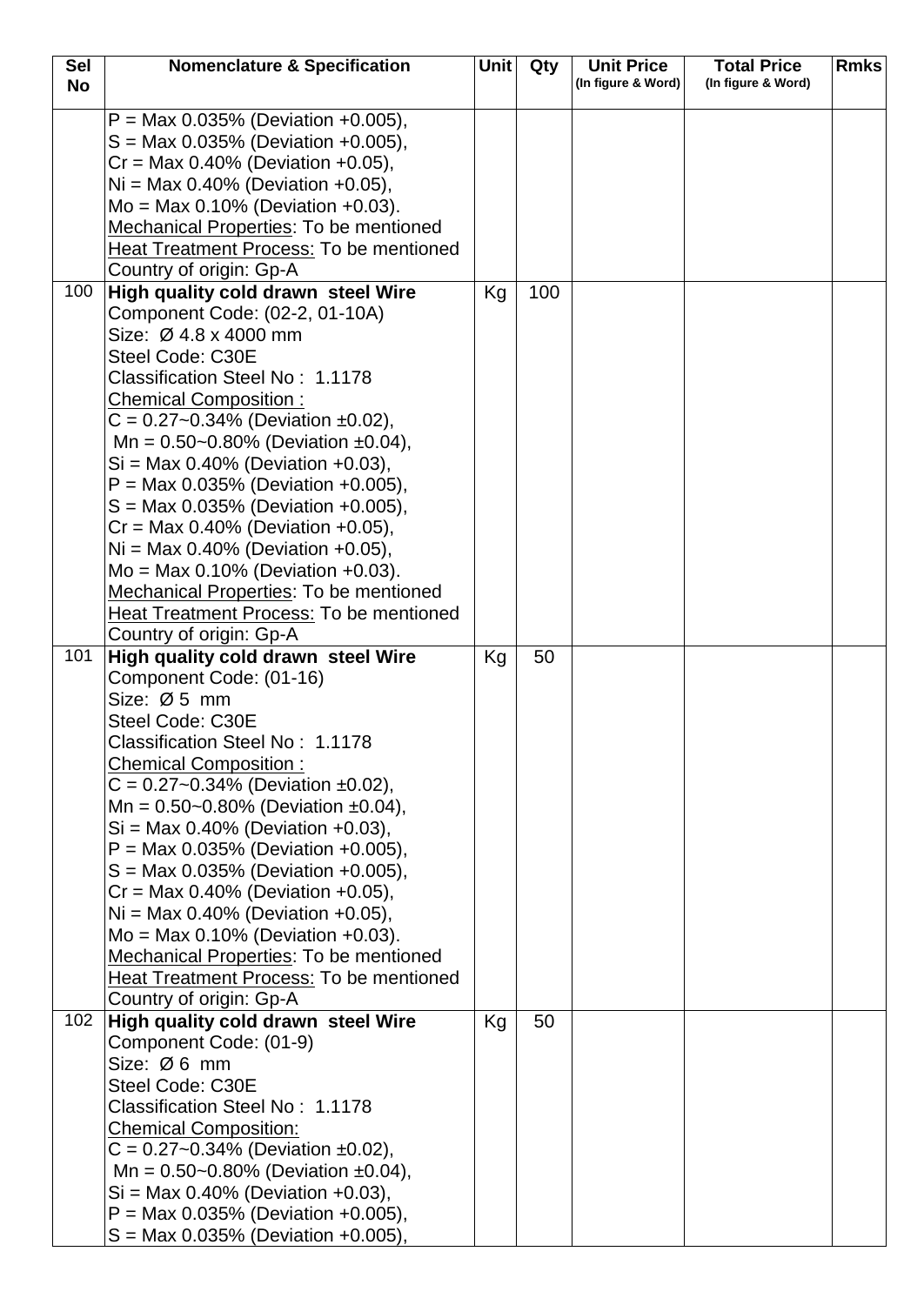| <b>Sel</b> | <b>Nomenclature &amp; Specification</b>                                      | <b>Unit</b> | Qty | <b>Unit Price</b>  | <b>Total Price</b> | <b>Rmks</b> |
|------------|------------------------------------------------------------------------------|-------------|-----|--------------------|--------------------|-------------|
| <b>No</b>  |                                                                              |             |     | (In figure & Word) | (In figure & Word) |             |
|            | $Cr = Max 0.40\%$ (Deviation +0.05),                                         |             |     |                    |                    |             |
|            | $Ni = Max 0.40\%$ (Deviation +0.05),                                         |             |     |                    |                    |             |
|            | $Mo = Max 0.10% (Deviation +0.03).$                                          |             |     |                    |                    |             |
|            | Mechanical Properties: To be mentioned                                       |             |     |                    |                    |             |
|            | <b>Heat Treatment Process: To be mentioned</b>                               |             |     |                    |                    |             |
|            | Country of origin: Gp-A                                                      |             |     |                    |                    |             |
| 103        | High quality cold drawn steel Wire                                           | Kg          | 50  |                    |                    |             |
|            | Component Code: (01-21)                                                      |             |     |                    |                    |             |
|            | Size: Ø 6.5 x 4000 mm                                                        |             |     |                    |                    |             |
|            | Steel Code: C30E                                                             |             |     |                    |                    |             |
|            | Classification Steel No: 1.1178                                              |             |     |                    |                    |             |
|            | <b>Chemical Composition:</b>                                                 |             |     |                    |                    |             |
|            | $C = 0.27 - 0.34\%$ (Deviation ±0.02),                                       |             |     |                    |                    |             |
|            | Mn = $0.50$ ~0.80% (Deviation ±0.04),                                        |             |     |                    |                    |             |
|            | $Si = Max 0.40\%$ (Deviation +0.03),                                         |             |     |                    |                    |             |
|            | $P = Max 0.035\%$ (Deviation +0.005),                                        |             |     |                    |                    |             |
|            | $S = Max 0.035\%$ (Deviation +0.005),                                        |             |     |                    |                    |             |
|            | $Cr = Max 0.40\%$ (Deviation +0.05),                                         |             |     |                    |                    |             |
|            | $Ni = Max 0.40\%$ (Deviation +0.05),                                         |             |     |                    |                    |             |
|            | $Mo = Max 0.10\%$ (Deviation +0.03).                                         |             |     |                    |                    |             |
|            | Mechanical Properties: To be mentioned                                       |             |     |                    |                    |             |
|            | Heat Treatment Process: To be mentioned                                      |             |     |                    |                    |             |
|            | Country of origin: Gp-A                                                      |             |     |                    |                    |             |
| 104        | High quality cold drawn steel Wire                                           | Kg          | 50  |                    |                    |             |
|            | Component Code: (06Z-8A)                                                     |             |     |                    |                    |             |
|            | Size: Ø 8.5 x 4000 mm                                                        |             |     |                    |                    |             |
|            | Steel Code: C30E                                                             |             |     |                    |                    |             |
|            | Classification Steel No: 1.1178                                              |             |     |                    |                    |             |
|            | <b>Chemical Composition:</b>                                                 |             |     |                    |                    |             |
|            | $C = 0.27 - 0.34\%$ (Deviation ±0.02),                                       |             |     |                    |                    |             |
|            | Mn = $0.50$ ~0.80% (Deviation ±0.04),                                        |             |     |                    |                    |             |
|            | $Si = Max 0.40\%$ (Deviation +0.03),                                         |             |     |                    |                    |             |
|            | $P = Max 0.035\%$ (Deviation +0.005),                                        |             |     |                    |                    |             |
|            | $S = Max 0.035\%$ (Deviation +0.005),                                        |             |     |                    |                    |             |
|            | $Cr = Max 0.40\%$ (Deviation +0.05),<br>$Ni = Max 0.40\%$ (Deviation +0.05), |             |     |                    |                    |             |
|            | $Mo = Max 0.10% (Deviation +0.03).$                                          |             |     |                    |                    |             |
|            | Mechanical Properties: To be mentioned                                       |             |     |                    |                    |             |
|            | Heat Treatment Process: To be mentioned                                      |             |     |                    |                    |             |
|            | Country of origin: Gp-A                                                      |             |     |                    |                    |             |
| 105        | High quality cold drawn steel Wire                                           | Kg          | 50  |                    |                    |             |
|            | Component Code: (FJ02-1)                                                     |             |     |                    |                    |             |
|            | Size: Ø 4.5 x 4000 mm                                                        |             |     |                    |                    |             |
|            | Steel Code: DIN C110 W2                                                      |             |     |                    |                    |             |
|            | Classification Steel No: 1.1650                                              |             |     |                    |                    |             |
|            | <b>Chemical Composition</b>                                                  |             |     |                    |                    |             |
|            | $C = 1.00 - 1.30\%$ , Mn = 0.10 ~ 0.50%,                                     |             |     |                    |                    |             |
|            | $Si = 0.10 - 0.35\%$ , $P = 0.030\%$ (Max),                                  |             |     |                    |                    |             |
|            | $S = 0.020\%$ (Max), $Cr = 0.30\%$ (Max),                                    |             |     |                    |                    |             |
|            | $Ni = 0.25\% (Max)$                                                          |             |     |                    |                    |             |
|            | Mechanical Properties: To be mentioned                                       |             |     |                    |                    |             |
|            | <b>Heat Treatment Process: To be mentioned</b>                               |             |     |                    |                    |             |
|            | Country of origin: Gp-A                                                      |             |     |                    |                    |             |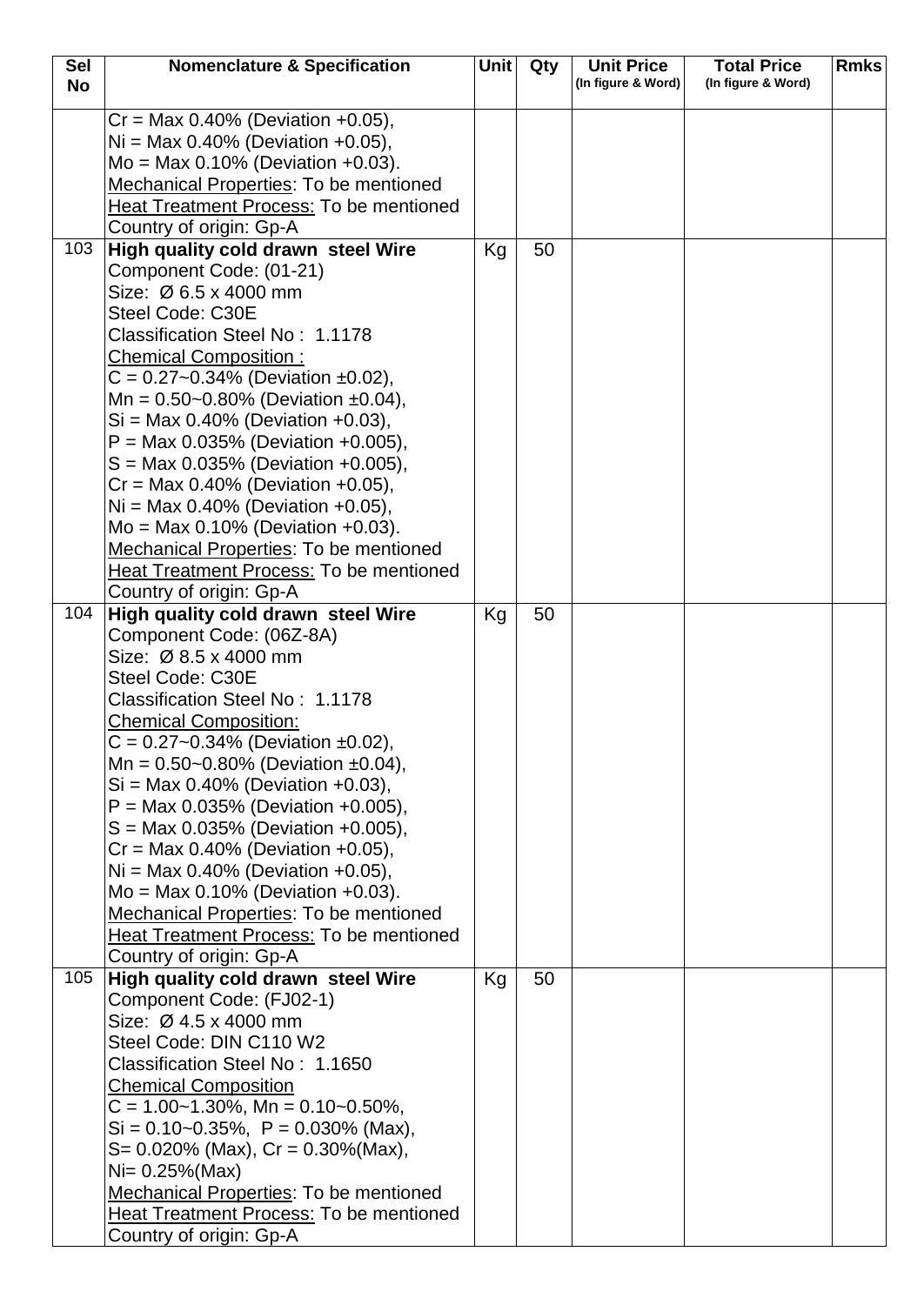| <b>Sel</b> | <b>Nomenclature &amp; Specification</b>                          | Unit | Qty | <b>Unit Price</b>  | <b>Total Price</b> | <b>Rmks</b> |
|------------|------------------------------------------------------------------|------|-----|--------------------|--------------------|-------------|
| <b>No</b>  |                                                                  |      |     | (In figure & Word) | (In figure & Word) |             |
| 106        | High quality cold rolled steel plate                             | Kg   | 200 |                    |                    |             |
|            | Component Code: (07-2, 07-4, 07-5, 07-10)                        |      |     |                    |                    |             |
|            | Size: 0.7x 1000 x 2000-B                                         |      |     |                    |                    |             |
|            | Steel Code. EN C22 / C22E/ Equivalent                            |      |     |                    |                    |             |
|            | European Standard                                                |      |     |                    |                    |             |
|            | Classification Steel No: 1.0402/1.1151                           |      |     |                    |                    |             |
|            | <b>Chemical Composition:</b>                                     |      |     |                    |                    |             |
|            | $C = 0.17 - 0.24\%$ (Deviation ±0.02),                           |      |     |                    |                    |             |
|            | Mn = $0.40$ ~0.70% (Deviation ±0.04),                            |      |     |                    |                    |             |
|            | $Si = Max 0.40\%$ (Deviation +0.03),                             |      |     |                    |                    |             |
|            | $P = Max 0.045\%$ (Deviation +0.005),                            |      |     |                    |                    |             |
|            | $S = Max 0.045\%$ (Deviation +0.005),                            |      |     |                    |                    |             |
|            | $Cr = Max 0.40\%$ (Deviation +0.05),                             |      |     |                    |                    |             |
|            | $Ni = Max 0.40\%$ (Deviation +0.05),                             |      |     |                    |                    |             |
|            | $Mo = Max 0.10% (Deviation +0.03).$                              |      |     |                    |                    |             |
|            | <b>Mechanical Properties: To be mentioned</b>                    |      |     |                    |                    |             |
|            | Heat Treatment Process: To be mentioned                          |      |     |                    |                    |             |
|            | Country of origin: Gp-A                                          |      |     |                    |                    |             |
| 107        | <b>Aluminum Wire</b>                                             | Kg   | 100 |                    |                    |             |
|            | Component Code: (10-10,11-5)                                     |      |     |                    |                    |             |
|            | Size: Ø 3.5 mm                                                   |      |     |                    |                    |             |
|            | Steel Code: EN AW-2007                                           |      |     |                    |                    |             |
|            | Specification Number: 3.1645                                     |      |     |                    |                    |             |
|            | <b>Chemical Composition:</b>                                     |      |     |                    |                    |             |
|            | Mn = $0.5 \sim 1.0\%$ , Si $\leq 0.80\%$ , Ti $\leq 0.20\%$ , Mo |      |     |                    |                    |             |
|            | $= 0.40 - 0.80\%$                                                |      |     |                    |                    |             |
|            | $Cr \le 0.10\%$ , Ni $\le 0.20\%$ , Zn $\le 0.80\%$ , Cu =       |      |     |                    |                    |             |
|            | $3.3 - 4.6\%$                                                    |      |     |                    |                    |             |
|            | $Fe \le 0.80\%$                                                  |      |     |                    |                    |             |
|            | <b>Mechanical Properties: To be mentioned</b>                    |      |     |                    |                    |             |
|            | Heat Treatment Process: To be mentioned                          |      |     |                    |                    |             |
|            | Country of origin: Gp-A                                          |      |     |                    |                    |             |
| 108        | High quality cold drawn steel pipe                               | Kg   | 50  |                    |                    |             |
|            | Component Code: (01-22)                                          |      |     |                    |                    |             |
|            | Size: 27x3.5x4000 mm                                             |      |     |                    |                    |             |
|            | Steel Code: 40CrMoV12                                            |      |     |                    |                    |             |
|            | Classification Steel No: 1.8523                                  |      |     |                    |                    |             |
|            | <b>Chemical Composition:</b>                                     |      |     |                    |                    |             |
|            | $C = 0.36 - 0.43\%$ , Mn = 0.40 ~ 0.70%,                         |      |     |                    |                    |             |
|            | Si= Max 0.40%, $P = (Max)$ 0.025%,                               |      |     |                    |                    |             |
|            | $S = (Max)$ 0.035%, $Cr = 3.0 - 3.5\%$ ,                         |      |     |                    |                    |             |
|            | Mo = $0.80 - 1.00\%$ , $V = 0.15 - 0.25\%$                       |      |     |                    |                    |             |
|            | <b>Mechanical Properties: To be mentioned</b>                    |      |     |                    |                    |             |
|            | <b>Heat Treatment Process: To be mentioned</b>                   |      |     |                    |                    |             |
|            | Country of origin: Gp-A                                          |      |     |                    |                    |             |
| 109        | High quality hot rolled flat steel                               | Kg   | 50  |                    |                    |             |
|            | Component Code: (00-22)                                          |      |     |                    |                    |             |
|            | Size: 8x13x4000 mm                                               |      |     |                    |                    |             |
|            | Steel Code: 40CrMoV12                                            |      |     |                    |                    |             |
|            | Classification Steel No: 1.8523                                  |      |     |                    |                    |             |
|            | <b>Chemical Composition:</b>                                     |      |     |                    |                    |             |
|            | $C = 0.36 - 0.43\%$ , Mn = 0.40 ~ 0.70%,                         |      |     |                    |                    |             |
|            | Si= Max 0.40%, $P = (Max)$ 0.025%,                               |      |     |                    |                    |             |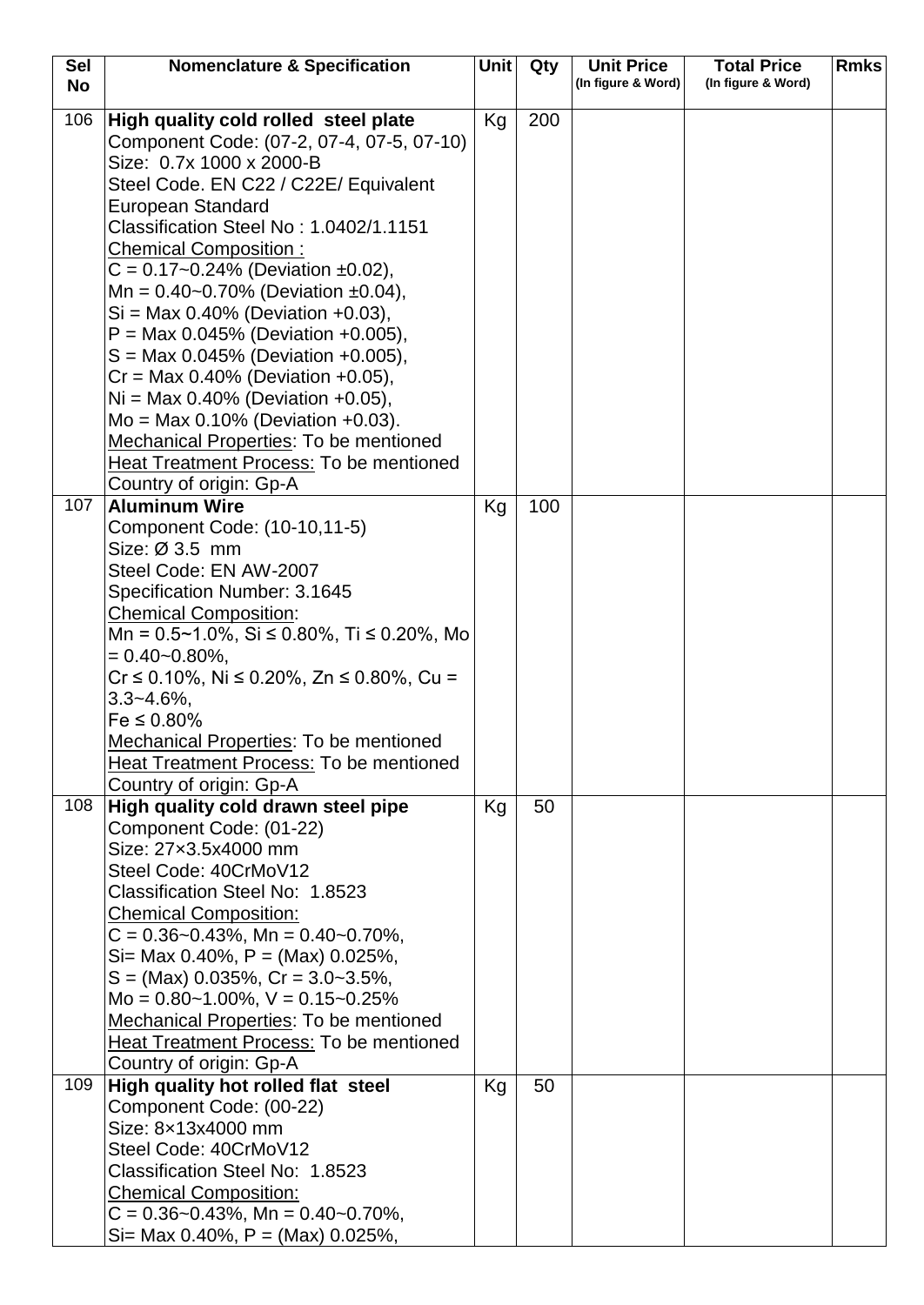| <b>Sel</b> | <b>Nomenclature &amp; Specification</b>                                  | <b>Unit</b> | Qty | <b>Unit Price</b>  | <b>Total Price</b> | <b>Rmks</b> |
|------------|--------------------------------------------------------------------------|-------------|-----|--------------------|--------------------|-------------|
| <b>No</b>  |                                                                          |             |     | (In figure & Word) | (In figure & Word) |             |
|            | $S = (Max)$ 0.035%, $Cr = 3.0 - 3.5\%$ ,                                 |             |     |                    |                    |             |
|            | Mo = $0.80 - 1.00\%$ , $V = 0.15 - 0.25\%$                               |             |     |                    |                    |             |
|            | <b>Mechanical Properties: To be mentioned</b>                            |             |     |                    |                    |             |
|            | Heat Treatment Process: To be mentioned                                  |             |     |                    |                    |             |
|            | Country of origin: Gp-A                                                  |             |     |                    |                    |             |
| 110        | High quality cold drawn round steel                                      | Kg          | 100 |                    |                    |             |
|            | Component Code: (10-9, 00-11)                                            |             |     |                    |                    |             |
|            | Size: Ø 10.5 x 4000 mm                                                   |             |     |                    |                    |             |
|            | Steel Code: 40CrMoV12                                                    |             |     |                    |                    |             |
|            | Classification Steel No: 1.8523                                          |             |     |                    |                    |             |
|            | <b>Chemical Composition:</b>                                             |             |     |                    |                    |             |
|            | $C = 0.36 - 0.43\%$ , Mn = 0.40 ~ 0.70%,                                 |             |     |                    |                    |             |
|            | Si= Max 0.40%, $P = (Max)$ 0.025%,                                       |             |     |                    |                    |             |
|            | $S = (Max)$ 0.035%, $Cr = 3.0 - 3.5%$ ,                                  |             |     |                    |                    |             |
|            | Mo = $0.80 - 1.00\%$ , $V = 0.15 - 0.25\%$                               |             |     |                    |                    |             |
|            | Mechanical Properties: To be mentioned                                   |             |     |                    |                    |             |
|            | <b>Heat Treatment Process: To be mentioned</b>                           |             |     |                    |                    |             |
|            | Country of origin: Gp-A                                                  |             |     |                    |                    |             |
| 111        | High quality cold drawn round steel                                      | Kg          | 50  |                    |                    |             |
|            | Component Code: (09-4)                                                   |             |     |                    |                    |             |
|            | Size: Ø 8.5 x 4000 mm                                                    |             |     |                    |                    |             |
|            | Steel Code: 40CrMoV12                                                    |             |     |                    |                    |             |
|            | Classification Steel No: 1.8523                                          |             |     |                    |                    |             |
|            | <b>Chemical Composition:</b><br>$C = 0.36 - 0.43\%$ , Mn = 0.40 ~ 0.70%, |             |     |                    |                    |             |
|            | Si= Max 0.40%, $P = (Max)$ 0.025%,                                       |             |     |                    |                    |             |
|            | $S = (Max)$ 0.035%, $Cr = 3.0 - 3.5%$ ,                                  |             |     |                    |                    |             |
|            | Mo = $0.80 - 1.00\%$ , V = $0.15 - 0.25\%$                               |             |     |                    |                    |             |
|            | <b>Mechanical Properties: To be mentioned</b>                            |             |     |                    |                    |             |
|            | <b>Heat Treatment Process: To be mentioned</b>                           |             |     |                    |                    |             |
|            | Country of origin: Gp-A                                                  |             |     |                    |                    |             |
| 112        | High quality hot rolled round steel                                      | Kg          | 50  |                    |                    |             |
|            | Component Code: (05-6)                                                   |             |     |                    |                    |             |
|            | Size: Ø 13 x 4000 mm                                                     |             |     |                    |                    |             |
|            | Steel Code: 40CrMoV12                                                    |             |     |                    |                    |             |
|            | Classification Steel No: 1.8523                                          |             |     |                    |                    |             |
|            | <b>Chemical Composition:</b>                                             |             |     |                    |                    |             |
|            | $C = 0.36 - 0.43\%$ , Mn = 0.40 ~ 0.70%,                                 |             |     |                    |                    |             |
|            | Si= Max 0.40%, $P = (Max)$ 0.025%,                                       |             |     |                    |                    |             |
|            | $S = (Max)$ 0.035%, $Cr = 3.0 - 3.5\%$ ,                                 |             |     |                    |                    |             |
|            | Mo = $0.80 - 1.00\%$ , $V = 0.15 - 0.25\%$                               |             |     |                    |                    |             |
|            | Mechanical Properties: To be mentioned                                   |             |     |                    |                    |             |
|            | <b>Heat Treatment Process: To be mentioned</b>                           |             |     |                    |                    |             |
| 113        | Country of origin: Gp-A<br>High quality hot rolled round steel           | Kg          | 50  |                    |                    |             |
|            | Component Code: (00-30)                                                  |             |     |                    |                    |             |
|            | Size: Ø 16 x 4000 mm                                                     |             |     |                    |                    |             |
|            | Steel Code: 40CrMoV12                                                    |             |     |                    |                    |             |
|            | Classification Steel No: 1.8523                                          |             |     |                    |                    |             |
|            | <b>Chemical Composition:</b>                                             |             |     |                    |                    |             |
|            | $C = 0.36 - 0.43\%$ , Mn = 0.40 ~ 0.70%,                                 |             |     |                    |                    |             |
|            | Si= Max 0.40%, $P = (Max)$ 0.025%,                                       |             |     |                    |                    |             |
|            | $S = (Max)$ 0.035%, $Cr = 3.0 - 3.5\%$ ,                                 |             |     |                    |                    |             |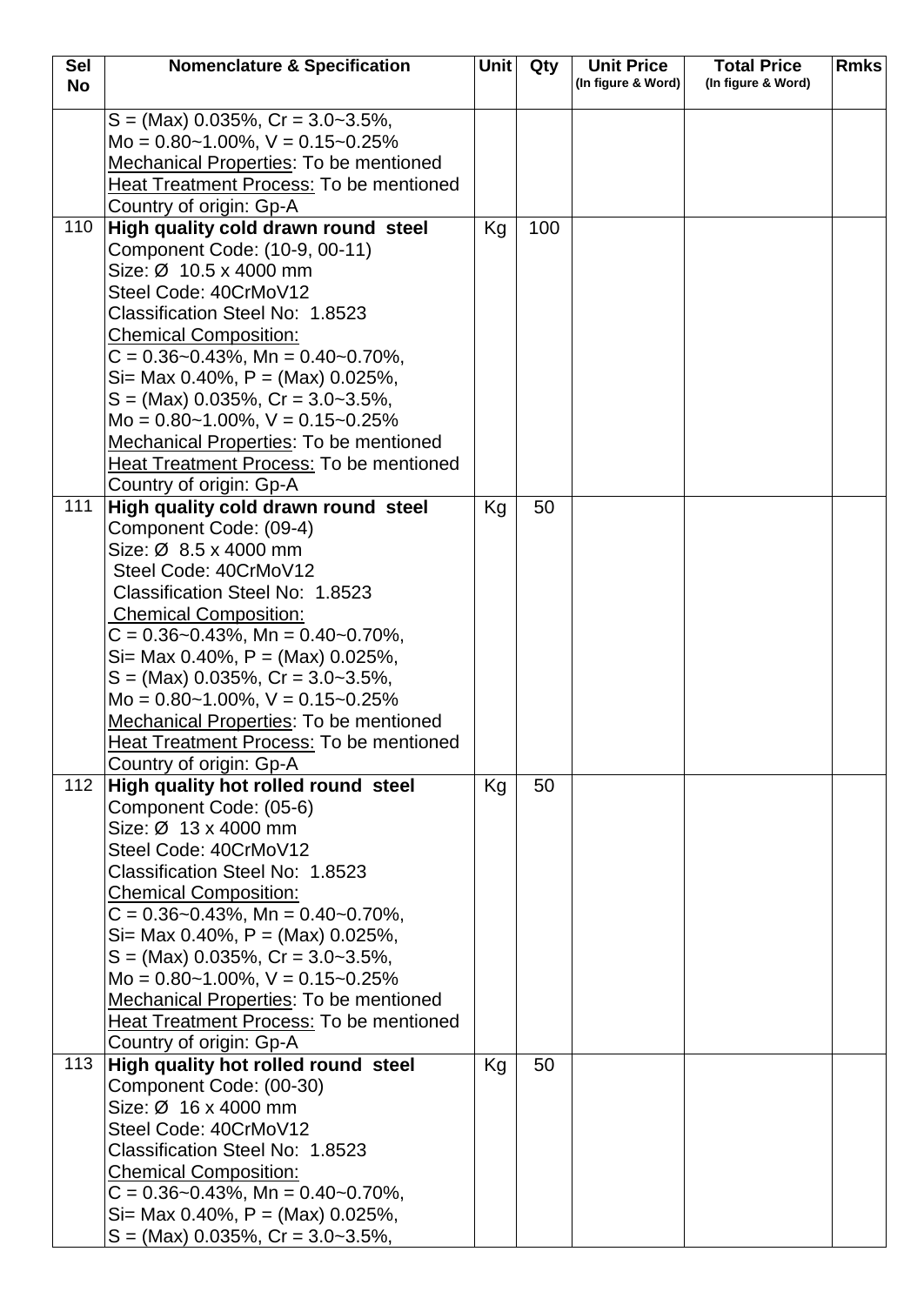| <b>Sel</b> | <b>Nomenclature &amp; Specification</b>        | <b>Unit</b> | Qty | <b>Unit Price</b>  | <b>Total Price</b> | <b>Rmks</b> |
|------------|------------------------------------------------|-------------|-----|--------------------|--------------------|-------------|
| <b>No</b>  |                                                |             |     | (In figure & Word) | (In figure & Word) |             |
|            |                                                |             |     |                    |                    |             |
|            | Mo = $0.80 - 1.00\%$ , V = $0.15 - 0.25\%$     |             |     |                    |                    |             |
|            | <b>Mechanical Properties: To be mentioned</b>  |             |     |                    |                    |             |
|            | Heat Treatment Process: To be mentioned        |             |     |                    |                    |             |
|            | Country of origin: Gp-A                        |             |     |                    |                    |             |
| 114        | High quality hot rolled round steel            | Kg          | 100 |                    |                    |             |
|            | Component Code: (00-19)                        |             |     |                    |                    |             |
|            | Size: Ø 18 x 4000 mm                           |             |     |                    |                    |             |
|            | Steel Code: 40CrMoV12                          |             |     |                    |                    |             |
|            | Classification Steel No: 1.8523                |             |     |                    |                    |             |
|            | <b>Chemical Composition:</b>                   |             |     |                    |                    |             |
|            | $C = 0.36 - 0.43\%$ , Mn = 0.40 ~ 0.70%,       |             |     |                    |                    |             |
|            | Si= Max 0.40%, P = (Max) $0.025%$ ,            |             |     |                    |                    |             |
|            | $S = (Max)$ 0.035%, Cr = 3.0~3.5%,             |             |     |                    |                    |             |
|            | Mo = $0.80 - 1.00\%$ , V = $0.15 - 0.25\%$     |             |     |                    |                    |             |
|            | Mechanical Properties: To be mentioned         |             |     |                    |                    |             |
|            | <b>Heat Treatment Process: To be mentioned</b> |             |     |                    |                    |             |
|            | Country of origin: Gp-A                        |             |     |                    |                    |             |
| 115        | High quality hot rolled round steel            | Kg          | 100 |                    |                    |             |
|            | Component Code: (00-8)                         |             |     |                    |                    |             |
|            | Size: Ø 23 x 4000 mm                           |             |     |                    |                    |             |
|            | Steel Code: 40CrMoV12                          |             |     |                    |                    |             |
|            | Classification Steel No: 1.8523                |             |     |                    |                    |             |
|            | <b>Chemical Composition:</b>                   |             |     |                    |                    |             |
|            | $C = 0.36 - 0.43\%$ , Mn = 0.40 ~ 0.70%,       |             |     |                    |                    |             |
|            | Si= Max 0.40%, P = (Max) $0.025%$ ,            |             |     |                    |                    |             |
|            | $S = (Max)$ 0.035%, Cr = 3.0~3.5%,             |             |     |                    |                    |             |
|            | $Mo = 0.80~1.00\%$ , $V = 0.15~0.25\%$         |             |     |                    |                    |             |
|            | <b>Mechanical Properties: To be mentioned</b>  |             |     |                    |                    |             |
|            | Heat Treatment Process: To be mentioned        |             |     |                    |                    |             |
|            | Country of origin: Gp-A                        |             |     |                    |                    |             |
| 116        | High quality hot rolled round steel            | Kg          | 250 |                    |                    |             |
|            | Component Code: (00-3)                         |             |     |                    |                    |             |
|            | Size: Ø 24 x 4000 mm                           |             |     |                    |                    |             |
|            | Steel Code: 40CrMoV12                          |             |     |                    |                    |             |
|            | Classification Steel No: 1.8523                |             |     |                    |                    |             |
|            | <b>Chemical Composition:</b>                   |             |     |                    |                    |             |
|            | $C = 0.36 - 0.43\%$ , Mn = 0.40 ~ 0.70%,       |             |     |                    |                    |             |
|            | Si= Max 0.40%, $P = (Max)$ 0.025%,             |             |     |                    |                    |             |
|            | $S = (Max)$ 0.035%, Cr = 3.0~3.5%,             |             |     |                    |                    |             |
|            | Mo = $0.80 - 1.00\%$ , $V = 0.15 - 0.25\%$     |             |     |                    |                    |             |
|            | <b>Mechanical Properties: To be mentioned</b>  |             |     |                    |                    |             |
|            | <b>Heat Treatment Process: To be mentioned</b> |             |     |                    |                    |             |
|            | Country of origin: Gp-A                        |             |     |                    |                    |             |
| 117        | High quality hot rolled round steel            | Kg          | 250 |                    |                    |             |
|            | Component Code: (01-6, 01-8)                   |             |     |                    |                    |             |
|            | Size: Ø 25 x 4000 mm                           |             |     |                    |                    |             |
|            | Steel Code: 40CrMoV12                          |             |     |                    |                    |             |
|            | Classification Steel No: 1.8523                |             |     |                    |                    |             |
|            | <b>Chemical Composition:</b>                   |             |     |                    |                    |             |
|            | $C = 0.36 - 0.43\%$ , Mn = 0.40 ~ 0.70%,       |             |     |                    |                    |             |
|            | Si= Max 0.40%, $P = (Max)$ 0.025%,             |             |     |                    |                    |             |
|            | $S = (Max)$ 0.035%, Cr = 3.0~3.5%,             |             |     |                    |                    |             |
|            | Mo = $0.80 - 1.00\%$ , V = $0.15 - 0.25\%$     |             |     |                    |                    |             |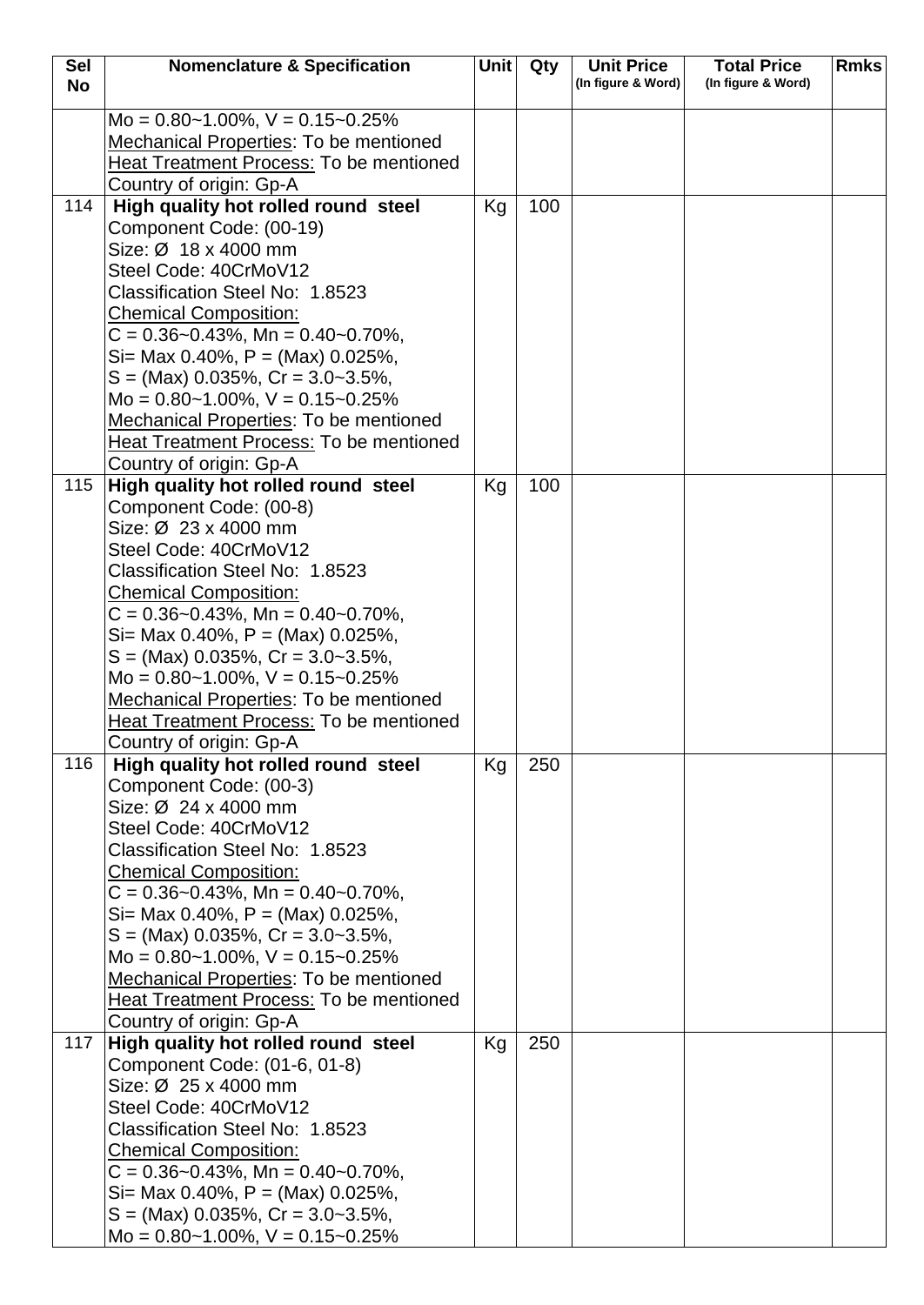| <b>Sel</b> | <b>Nomenclature &amp; Specification</b>                                              | <b>Unit</b> | Qty | <b>Unit Price</b>  | <b>Total Price</b> | <b>Rmks</b> |
|------------|--------------------------------------------------------------------------------------|-------------|-----|--------------------|--------------------|-------------|
| <b>No</b>  |                                                                                      |             |     | (In figure & Word) | (In figure & Word) |             |
|            | Mechanical Properties: To be mentioned                                               |             |     |                    |                    |             |
|            | Heat Treatment Process: To be mentioned                                              |             |     |                    |                    |             |
|            | Country of origin: Gp-A                                                              |             |     |                    |                    |             |
| 118        | High quality hot rolled round steel                                                  | Kg          | 250 |                    |                    |             |
|            | Component Code: (01-4)                                                               |             |     |                    |                    |             |
|            | Size: Ø 28 x 4000 mm                                                                 |             |     |                    |                    |             |
|            | Steel Code: 40CrMoV12                                                                |             |     |                    |                    |             |
|            | Classification Steel No: 1.8523                                                      |             |     |                    |                    |             |
|            | <b>Chemical Composition:</b>                                                         |             |     |                    |                    |             |
|            | $C = 0.36 - 0.43\%$ , Mn = 0.40 ~ 0.70%,                                             |             |     |                    |                    |             |
|            | Si= Max 0.40%, P = (Max) $0.025%$ ,                                                  |             |     |                    |                    |             |
|            | $S = (Max)$ 0.035%, $Cr = 3.0 - 3.5\%$ ,                                             |             |     |                    |                    |             |
|            | Mo = $0.80 - 1.00\%$ , V = $0.15 - 0.25\%$                                           |             |     |                    |                    |             |
|            | Mechanical Properties: To be mentioned                                               |             |     |                    |                    |             |
|            | <b>Heat Treatment Process: To be mentioned</b>                                       |             |     |                    |                    |             |
|            | Country of origin: Gp-A                                                              |             |     |                    |                    |             |
| 119        | High quality hot rolled round steel                                                  | Kg          | 400 |                    |                    |             |
|            | Component Code: (01-3, 10-6)                                                         |             |     |                    |                    |             |
|            | Size: Ø 30 x 4000 mm                                                                 |             |     |                    |                    |             |
|            | Steel Code: 40CrMoV12                                                                |             |     |                    |                    |             |
|            | Classification Steel No: 1.8523                                                      |             |     |                    |                    |             |
|            | <b>Chemical Composition:</b>                                                         |             |     |                    |                    |             |
|            | $C = 0.36 - 0.43\%$ , Mn = 0.40 ~ 0.70%,                                             |             |     |                    |                    |             |
|            | Si= Max 0.40%, $P = (Max)$ 0.025%,                                                   |             |     |                    |                    |             |
|            | $S = (Max)$ 0.035%, $Cr = 3.0 - 3.5\%$ ,                                             |             |     |                    |                    |             |
|            | Mo = $0.80 - 1.00\%$ , $V = 0.15 - 0.25\%$<br>Mechanical Properties: To be mentioned |             |     |                    |                    |             |
|            | Heat Treatment Process: To be mentioned                                              |             |     |                    |                    |             |
|            | Country of origin: Gp-A                                                              |             |     |                    |                    |             |
| 120        | High quality cold drawn round steel                                                  | Kg          | 250 |                    |                    |             |
|            | Component Code: (05-1B)                                                              |             |     |                    |                    |             |
|            | Size: Ø 32 x 4000 mm                                                                 |             |     |                    |                    |             |
|            | Steel Code: 40CrMoV12                                                                |             |     |                    |                    |             |
|            | Classification Steel No: 1.8523                                                      |             |     |                    |                    |             |
|            | <b>Chemical Composition:</b>                                                         |             |     |                    |                    |             |
|            | $C = 0.36 - 0.43\%$ , Mn = 0.40 ~ 0.70%,                                             |             |     |                    |                    |             |
|            | Si= Max 0.40%, $P = (Max)$ 0.025%,                                                   |             |     |                    |                    |             |
|            | $S = (Max)$ 0.035%, $Cr = 3.0 - 3.5\%$ ,                                             |             |     |                    |                    |             |
|            | Mo = $0.80 - 1.00\%$ , $V = 0.15 - 0.25\%$                                           |             |     |                    |                    |             |
|            | Mechanical Properties: To be mentioned                                               |             |     |                    |                    |             |
|            | <b>Heat Treatment Process: To be mentioned</b>                                       |             |     |                    |                    |             |
|            | Country of origin: Gp-A                                                              |             |     |                    |                    |             |
| 121        | High quality hot rolled round steel                                                  | Kg          | 250 |                    |                    |             |
|            | Component Code: (01-12)                                                              |             |     |                    |                    |             |
|            | Size: Ø 35 x 4000 mm                                                                 |             |     |                    |                    |             |
|            | Steel Code: 40CrMoV12                                                                |             |     |                    |                    |             |
|            | Classification Steel No: 1.8523                                                      |             |     |                    |                    |             |
|            | <b>Chemical Composition:</b>                                                         |             |     |                    |                    |             |
|            | $C = 0.36 - 0.43\%$ , Mn = 0.40 ~ 0.70%,<br>Si= Max 0.40%, $P = (Max)$ 0.025%,       |             |     |                    |                    |             |
|            | $S = (Max)$ 0.035%, Cr = 3.0~3.5%,                                                   |             |     |                    |                    |             |
|            | Mo = $0.80 - 1.00\%$ , $V = 0.15 - 0.25\%$                                           |             |     |                    |                    |             |
|            | Mechanical Properties: To be mentioned                                               |             |     |                    |                    |             |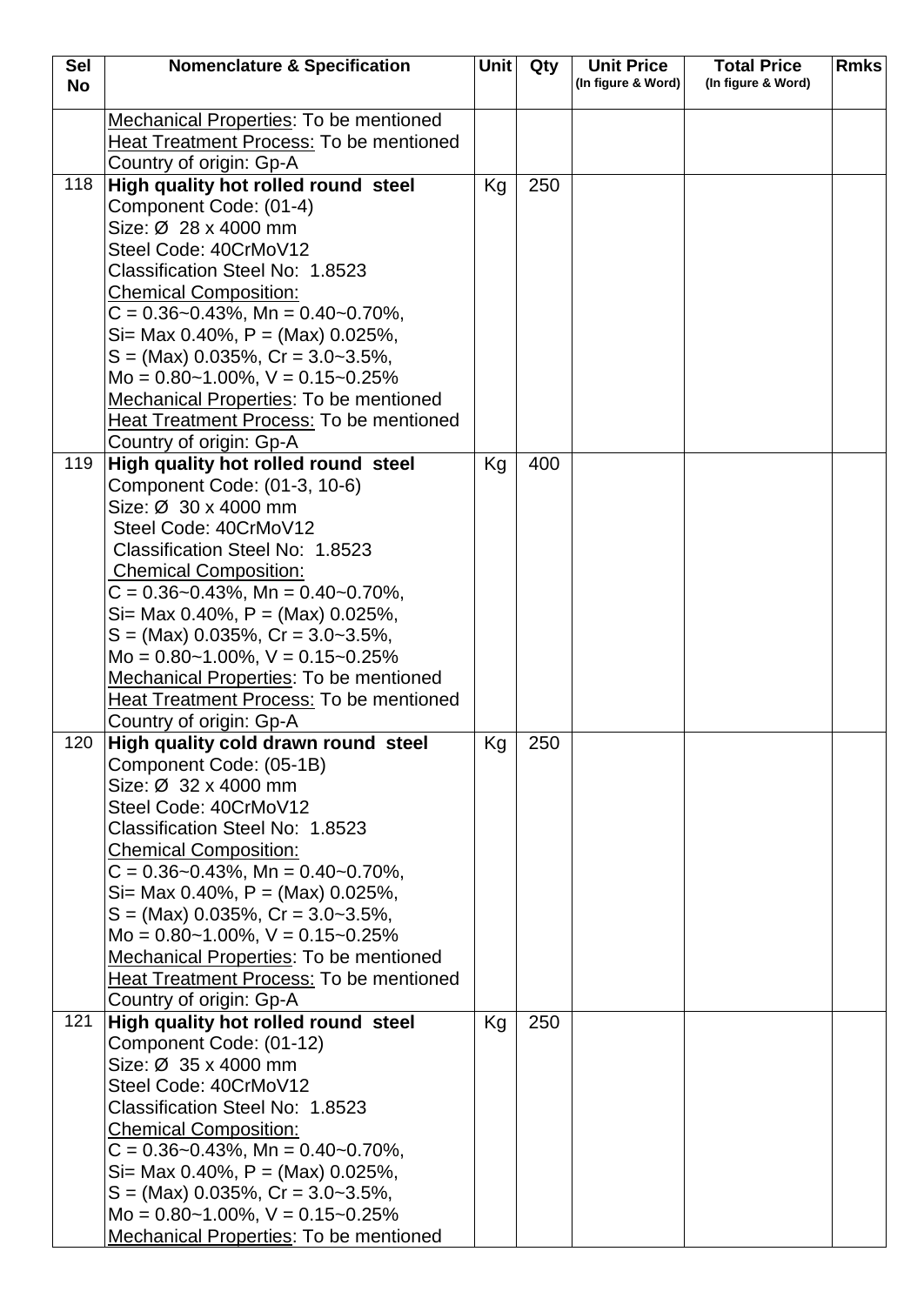| <b>Sel</b> | <b>Nomenclature &amp; Specification</b>                      | Unit | Qty | <b>Unit Price</b>  | <b>Total Price</b> | <b>Rmks</b> |
|------------|--------------------------------------------------------------|------|-----|--------------------|--------------------|-------------|
| <b>No</b>  |                                                              |      |     | (In figure & Word) | (In figure & Word) |             |
|            | <b>Heat Treatment Process: To be mentioned</b>               |      |     |                    |                    |             |
|            | Country of origin: Gp-A                                      |      |     |                    |                    |             |
| 122        | High quality hot rolled round steel                          | Kg   | 250 |                    |                    |             |
|            | Component Code: (01Z-15)                                     |      |     |                    |                    |             |
|            | Size: Ø 45 x 3000 mm                                         |      |     |                    |                    |             |
|            | Steel Code: 40CrMoV12                                        |      |     |                    |                    |             |
|            | Classification Steel No: 1.8523                              |      |     |                    |                    |             |
|            | <b>Chemical Composition:</b>                                 |      |     |                    |                    |             |
|            | $C = 0.36 - 0.43\%$ , Mn = 0.40 ~ 0.70%,                     |      |     |                    |                    |             |
|            | Si= Max 0.40%, P = (Max) 0.025%,                             |      |     |                    |                    |             |
|            | $S = (Max)$ 0.035%, $Cr = 3.0 - 3.5%$ ,                      |      |     |                    |                    |             |
|            | Mo = $0.80 - 1.00\%$ , V = $0.15 - 0.25\%$                   |      |     |                    |                    |             |
|            | Mechanical Properties: To be mentioned                       |      |     |                    |                    |             |
|            | <b>Heat Treatment Process: To be mentioned</b>               |      |     |                    |                    |             |
|            | Country of origin: Gp-A                                      |      |     |                    |                    |             |
| 123        | High quality cold drawn steel wire                           | Kg   | 50  |                    |                    |             |
|            | Component Code: (10-5)                                       |      |     |                    |                    |             |
|            | Size: $\varnothing$ 4.5 mm                                   |      |     |                    |                    |             |
|            | Steel Code: 40CrMoV12                                        |      |     |                    |                    |             |
|            | Classification Steel No: 1.8523                              |      |     |                    |                    |             |
|            | <b>Chemical Composition:</b>                                 |      |     |                    |                    |             |
|            | $C = 0.36 - 0.43\%$ , Mn = 0.40 ~ 0.70%,                     |      |     |                    |                    |             |
|            | Si= Max 0.40%, P = (Max) 0.025%,                             |      |     |                    |                    |             |
|            | $S = (Max)$ 0.035%, $Cr = 3.0 - 3.5%$ ,                      |      |     |                    |                    |             |
|            | Mo = $0.80 - 1.00\%$ , V = $0.15 - 0.25\%$                   |      |     |                    |                    |             |
|            | <b>Mechanical Properties: To be mentioned</b>                |      |     |                    |                    |             |
|            | Heat Treatment Process: To be mentioned                      |      |     |                    |                    |             |
|            | Country of origin: Gp-A                                      |      |     |                    |                    |             |
| 124        | High quality cold drawn steel wire<br>Component Code: (03-2) | Kg   | 50  |                    |                    |             |
|            | Size: Ø 5x4000 mm                                            |      |     |                    |                    |             |
|            | Steel Code: 40CrMoV12                                        |      |     |                    |                    |             |
|            | Classification Steel No: 1.8523                              |      |     |                    |                    |             |
|            | <b>Chemical Composition:</b>                                 |      |     |                    |                    |             |
|            | $C = 0.36 - 0.43\%$ , Mn = 0.40 ~ 0.70%,                     |      |     |                    |                    |             |
|            | Si= Max 0.40%, $P = (Max)$ 0.025%,                           |      |     |                    |                    |             |
|            | $S = (Max)$ 0.035%, Cr = 3.0~3.5%,                           |      |     |                    |                    |             |
|            | Mo = $0.80 - 1.00\%$ , V = $0.15 - 0.25\%$                   |      |     |                    |                    |             |
|            | Mechanical Properties: To be mentioned                       |      |     |                    |                    |             |
|            | <b>Heat Treatment Process: To be mentioned</b>               |      |     |                    |                    |             |
|            | Country of origin: Gp-A                                      |      |     |                    |                    |             |
| 125        | High quality cold drawn steel wire                           | Kg   | 50  |                    |                    |             |
|            | Component Code: (00-28)                                      |      |     |                    |                    |             |
|            | Size: Ø 5.5 mm                                               |      |     |                    |                    |             |
|            | Steel Code: 40CrMoV12                                        |      |     |                    |                    |             |
|            | Classification Steel No: 1.8523                              |      |     |                    |                    |             |
|            | <b>Chemical Composition:</b>                                 |      |     |                    |                    |             |
|            | $C = 0.36 - 0.43\%$ , Mn = 0.40 ~ 0.70%,                     |      |     |                    |                    |             |
|            | Si= Max 0.40%, $P = (Max)$ 0.025%,                           |      |     |                    |                    |             |
|            | $S = (Max)$ 0.035%, Cr = 3.0~3.5%,                           |      |     |                    |                    |             |
|            | Mo = $0.80 - 1.00\%$ , V = $0.15 - 0.25\%$                   |      |     |                    |                    |             |
|            | Mechanical Properties: To be mentioned                       |      |     |                    |                    |             |
|            | Heat Treatment Process: To be mentioned                      |      |     |                    |                    |             |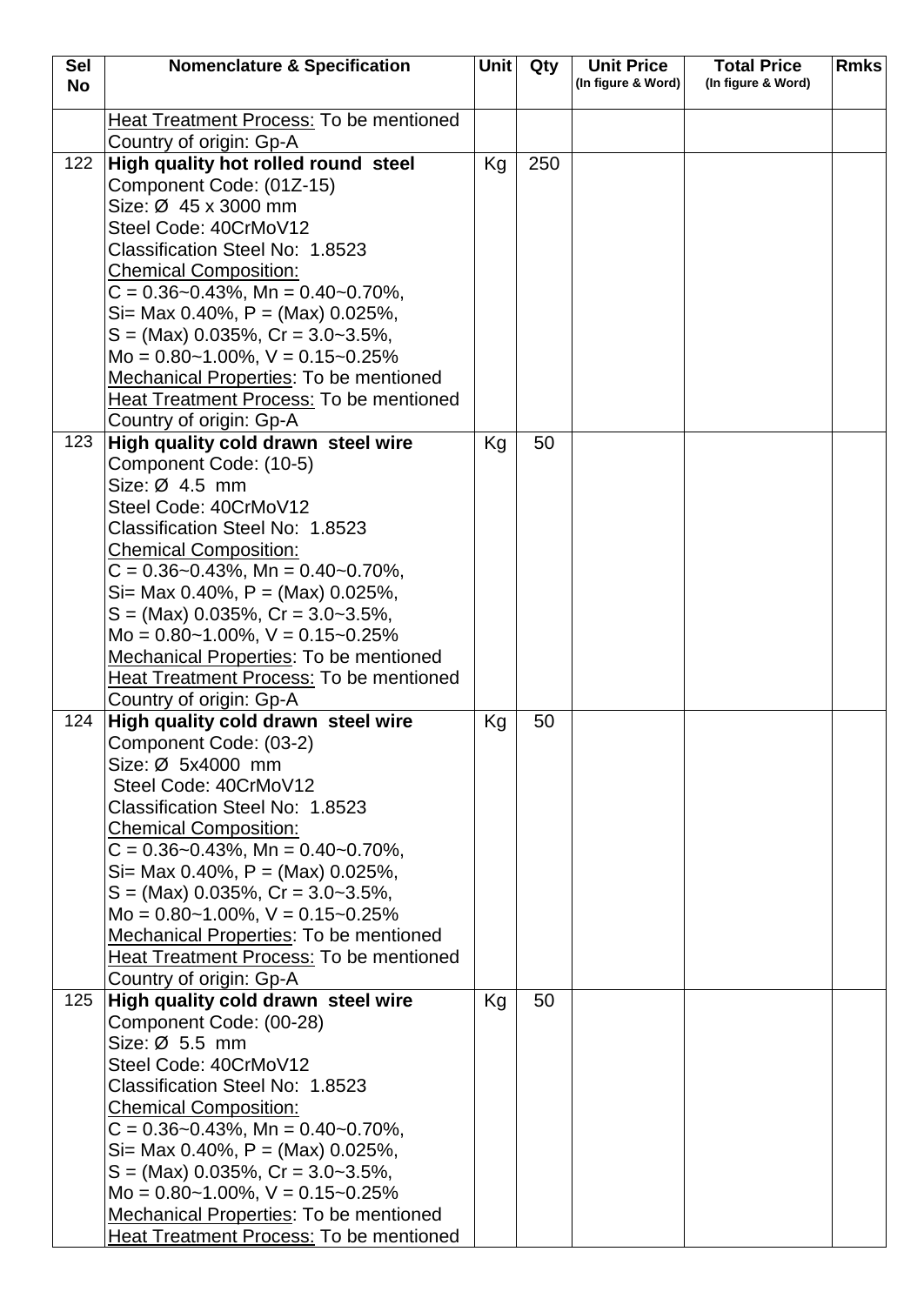| <b>Sel</b> | <b>Nomenclature &amp; Specification</b>                                                     | <b>Unit</b> | Qty | <b>Unit Price</b>  | <b>Total Price</b> | <b>Rmks</b> |
|------------|---------------------------------------------------------------------------------------------|-------------|-----|--------------------|--------------------|-------------|
| <b>No</b>  |                                                                                             |             |     | (In figure & Word) | (In figure & Word) |             |
|            | Country of origin: Gp-A                                                                     |             |     |                    |                    |             |
|            |                                                                                             |             |     |                    |                    |             |
| 126        | High quality cold drawn steel wire                                                          | Kg          | 50  |                    |                    |             |
|            | Component Code: (FJ01-1)<br>Size: $\varnothing$ 4.5 x 4000 mm                               |             |     |                    |                    |             |
|            | Steel Code: 40CrMoV12                                                                       |             |     |                    |                    |             |
|            | Classification Steel No: 1.8523                                                             |             |     |                    |                    |             |
|            | <b>Chemical Composition:</b>                                                                |             |     |                    |                    |             |
|            | $C = 0.36 - 0.43\%$ , Mn = 0.40 ~ 0.70%,                                                    |             |     |                    |                    |             |
|            | Si= Max 0.40%, $P = (Max)$ 0.025%,                                                          |             |     |                    |                    |             |
|            | $S = (Max)$ 0.035%, $Cr = 3.0 - 3.5%$ ,                                                     |             |     |                    |                    |             |
|            | Mo = $0.80 - 1.00\%$ , V = $0.15 - 0.25\%$                                                  |             |     |                    |                    |             |
|            | <b>Mechanical Properties: To be mentioned</b>                                               |             |     |                    |                    |             |
|            | <b>Heat Treatment Process: To be mentioned</b>                                              |             |     |                    |                    |             |
|            | Country of origin: Gp-A                                                                     |             |     |                    |                    |             |
| 127        | High quality cold drawn steel wire                                                          | Kg          | 50  |                    |                    |             |
|            | Component Code: (00-21)                                                                     |             |     |                    |                    |             |
|            | Size: $\varnothing$ 5.6 x 4000 mm                                                           |             |     |                    |                    |             |
|            | Steel Code: 40CrMoV12                                                                       |             |     |                    |                    |             |
|            | Classification Steel No: 1.8523                                                             |             |     |                    |                    |             |
|            | <b>Chemical Composition:</b><br>$C = 0.36 - 0.43\%$ , Mn = 0.40 ~ 0.70%,                    |             |     |                    |                    |             |
|            | Si= Max 0.40%, $P = (Max)$ 0.025%,                                                          |             |     |                    |                    |             |
|            | $S = (Max)$ 0.035%, $Cr = 3.0 - 3.5%$ ,                                                     |             |     |                    |                    |             |
|            | Mo = $0.80 - 1.00\%$ , V = $0.15 - 0.25\%$                                                  |             |     |                    |                    |             |
|            | Mechanical Properties: To be mentioned                                                      |             |     |                    |                    |             |
|            | Heat Treatment Process: To be mentioned                                                     |             |     |                    |                    |             |
|            | Country of origin: Gp-A                                                                     |             |     |                    |                    |             |
| 128        | High quality cold drawn steel wire                                                          | Kg          | 50  |                    |                    |             |
|            | Component Code: (00-32)                                                                     |             |     |                    |                    |             |
|            | Size: $\varnothing$ 5 x 4000 mm                                                             |             |     |                    |                    |             |
|            | Steel Code: 40CrMoV12                                                                       |             |     |                    |                    |             |
|            | Classification Steel No: 1.8523                                                             |             |     |                    |                    |             |
|            | <b>Chemical Composition:</b>                                                                |             |     |                    |                    |             |
|            | $C = 0.36 - 0.43\%$ , Mn = 0.40 ~ 0.70%,<br>Si= Max 0.40%, P = (Max) $0.025%$ ,             |             |     |                    |                    |             |
|            | $S = (Max)$ 0.035%, $Cr = 3.0 - 3.5\%$ ,                                                    |             |     |                    |                    |             |
|            | Mo = $0.80 - 1.00\%$ , V = $0.15 - 0.25\%$                                                  |             |     |                    |                    |             |
|            | <b>Mechanical Properties: To be mentioned</b>                                               |             |     |                    |                    |             |
|            | Heat Treatment Process: To be mentioned                                                     |             |     |                    |                    |             |
|            | Country of origin: Gp-A                                                                     |             |     |                    |                    |             |
| 129        | High quality cold drawn steel wire                                                          | Kg          | 50  |                    |                    |             |
|            | Component Code: (FJ01-2)                                                                    |             |     |                    |                    |             |
|            | Size: Ø 6.3 x 4000 mm                                                                       |             |     |                    |                    |             |
|            | Steel Code: 40CrMoV12                                                                       |             |     |                    |                    |             |
|            | Classification Steel No: 1.8523                                                             |             |     |                    |                    |             |
|            | <b>Chemical Composition:</b>                                                                |             |     |                    |                    |             |
|            | $C = 0.36 - 0.43\%$ , Mn = 0.40 ~ 0.70%,                                                    |             |     |                    |                    |             |
|            | Si= Max 0.40%, $P = (Max)$ 0.025%,                                                          |             |     |                    |                    |             |
|            | $S = (Max)$ 0.035%, $Cr = 3.0 - 3.5%$ ,                                                     |             |     |                    |                    |             |
|            | Mo = $0.80 - 1.00\%$ , $V = 0.15 - 0.25\%$<br><b>Mechanical Properties: To be mentioned</b> |             |     |                    |                    |             |
|            | <b>Heat Treatment Process: To be mentioned</b>                                              |             |     |                    |                    |             |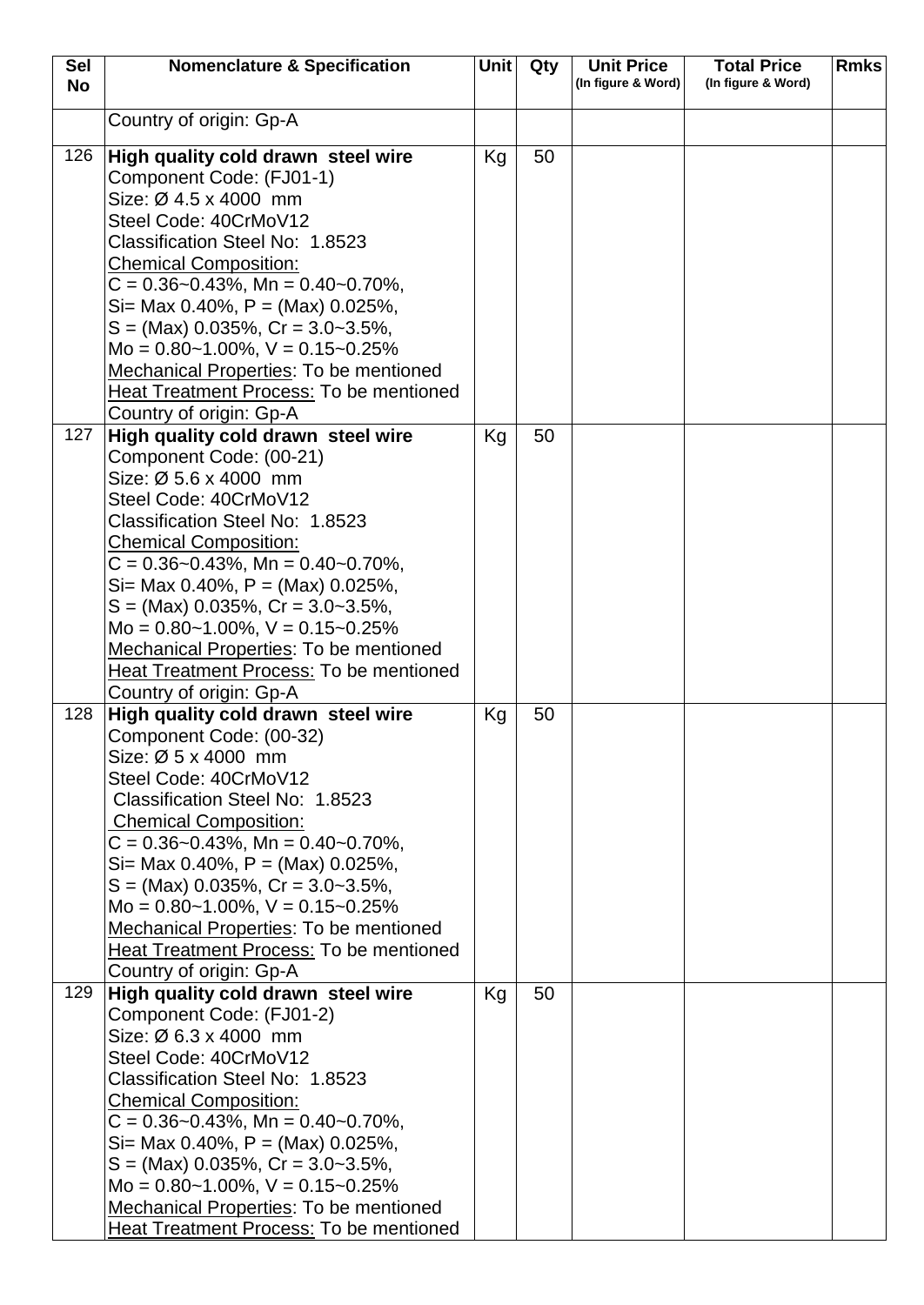| <b>Sel</b><br><b>No</b> | <b>Nomenclature &amp; Specification</b>                                                                                                                                                                                                                                                                                                                                                                                                                                            | <b>Unit</b> | Qty | <b>Unit Price</b><br>(In figure & Word) | <b>Total Price</b><br>(In figure & Word) | <b>Rmks</b> |
|-------------------------|------------------------------------------------------------------------------------------------------------------------------------------------------------------------------------------------------------------------------------------------------------------------------------------------------------------------------------------------------------------------------------------------------------------------------------------------------------------------------------|-------------|-----|-----------------------------------------|------------------------------------------|-------------|
|                         | Country of origin: Gp-A                                                                                                                                                                                                                                                                                                                                                                                                                                                            |             |     |                                         |                                          |             |
| 130                     | High quality cold drawn round steel<br>Component Code: (05-3)<br>Size: Ø 8 x 4000 mm<br>Steel Code: 40CrMoV12<br>Classification Steel No: 1.8523<br><b>Chemical Composition:</b><br>$C = 0.36 - 0.43\%$ , Mn = 0.40 ~ 0.70%,<br>Si= Max 0.40%, P = (Max) 0.025%,<br>$S = (Max)$ 0.035%, $Cr = 3.0 - 3.5\%$ ,<br>Mo = $0.80 - 1.00\%$ , V = $0.15 - 0.25\%$<br>Mechanical Properties: To be mentioned<br>Heat Treatment Process: To be mentioned<br>Country of origin: Gp-A         | Kg          | 50  |                                         |                                          |             |
| 131                     | High quality cold drawn round steel<br>Component Code: (05-2)<br>Size: Ø 13 x 4000 mm<br>Steel Code: 40CrMoV12<br>Classification Steel No: 1.8523<br><b>Chemical Composition:</b><br>$C = 0.36 - 0.43\%$ , Mn = 0.40 ~ 0.70%,<br>Si= Max 0.40%, P = (Max) 0.025%,<br>$S = (Max)$ 0.035%, $Cr = 3.0 - 3.5\%$ ,<br>Mo = $0.80 - 1.00\%$ , V = $0.15 - 0.25\%$<br>Mechanical Properties: To be mentioned<br><b>Heat Treatment Process: To be mentioned</b><br>Country of origin: Gp-A | Kg          | 100 |                                         |                                          |             |
| 132                     | High quality hot rolled round steel<br>Component Code: (10-1)<br>Size: Ø 20 x 4000 mm<br>Steel Code: 40CrMoV12<br>Classification Steel No: 1.8523<br><b>Chemical Composition:</b><br>$C = 0.36 - 0.43\%$ , Mn = 0.40 ~ 0.70%,<br>Si= Max 0.40%, P = (Max) 0.025%,<br>$S = (Max)$ 0.035%, $Cr = 3.0 - 3.5\%$ ,<br>Mo = $0.80 - 1.00\%$ , V = $0.15 - 0.25\%$<br><b>Mechanical Properties: To be mentioned</b><br>Heat Treatment Process: To be mentioned<br>Country of origin: Gp-A | Kg          | 200 |                                         |                                          |             |
| 133                     | High quality hot rolled round steel<br>Component Code: (01-2)<br>Size: Ø 21 x 4000 mm<br>Steel Code: 40CrMoV12<br>Classification Steel No: 1.8523<br><b>Chemical Composition:</b><br>$C = 0.36 - 0.43\%$ , Mn = 0.40 ~ 0.70%,<br>Si= Max 0.40%, P = (Max) 0.025%,<br>$S = (Max)$ 0.035%, $Cr = 3.0 - 3.5\%$ ,<br>Mo = $0.80 - 1.00\%$ , $V = 0.15 - 0.25\%$<br><b>Mechanical Properties: To be mentioned</b><br><b>Heat Treatment Process: To be mentioned</b>                     | Kg          | 500 |                                         |                                          |             |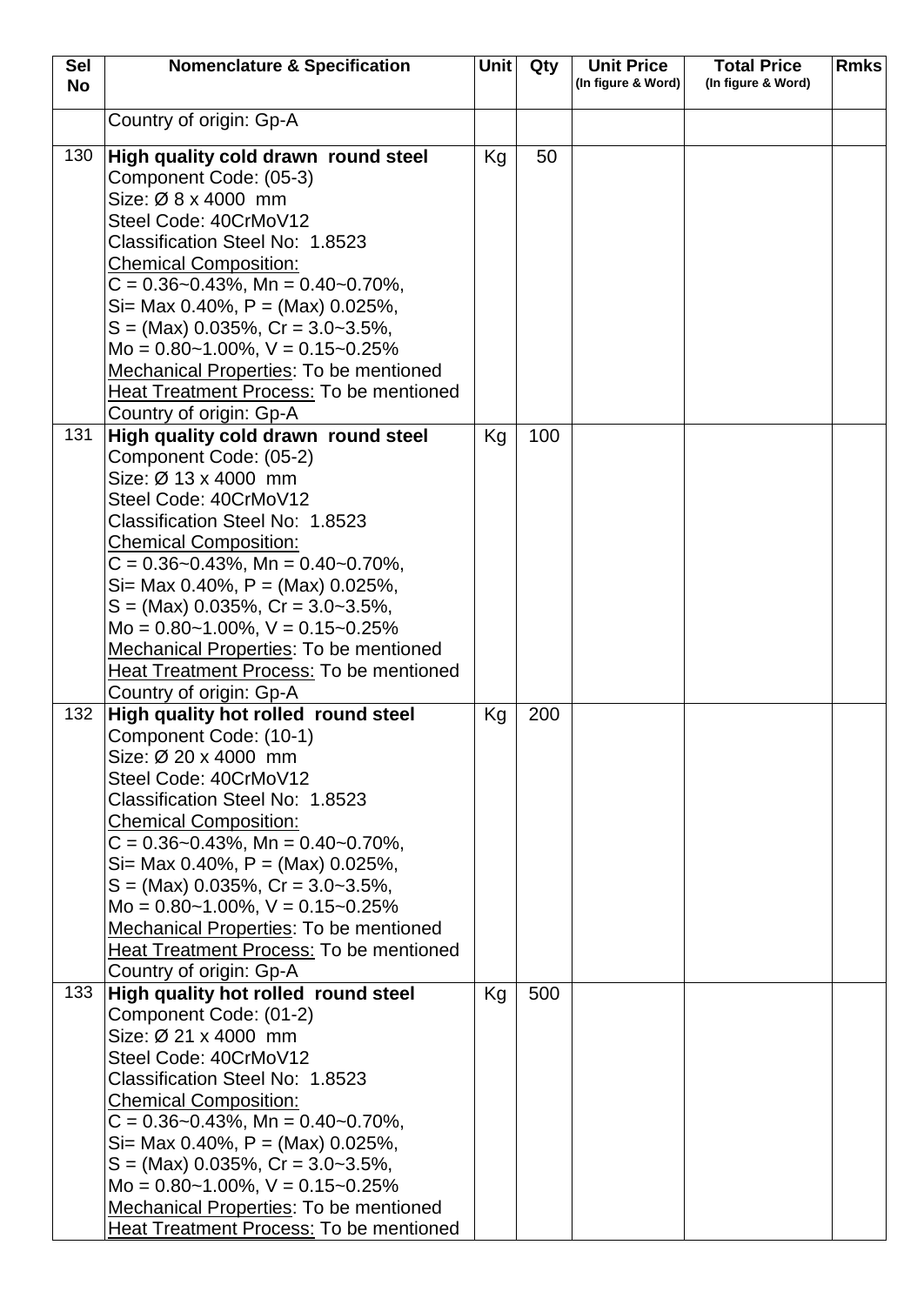| <b>Sel</b> | <b>Nomenclature &amp; Specification</b>                                            | <b>Unit</b> | Qty  | <b>Unit Price</b>  | <b>Total Price</b> | <b>Rmks</b> |
|------------|------------------------------------------------------------------------------------|-------------|------|--------------------|--------------------|-------------|
| <b>No</b>  |                                                                                    |             |      | (In figure & Word) | (In figure & Word) |             |
|            | Country of origin: Gp-A                                                            |             |      |                    |                    |             |
|            |                                                                                    |             |      |                    |                    |             |
| 134        | High quality hot rolled round steel                                                | Kg          | 1200 |                    |                    |             |
|            | Component Code: (01Z-20)                                                           |             |      |                    |                    |             |
|            | Size: Ø 55 x 3000 mm                                                               |             |      |                    |                    |             |
|            | Steel Code: 40CrMoV12                                                              |             |      |                    |                    |             |
|            | Classification Steel No: 1.8523                                                    |             |      |                    |                    |             |
|            | <b>Chemical Composition:</b>                                                       |             |      |                    |                    |             |
|            | $C = 0.36 - 0.43\%$ , Mn = 0.40 ~ 0.70%,                                           |             |      |                    |                    |             |
|            | Si= Max 0.40%, P = (Max) 0.025%,                                                   |             |      |                    |                    |             |
|            | $S = (Max)$ 0.035%, $Cr = 3.0 - 3.5%$ ,                                            |             |      |                    |                    |             |
|            | Mo = $0.80 - 1.00\%$ , $V = 0.15 - 0.25\%$                                         |             |      |                    |                    |             |
|            | <b>Mechanical Properties: To be mentioned</b>                                      |             |      |                    |                    |             |
|            | <b>Heat Treatment Process: To be mentioned</b>                                     |             |      |                    |                    |             |
| 135        | Country of origin: Gp-A<br>High quality cold drawn round steel                     | Kg          | 50   |                    |                    |             |
|            | Component Code: (04-5)                                                             |             |      |                    |                    |             |
|            | Size: Ø 12 x 4000 mm                                                               |             |      |                    |                    |             |
|            | Steel Code: 30NiCrMo16                                                             |             |      |                    |                    |             |
|            | Classification Steel No: 1.6773                                                    |             |      |                    |                    |             |
|            | <b>Chemical Composition:</b>                                                       |             |      |                    |                    |             |
|            | $C = 0.28 - 0.33\%$ , Mn = 0.40% ~ 0.60%,                                          |             |      |                    |                    |             |
|            | $Si = 0.20 - 0.35\%, P = \text{Max } 0.025\%,$                                     |             |      |                    |                    |             |
|            | $S = \text{Max } 0.002\%$ , $Cr = 1.25 \text{--} 1.65\%$ ,                         |             |      |                    |                    |             |
|            | Ni = $3.75 - 4.25\%$ , Mo = $0.40 - 0.50\%$ ,                                      |             |      |                    |                    |             |
|            | $V = Max 0.10%$                                                                    |             |      |                    |                    |             |
|            | <b>Mechanical Properties: To be mentioned</b>                                      |             |      |                    |                    |             |
|            | <b>Heat Treatment Process: To be mentioned</b>                                     |             |      |                    |                    |             |
|            | Country of origin: Gp-A                                                            |             |      |                    |                    |             |
| 136        | High quality hot rolled round steel                                                | Kg          | 300  |                    |                    |             |
|            | Component Code: (04-2)                                                             |             |      |                    |                    |             |
|            | Size: Ø 28 x 4000 mm<br>Steel Code: 30NiCrMo16                                     |             |      |                    |                    |             |
|            | Classification Steel No: 1.6773                                                    |             |      |                    |                    |             |
|            | <b>Chemical Composition:</b>                                                       |             |      |                    |                    |             |
|            | $C = 0.28 - 0.33\%$ , Mn = 0.40% ~ 0.60%,                                          |             |      |                    |                    |             |
|            | $Si = 0.20 - 0.35\%, P = \text{Max } 0.025\%,$                                     |             |      |                    |                    |             |
|            | $S = \text{Max } 0.002\%$ , $Cr = 1.25 - 1.65\%$ ,                                 |             |      |                    |                    |             |
|            | $Ni = 3.75 - 4.25\%$ , Mo = 0.40 ~ 0.50%,                                          |             |      |                    |                    |             |
|            | $V = Max 0.10%$                                                                    |             |      |                    |                    |             |
|            | <b>Mechanical Properties: To be mentioned</b>                                      |             |      |                    |                    |             |
|            | Heat Treatment Process: To be mentioned                                            |             |      |                    |                    |             |
|            | Country of origin: Gp-A                                                            |             |      |                    |                    |             |
| 137        | High quality cold drawn round steel                                                | Kg          | 300  |                    |                    |             |
|            | Component Code: (00-4)                                                             |             |      |                    |                    |             |
|            | Size: Ø 16 x 4000 mm                                                               |             |      |                    |                    |             |
|            | Steel Code. 36NiCrMo16                                                             |             |      |                    |                    |             |
|            | <b>Chemical Composition:</b>                                                       |             |      |                    |                    |             |
|            | $C = 0.32 - 0.39\%$ , Mn = 0.50%~0.80%,<br>$Si = Max 0.40\%$ , $P = Max 0.025\%$ , |             |      |                    |                    |             |
|            | $S = \text{Max } 0.025\%$ , $Cr = 1.60 - 2.00\%$ ,                                 |             |      |                    |                    |             |
|            | $Ni = 3.60 - 4.10\%$ , Mo = 0.25 ~ 0.45%                                           |             |      |                    |                    |             |
|            | <b>Mechanical Properties: To be mentioned</b>                                      |             |      |                    |                    |             |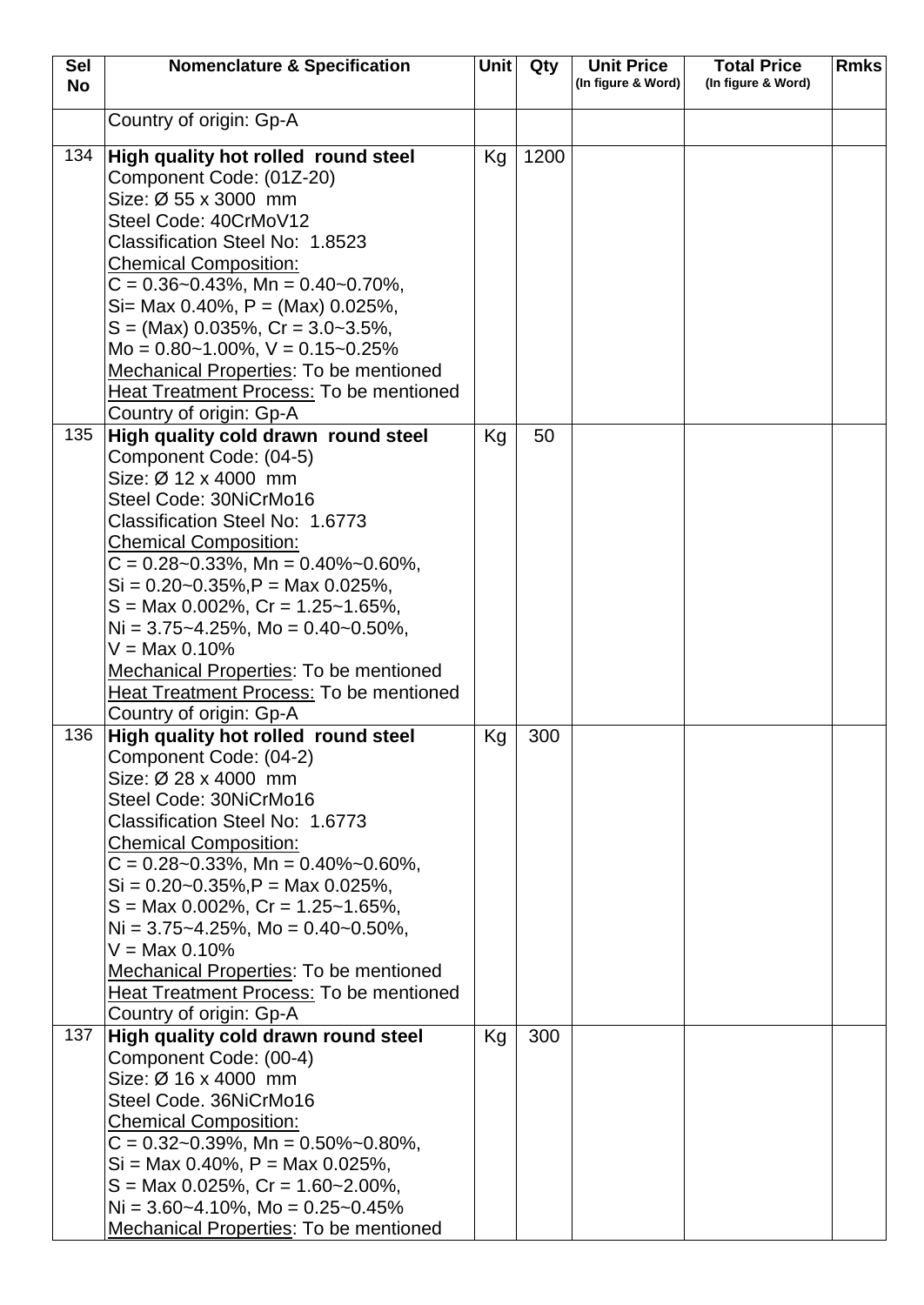| <b>Sel</b> | <b>Nomenclature &amp; Specification</b>                                           | Unit | Qty | <b>Unit Price</b>  | <b>Total Price</b> | <b>Rmks</b> |
|------------|-----------------------------------------------------------------------------------|------|-----|--------------------|--------------------|-------------|
| <b>No</b>  |                                                                                   |      |     | (In figure & Word) | (In figure & Word) |             |
|            | <b>Heat Treatment Process: To be mentioned</b>                                    |      |     |                    |                    |             |
|            | Country of origin: Gp-A                                                           |      |     |                    |                    |             |
| 138        | High quality hot rolled round steel                                               | Kg   | 200 |                    |                    |             |
|            | Component Code: (00-13, 09-3)                                                     |      |     |                    |                    |             |
|            | Size: Ø 20 x 4000 mm                                                              |      |     |                    |                    |             |
|            | Steel Code. 36NiCrMo16                                                            |      |     |                    |                    |             |
|            | <b>Chemical Composition:</b>                                                      |      |     |                    |                    |             |
|            | $C = 0.32 - 0.39\%$ , Mn = 0.50%~0.80%,                                           |      |     |                    |                    |             |
|            | $Si = Max 0.40\%$ , $P = Max 0.025\%$ ,                                           |      |     |                    |                    |             |
|            | $S = \text{Max } 0.025\%$ , $Cr = 1.60 - 2.00\%$ ,                                |      |     |                    |                    |             |
|            | $Ni = 3.60-4.10\%$ , Mo = 0.25~0.45%                                              |      |     |                    |                    |             |
|            | <b>Mechanical Properties: To be mentioned</b>                                     |      |     |                    |                    |             |
|            | Heat Treatment Process: To be mentioned                                           |      |     |                    |                    |             |
|            | Country of origin: Gp-A                                                           |      |     |                    |                    |             |
| 139        | High quality hot rolled round steel                                               | Kg   | 200 |                    |                    |             |
|            | Component Code: (00-15)                                                           |      |     |                    |                    |             |
|            | Size: Ø 25 x 4000 mm                                                              |      |     |                    |                    |             |
|            | Steel Code. 36NiCrMo16                                                            |      |     |                    |                    |             |
|            | <b>Chemical Composition:</b>                                                      |      |     |                    |                    |             |
|            | $C = 0.32 - 0.39\%$ , Mn = 0.50%~0.80%,                                           |      |     |                    |                    |             |
|            | $Si = Max 0.40\%$ , $P = Max 0.025\%$ ,                                           |      |     |                    |                    |             |
|            | $S = \text{Max } 0.025\%$ , $Cr = 1.60 - 2.00\%$ ,                                |      |     |                    |                    |             |
|            | $Ni = 3.60-4.10\%$ , Mo = 0.25~0.45%                                              |      |     |                    |                    |             |
|            | <b>Mechanical Properties: To be mentioned</b>                                     |      |     |                    |                    |             |
|            | <b>Heat Treatment Process: To be mentioned</b>                                    |      |     |                    |                    |             |
| 140        | Country of origin: Gp-A<br>High quality hot rolled round steel                    | Kg   | 300 |                    |                    |             |
|            | Component Code: (09-1)                                                            |      |     |                    |                    |             |
|            | Size: Ø 32 x 4000 mm                                                              |      |     |                    |                    |             |
|            | Steel Code. 36NiCrMo16                                                            |      |     |                    |                    |             |
|            | <b>Chemical Composition:</b>                                                      |      |     |                    |                    |             |
|            | $C = 0.32 - 0.39\%$ , Mn = 0.50% ~ 0.80%,                                         |      |     |                    |                    |             |
|            | $Si = Max 0.40\%$ , $P = Max 0.025\%$ ,                                           |      |     |                    |                    |             |
|            | $S = \text{Max } 0.025\%$ , $Cr = 1.60 - 2.00\%$ ,                                |      |     |                    |                    |             |
|            | Ni = $3.60 - 4.10\%$ , Mo = $0.25 - 0.45\%$                                       |      |     |                    |                    |             |
|            | <b>Mechanical Properties: To be mentioned</b>                                     |      |     |                    |                    |             |
|            | <b>Heat Treatment Process: To be mentioned</b>                                    |      |     |                    |                    |             |
|            | Country of origin: Gp-A                                                           |      |     |                    |                    |             |
| 141        | High quality hot rolled round steel                                               | Kg   | 500 |                    |                    |             |
|            | Component Code: (04-1)                                                            |      |     |                    |                    |             |
|            | Size: Ø 38 x 4000 mm                                                              |      |     |                    |                    |             |
|            | Steel Code. 36NiCrMo16                                                            |      |     |                    |                    |             |
|            | <b>Chemical Composition:</b>                                                      |      |     |                    |                    |             |
|            | $C = 0.32 - 0.39\%$ , Mn = 0.50% ~ 0.80%,                                         |      |     |                    |                    |             |
|            | $Si = Max 0.40\%$ , $P = Max 0.025\%$ ,                                           |      |     |                    |                    |             |
|            | $S = \text{Max } 0.025\%$ , $Cr = 1.60 - 2.00\%$ ,                                |      |     |                    |                    |             |
|            | Ni = $3.60 - 4.10\%$ , Mo = $0.25 - 0.45\%$                                       |      |     |                    |                    |             |
|            | Mechanical Properties: To be mentioned<br>Heat Treatment Process: To be mentioned |      |     |                    |                    |             |
|            | Country of origin: Gp-A                                                           |      |     |                    |                    |             |
| 142        | High quality cold drawn steel Wire                                                | Kg   | 50  |                    |                    |             |
|            | Component Code: (04-6A)                                                           |      |     |                    |                    |             |
|            | Size: Ø 5 x 4000 mm                                                               |      |     |                    |                    |             |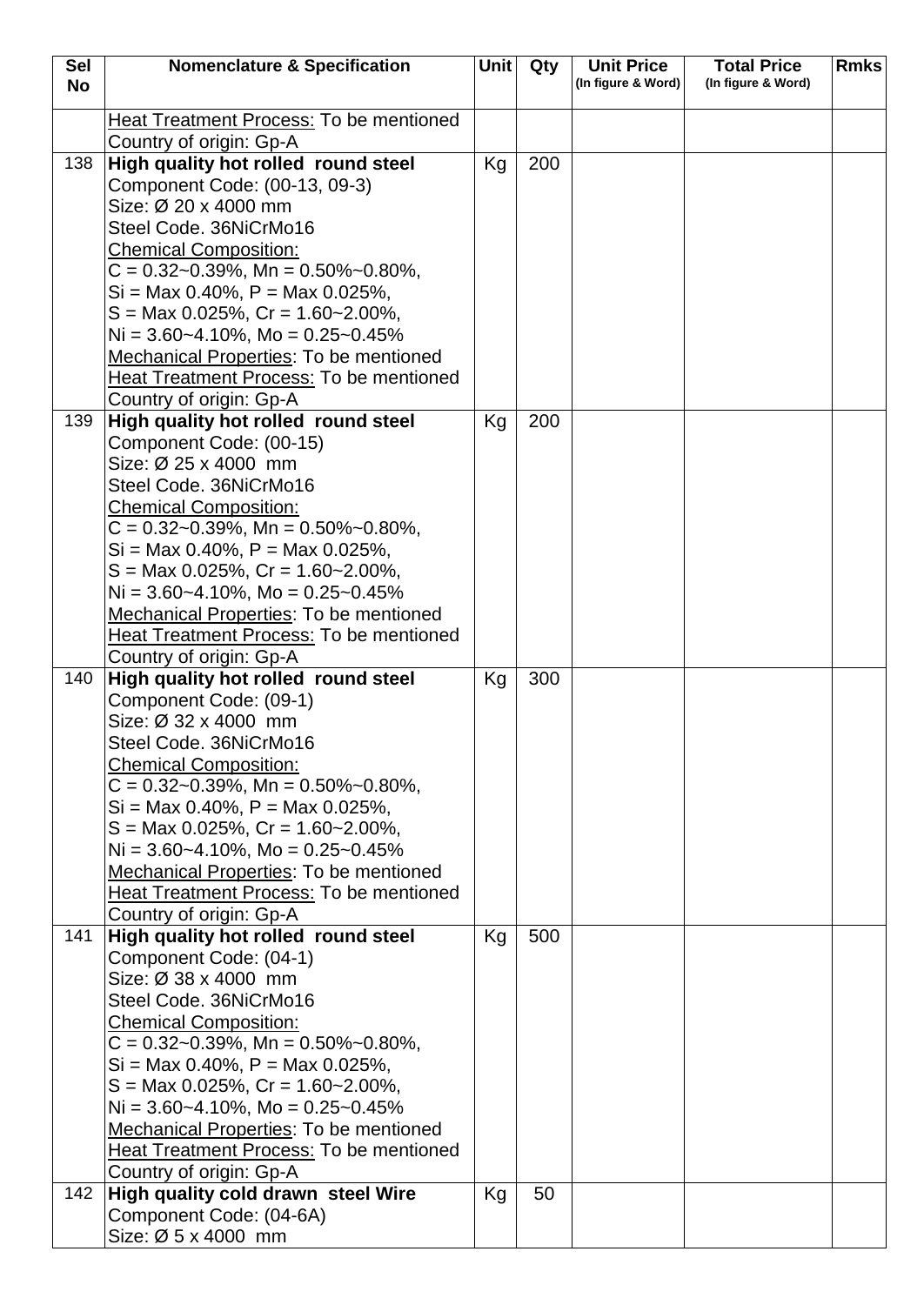| <b>Sel</b><br><b>No</b> | <b>Nomenclature &amp; Specification</b>                                                                                                                                                                                                                                                                                                                                                                                                                                                                                                                                                                                    | <b>Unit</b> | Qty | <b>Unit Price</b><br>(In figure & Word) | <b>Total Price</b><br>(In figure & Word) | <b>Rmks</b> |
|-------------------------|----------------------------------------------------------------------------------------------------------------------------------------------------------------------------------------------------------------------------------------------------------------------------------------------------------------------------------------------------------------------------------------------------------------------------------------------------------------------------------------------------------------------------------------------------------------------------------------------------------------------------|-------------|-----|-----------------------------------------|------------------------------------------|-------------|
|                         | Steel Code. 36NiCrMo16<br><b>Chemical Composition:</b><br>$C = 0.32 - 0.39\%$ , Mn = 0.50%~0.80%,<br>$Si = Max 0.40\%$ , $P = Max 0.025\%$ ,<br>$S = \text{Max } 0.025\%, Cr = 1.60 - 2.00\%,$<br>Ni = $3.60 - 4.10\%$ , Mo = $0.25 - 0.45\%$<br><b>Mechanical Properties: To be mentioned</b><br>Heat Treatment Process: To be mentioned<br>Country of origin: Gp-A                                                                                                                                                                                                                                                       |             |     |                                         |                                          |             |
| 143                     | High quality cold drawn steel Wire<br>Component Code: (00-16)<br>Size: Ø 5.3 x 4000 mm<br>Steel Code. 36NiCrMo16<br><b>Chemical Composition:</b><br>$C = 0.32 - 0.39\%$ , Mn = 0.50% ~ 0.80%,<br>$Si = Max 0.40\%$ , $P = Max 0.025\%$ ,<br>$S = \text{Max } 0.025\%$ , $Cr = 1.60 - 2.00\%$ ,<br>Ni = $3.60 - 4.10\%$ , Mo = $0.25 - 0.45\%$<br><b>Mechanical Properties: To be mentioned</b><br><b>Heat Treatment Process: To be mentioned</b><br>Country of origin: Gp-A                                                                                                                                                | Kg          | 50  |                                         |                                          |             |
| 144                     | High quality cold drawn steel Wire<br>Component Code: (00-31)<br>Size: Ø 0.3 mm<br>Steel Code. 46SiCrMo6<br>Classification Steel No: 1.8062<br><b>Chemical Composition:</b><br>$C = 0.42 - 0.50\%$ (Deviation ±0.03),<br>Mn = $0.50$ ~0.80% (Deviation ±0.04),<br>$Si = 1.30 - 1.70\%$ (Deviation +0.05),<br>$P = Max 0.025\%$ (Deviation +0.005),<br>$S = \text{Max } 0.025\%$ (Deviation +0.005),<br>$Cr = 0.50 - 0.80\%$ (Deviation ±0.05),<br>Mo = $0.20 - 0.30\%$ (Deviation ±0.03)<br><b>Mechanical Properties: To be mentioned</b><br>Heat Treatment Process: To be mentioned<br>Country of origin: Gp-A            | Kg          | 50  |                                         |                                          |             |
| 145                     | High quality cold drawn steel Wire<br>Component Code: (04-4, FJ01Z-12)<br>Size: $\varnothing$ 0.5 mm<br>Steel Code. 46SiCrMo6<br>Classification Steel No: 1.8062<br><b>Chemical Composition:</b><br>$C = 0.42 - 0.50\%$ (Deviation ±0.03),<br>Mn = $0.50 - 0.80\%$ (Deviation ±0.04),<br>$Si = 1.30 - 1.70\%$ (Deviation +0.05),<br>$P = Max 0.025\%$ (Deviation +0.005),<br>$S = Max 0.025%$ (Deviation +0.005),<br>$Cr = 0.50 - 0.80\%$ (Deviation ±0.05),<br>$Mo = 0.20~0.30%$ (Deviation ±0.03)<br>Mechanical Properties: To be mentioned<br><b>Heat Treatment Process: To be mentioned</b><br>Country of origin: Gp-A | Kg          | 100 |                                         |                                          |             |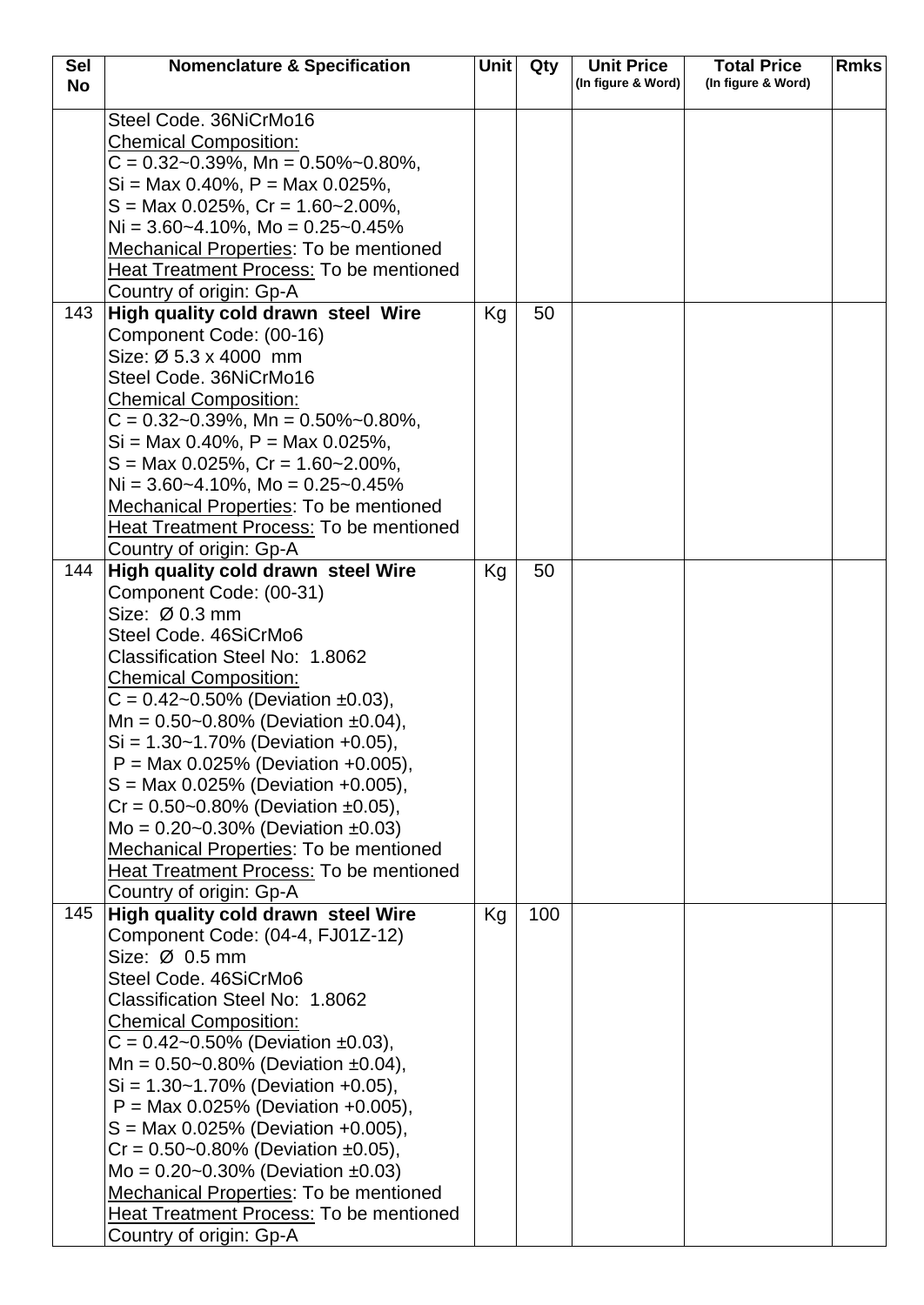| <b>Sel</b> | <b>Nomenclature &amp; Specification</b>                                        | <b>Unit</b> | Qty | <b>Unit Price</b>  | <b>Total Price</b> | <b>Rmks</b> |
|------------|--------------------------------------------------------------------------------|-------------|-----|--------------------|--------------------|-------------|
| <b>No</b>  |                                                                                |             |     | (In figure & Word) | (In figure & Word) |             |
| 146        | High quality cold drawn steel Wire                                             | Kg          | 50  |                    |                    |             |
|            | Component Code: (09-2)                                                         |             |     |                    |                    |             |
|            | Size: Ø 0.6 mm                                                                 |             |     |                    |                    |             |
|            | Steel Code. 46SiCrMo6                                                          |             |     |                    |                    |             |
|            | Classification Steel No: 1.8062                                                |             |     |                    |                    |             |
|            | <b>Chemical Composition:</b>                                                   |             |     |                    |                    |             |
|            | $C = 0.42 - 0.50\%$ (Deviation ±0.03),                                         |             |     |                    |                    |             |
|            | Mn = $0.50$ ~0.80% (Deviation ±0.04),                                          |             |     |                    |                    |             |
|            | $Si = 1.30 - 1.70\%$ (Deviation +0.05),                                        |             |     |                    |                    |             |
|            | $P = Max 0.025\%$ (Deviation +0.005),                                          |             |     |                    |                    |             |
|            | $S = Max 0.025\%$ (Deviation +0.005),                                          |             |     |                    |                    |             |
|            | $Cr = 0.50 - 0.80\%$ (Deviation ±0.05),                                        |             |     |                    |                    |             |
|            | Mo = $0.20 - 0.30\%$ (Deviation ±0.03)                                         |             |     |                    |                    |             |
|            | <b>Mechanical Properties: To be mentioned</b>                                  |             |     |                    |                    |             |
|            | Heat Treatment Process: To be mentioned                                        |             |     |                    |                    |             |
|            | Country of origin: Gp-A                                                        |             |     |                    |                    |             |
| 147        | High quality cold drawn steel Wire                                             | Kg          | 50  |                    |                    |             |
|            | Component Code: (00-5)                                                         |             |     |                    |                    |             |
|            | Size: Ø 0.7 mm                                                                 |             |     |                    |                    |             |
|            | Steel Code. 46SiCrMo6                                                          |             |     |                    |                    |             |
|            | Classification Steel No: 1.8062                                                |             |     |                    |                    |             |
|            | <b>Chemical Composition:</b>                                                   |             |     |                    |                    |             |
|            | $C = 0.42 - 0.50\%$ (Deviation ±0.03),                                         |             |     |                    |                    |             |
|            | Mn = $0.50$ ~0.80% (Deviation ±0.04),                                          |             |     |                    |                    |             |
|            | $Si = 1.30 - 1.70\%$ (Deviation +0.05),                                        |             |     |                    |                    |             |
|            | $P = Max 0.025\%$ (Deviation +0.005),<br>$S = Max 0.025\%$ (Deviation +0.005), |             |     |                    |                    |             |
|            | $Cr = 0.50 - 0.80\%$ (Deviation ±0.05),                                        |             |     |                    |                    |             |
|            | Mo = $0.20 - 0.30\%$ (Deviation ±0.03)                                         |             |     |                    |                    |             |
|            | <b>Mechanical Properties: To be mentioned</b>                                  |             |     |                    |                    |             |
|            | Heat Treatment Process: To be mentioned                                        |             |     |                    |                    |             |
|            | Country of origin: Gp-A                                                        |             |     |                    |                    |             |
| 148        | High quality cold drawn steel Wire                                             | Kg          | 100 |                    |                    |             |
|            | Component Code: (00-9, 00Z-34)                                                 |             |     |                    |                    |             |
|            | Size: $Ø$ 0.8 mm                                                               |             |     |                    |                    |             |
|            | Steel Code. 46SiCrMo6                                                          |             |     |                    |                    |             |
|            | Classification Steel No: 1.8062                                                |             |     |                    |                    |             |
|            | <b>Chemical Composition:</b>                                                   |             |     |                    |                    |             |
|            | $C = 0.42 - 0.50\%$ (Deviation ±0.03),                                         |             |     |                    |                    |             |
|            | Mn = $0.50$ ~0.80% (Deviation ±0.04),                                          |             |     |                    |                    |             |
|            | $Si = 1.30 - 1.70\%$ (Deviation +0.05),                                        |             |     |                    |                    |             |
|            | $P = Max 0.025\%$ (Deviation +0.005),                                          |             |     |                    |                    |             |
|            | $S = Max 0.025%$ (Deviation +0.005),                                           |             |     |                    |                    |             |
|            | $Cr = 0.50 - 0.80\%$ (Deviation ±0.05),                                        |             |     |                    |                    |             |
|            | Mo = $0.20 - 0.30\%$ (Deviation $\pm 0.03$ )                                   |             |     |                    |                    |             |
|            | <b>Mechanical Properties: To be mentioned</b>                                  |             |     |                    |                    |             |
|            | <b>Heat Treatment Process: To be mentioned</b>                                 |             |     |                    |                    |             |
| 149        | Country of origin: Gp-A<br>High quality cold drawn steel Wire                  | Kg          | 100 |                    |                    |             |
|            | Component Code: (00-12, 00-17)                                                 |             |     |                    |                    |             |
|            | Size: Ø 0.9 mm                                                                 |             |     |                    |                    |             |
|            | Steel Code. 46SiCrMo6                                                          |             |     |                    |                    |             |
|            | Classification Steel No: 1.8062                                                |             |     |                    |                    |             |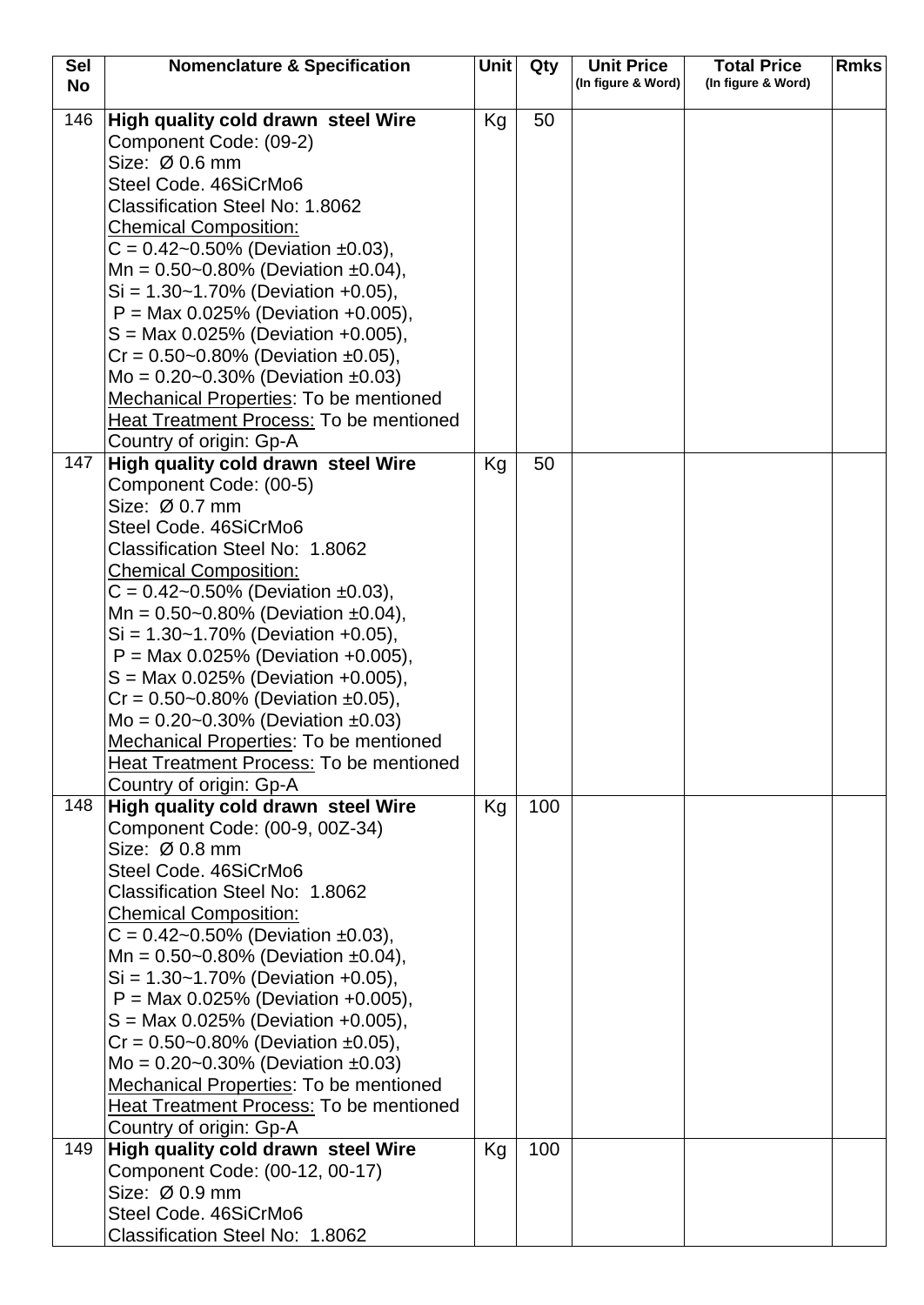| <b>Sel</b> | <b>Nomenclature &amp; Specification</b>                                          | <b>Unit</b> | Qty | <b>Unit Price</b>  | <b>Total Price</b> | <b>Rmks</b> |
|------------|----------------------------------------------------------------------------------|-------------|-----|--------------------|--------------------|-------------|
| <b>No</b>  |                                                                                  |             |     | (In figure & Word) | (In figure & Word) |             |
|            | <b>Chemical Composition:</b>                                                     |             |     |                    |                    |             |
|            | $C = 0.42 - 0.50\%$ (Deviation ±0.03),                                           |             |     |                    |                    |             |
|            | Mn = $0.50$ ~0.80% (Deviation ±0.04),                                            |             |     |                    |                    |             |
|            | $Si = 1.30 - 1.70\%$ (Deviation +0.05),                                          |             |     |                    |                    |             |
|            | $P = Max 0.025\%$ (Deviation +0.005),                                            |             |     |                    |                    |             |
|            | $S = \text{Max } 0.025\%$ (Deviation +0.005),                                    |             |     |                    |                    |             |
|            | $Cr = 0.50 - 0.80\%$ (Deviation ±0.05),                                          |             |     |                    |                    |             |
|            | Mo = $0.20 - 0.30\%$ (Deviation $\pm 0.03$ )                                     |             |     |                    |                    |             |
|            | Mechanical Properties: To be mentioned                                           |             |     |                    |                    |             |
|            | <b>Heat Treatment Process: To be mentioned</b>                                   |             |     |                    |                    |             |
|            | Country of origin: Gp-A                                                          |             |     |                    |                    |             |
| 150        | High quality cold drawn steel Wire                                               | Kg          | 150 |                    |                    |             |
|            | Component Code: (06Z-2, 09-5, 10-7)                                              |             |     |                    |                    |             |
|            | Size: Ø 1 mm                                                                     |             |     |                    |                    |             |
|            | Steel Code. 46SiCrMo6                                                            |             |     |                    |                    |             |
|            | Classification Steel No: 1.8062                                                  |             |     |                    |                    |             |
|            | <b>Chemical Composition:</b>                                                     |             |     |                    |                    |             |
|            | $C = 0.42 - 0.50\%$ (Deviation ±0.03),                                           |             |     |                    |                    |             |
|            | Mn = $0.50$ ~0.80% (Deviation ±0.04),                                            |             |     |                    |                    |             |
|            | $Si = 1.30 - 1.70\%$ (Deviation +0.05),                                          |             |     |                    |                    |             |
|            | $P = Max 0.025\%$ (Deviation +0.005),                                            |             |     |                    |                    |             |
|            | $S = \text{Max } 0.025\%$ (Deviation +0.005),                                    |             |     |                    |                    |             |
|            | $Cr = 0.50 - 0.80\%$ (Deviation ±0.05),                                          |             |     |                    |                    |             |
|            | Mo = $0.20 - 0.30\%$ (Deviation ±0.03)                                           |             |     |                    |                    |             |
|            | <b>Mechanical Properties: To be mentioned</b>                                    |             |     |                    |                    |             |
|            | <b>Heat Treatment Process: To be mentioned</b>                                   |             |     |                    |                    |             |
|            | Country of origin: Gp-A                                                          |             |     |                    |                    |             |
| 151        | High quality cold drawn steel Wire                                               | Kg          | 100 |                    |                    |             |
|            | Component Code: (00-14, 05-5)                                                    |             |     |                    |                    |             |
|            | Size: Ø 1.1 mm                                                                   |             |     |                    |                    |             |
|            | Steel Code, 46SiCrMo6                                                            |             |     |                    |                    |             |
|            | Classification Steel No: 1.8062                                                  |             |     |                    |                    |             |
|            | <b>Chemical Composition:</b>                                                     |             |     |                    |                    |             |
|            | $C = 0.42 - 0.50\%$ (Deviation ±0.03),                                           |             |     |                    |                    |             |
|            | Mn = $0.50$ ~0.80% (Deviation ±0.04),                                            |             |     |                    |                    |             |
|            | $Si = 1.30 - 1.70\%$ (Deviation +0.05),<br>$P = Max 0.025\%$ (Deviation +0.005), |             |     |                    |                    |             |
|            | $S = \text{Max } 0.025\%$ (Deviation +0.005),                                    |             |     |                    |                    |             |
|            | $Cr = 0.50 - 0.80\%$ (Deviation ±0.05),                                          |             |     |                    |                    |             |
|            | Mo = $0.20 - 0.30\%$ (Deviation $\pm 0.03$ )                                     |             |     |                    |                    |             |
|            | Mechanical Properties: To be mentioned                                           |             |     |                    |                    |             |
|            | <b>Heat Treatment Process: To be mentioned</b>                                   |             |     |                    |                    |             |
|            | Country of origin: Gp-A                                                          |             |     |                    |                    |             |
| 152        | High quality cold drawn steel Wire                                               | Kg          | 50  |                    |                    |             |
|            | Component Code: (00-26)                                                          |             |     |                    |                    |             |
|            | Size: Ø 1.2 mm                                                                   |             |     |                    |                    |             |
|            | Steel Code. 46SiCrMo6                                                            |             |     |                    |                    |             |
|            | Classification Steel No: 1.8062                                                  |             |     |                    |                    |             |
|            | <b>Chemical Composition:</b>                                                     |             |     |                    |                    |             |
|            | $C = 0.42 - 0.50\%$ (Deviation ±0.03),                                           |             |     |                    |                    |             |
|            | Mn = $0.50$ ~0.80% (Deviation ±0.04),                                            |             |     |                    |                    |             |
|            | $Si = 1.30 - 1.70\%$ (Deviation +0.05),                                          |             |     |                    |                    |             |
|            | $P = Max 0.025\%$ (Deviation +0.005),                                            |             |     |                    |                    |             |